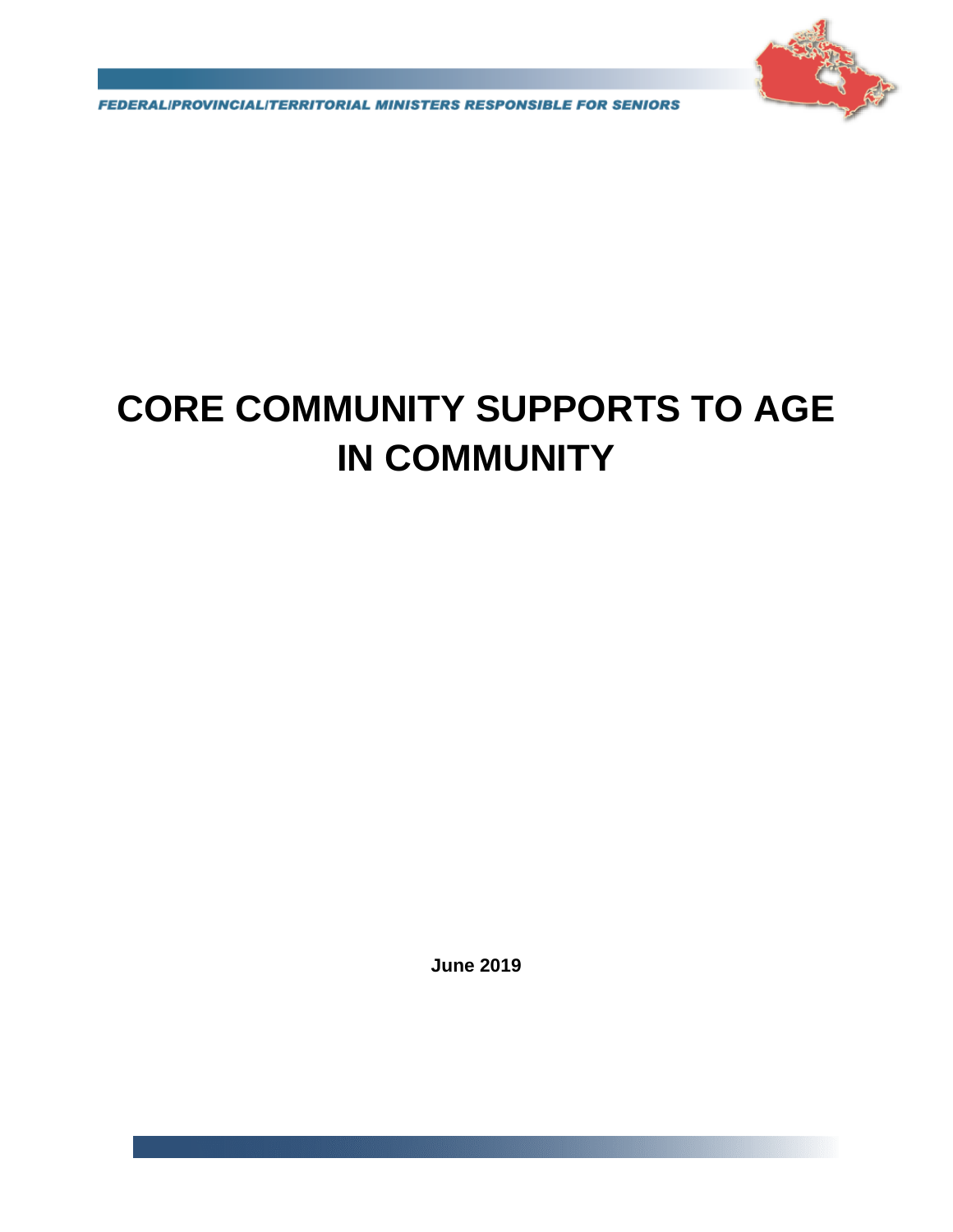

**FEDERALIPROVINCIALITERRITORIAL MINISTERS RESPONSIBLE FOR SENIORS** 

#### **Core Community Supports to Age in Community**

This publication is available for download at [canada.ca/publicentre-ESDC](http://canada.ca/publicentre-ESDC). It is also available upon request in multiple formats (large print, MP3, Braille, audio CD, e-text CD, DAISY or accessible PDF), by contacting 1 800 O-Canada (1-800-622-6232). By teletypewriter (TTY), call 1-800-926-9105.

© Her Majesty the Queen in Right of Canada, 2019 For information regarding reproduction rights: [droitdauteur.copyright@HRSDC-RHDCC.gc.ca.](mailto:droitdauteur.copyright@HRSDC-RHDCC.gc.ca)

#### **PDF**

Cat. No. : Em12-60/2019E-PDF ISBN: 978-0-660-31045-9

**ESDC** Cat. No. : SSD-225-06-19E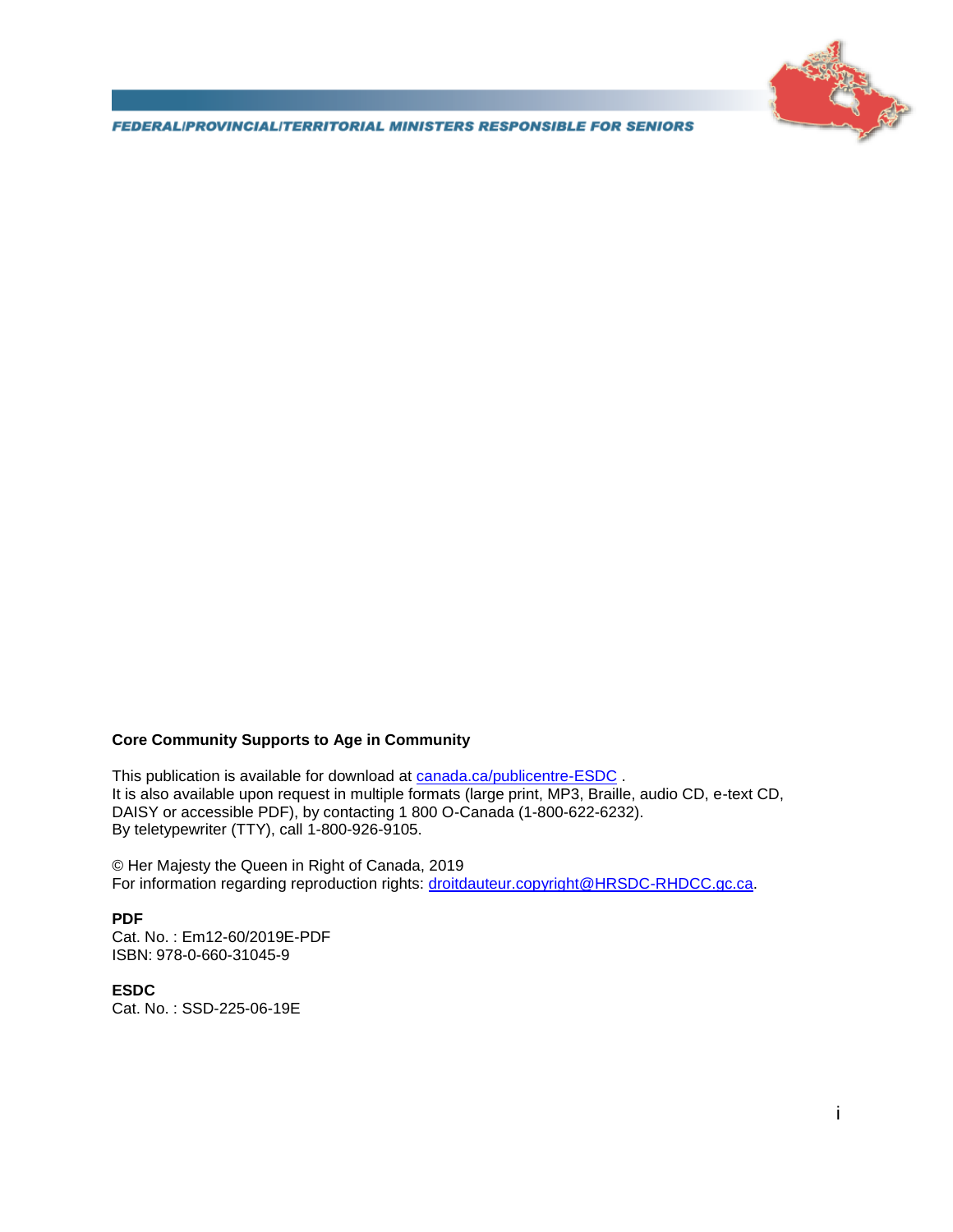

**FEDERALIPROVINCIALITERRITORIAL MINISTERS RESPONSIBLE FOR SENIORS** 

#### **Participating Governments:**

Government of Ontario Government of Québec\* Government of Nova Scotia Government of New Brunswick Government of Manitoba Government of British Columbia Government of Prince Edward Island Government of Saskatchewan Government of Alberta Government of Newfoundland and Labrador Government of Northwest Territories Government of Yukon Government of Nunavut Government of Canada

\* Québec contributes to the Federal/Provincial/Territorial Seniors Forum by sharing expertise, information and best practices. However, it does not subscribe to, or take part in, integrated federal, provincial, and territorial approaches to seniors. The Government of Québec intends to fully assume its responsibilities for seniors in Québec.

The views expressed in this report may not reflect the official position of a particular jurisdiction.

#### **Acknowledgements:**

Prepared by Dr. Lisa F. Carver, Professor Barbara Crow, Professor Mark W. Rosenberg, and Dr. John Puxty, Queen's University Network of Aging Researchers for the Federal, Provincial and Territorial (FPT) Forum of Ministers Responsible for Seniors. The views expressed in this report may not reflect the official position of a particular jurisdiction.

In support of work on the topic of Aging in Community, the Federal/Provincial/Territorial (FPT) Forum of Ministers Responsible for Seniors developed two documents:

- A Report on Housing Needs of Seniors;
- A Report on Core Community Supports to Age in Community.

These reports should be reviewed and considered together.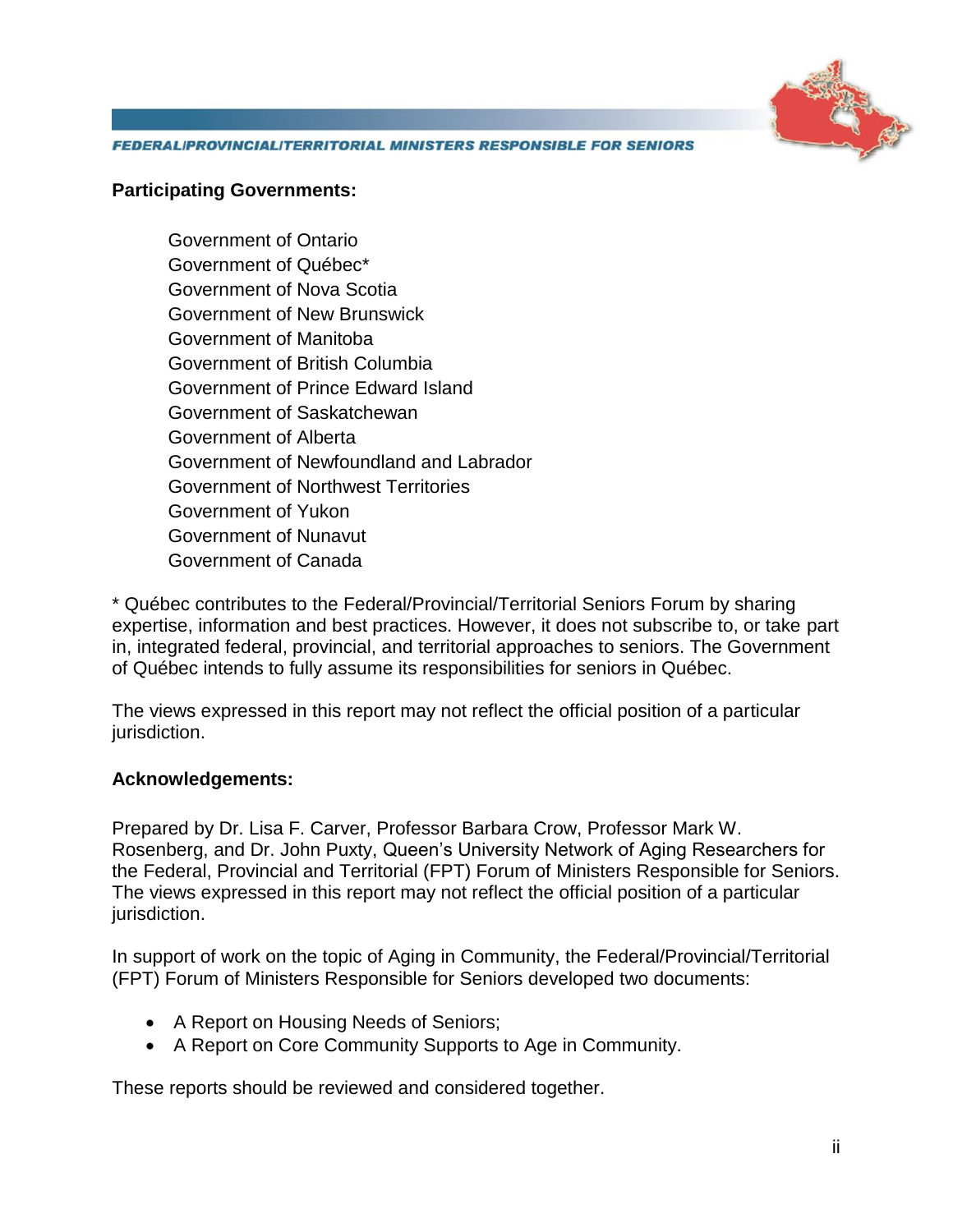## **Table of Contents**

| 4. |                                                                             |  |
|----|-----------------------------------------------------------------------------|--|
| 5. |                                                                             |  |
| 6. |                                                                             |  |
|    |                                                                             |  |
|    |                                                                             |  |
|    |                                                                             |  |
|    | Annex C: Information Services and Supports for Healthy Aging / Age Friendly |  |
|    |                                                                             |  |
|    |                                                                             |  |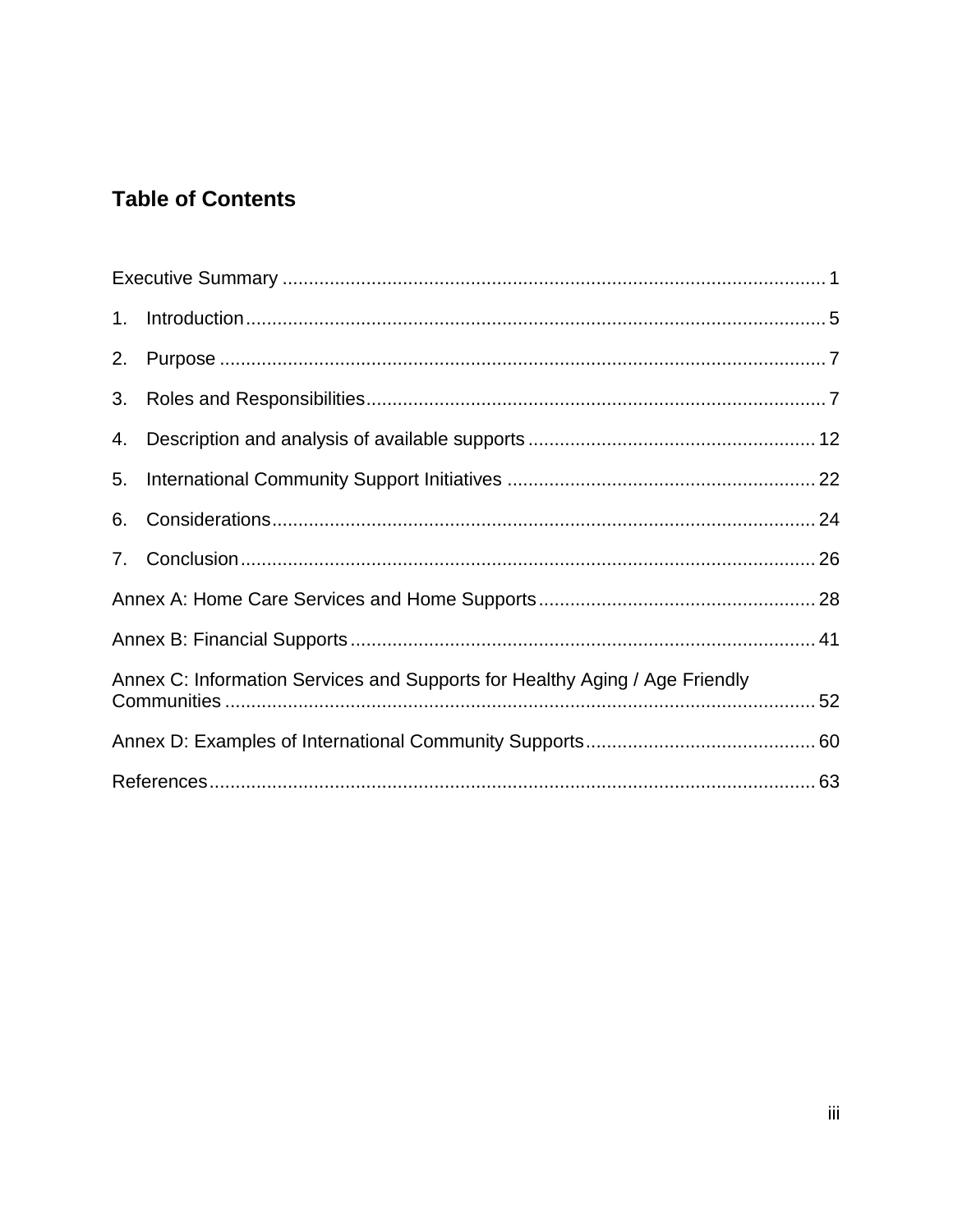## **Executive Summary**

**Aging in place**, or **aging in the community,** refers to a person's ability to continue living independently at home and/or in their community through the provision of necessary supports and services.

Aging in place is often the first choice for older adults. It can prevent the emotional and physical hardships associated with leaving home to live in institutional settings. It can also help older adults be active, engage in social participation and maintain their social networks with family, friends, and community members, thus supporting their mental health and maintaining their personal identity.

In order to meet their care needs, older adults often rely on **home and community care** programs and services, provided by governments and service organizations. **"Home and community care"** services help people receive care at home, rather than in a hospital or long-term care facility, and to live as independently as possible in the community. These services not only allow older Canadians to age in place, but also save governments money, as they are less expensive than providing institutional care in retirement residences or long-term care facilities. Regulated health care professionals (e.g., nurses), non-regulated workers, volunteers, friends and family caregivers deliver home and community care.

The goals of home and community care are to:

- Help people maintain or improve their health status and quality of life,
- Assist people in remaining as independent as possible,
- Encourage people to remain physically and socially active,
- Support families in coping with a family member's need for care,
- Help people stay at or return home and receive needed treatment, rehabilitation or palliative care, and
- Provide informal/family caregivers with the support they need.

#### **Core Community Supports** include:

- **Home Care Services**: health-related supports that include a wide range of services including personal care, therapy and rehabilitation and nursing care;
- **Home supports**: including meal provision, housekeeping, home maintenance, meal services, transportation, as well as social participation and companionship programs, and physical activity and educational/recreational programs; and
- **Financial supports**: income subsidies, as well as grants and subsidies to defray housing costs and fund home renovations designed to improve accessibility.

The **purpose** of this report is to inform policy reflection by providing information regarding how well older Canadians are served for the purposes of aging in place and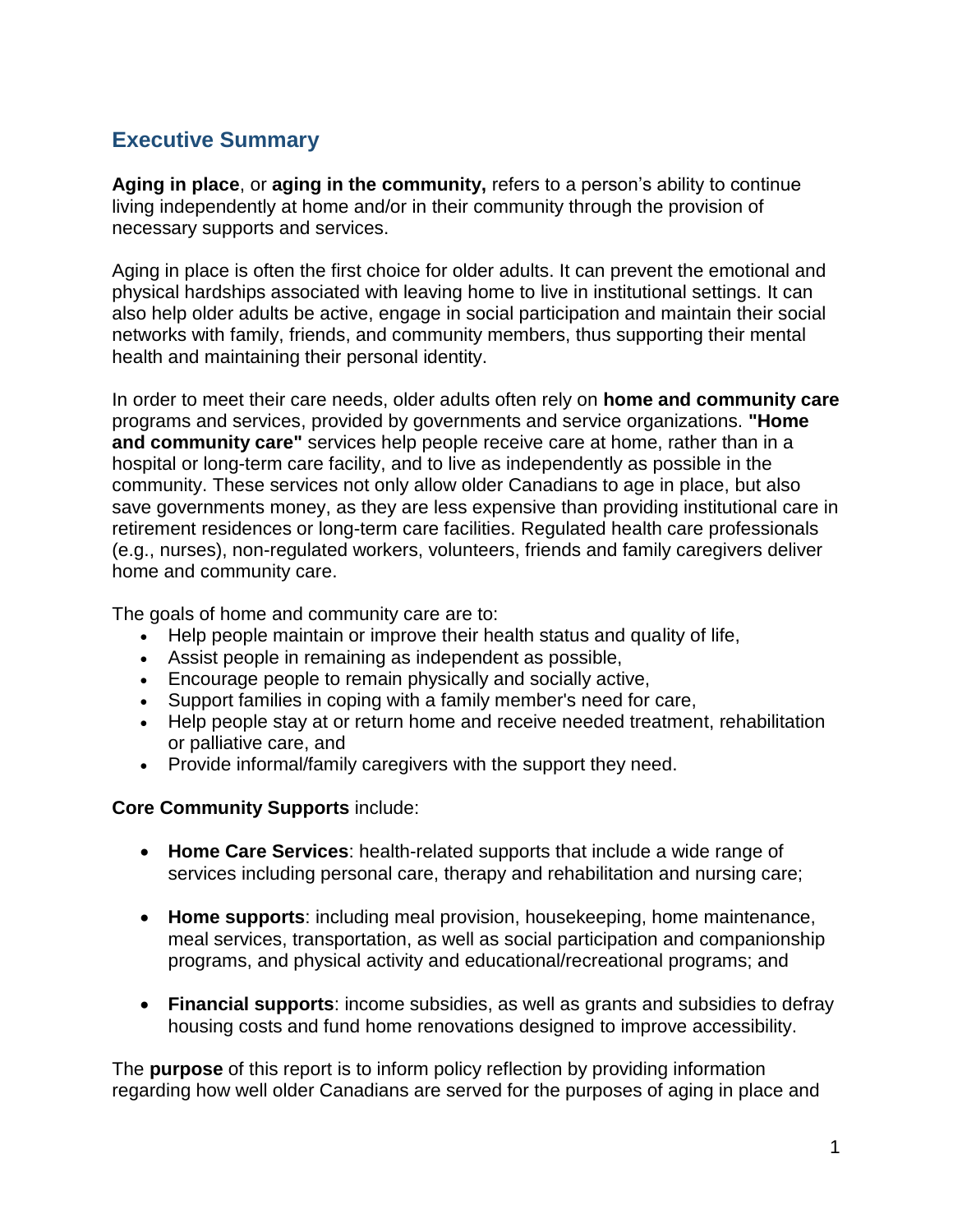community, by the home and community support services currently available. This will be achieved by:

- 1. Describing the home care services, home supports and financial supports that help older adults age in place, as well as the roles and responsibilities of the federal, provincial and territorial governments in delivering them.
- 2. Determining how the needs of Canadians older adults aging in place are being met by identifying gaps, challenges, trends, best practices and innovative approaches in the provision of these supports.
- 3. Identifying best practices and innovative approaches used in Canada and internationally.

#### *Federal Responsibilities*

The *Canada Health Act,* Canada's federal health care insurance legislation, requires provinces and territories to provide coverage for medically necessary hospital and physician, and surgical-dental services (i.e., insured health services) to their eligible residents in order to receive the full federal cash transfer under the Canada Health Transfer. In addition to the insured health services covered under the Act, the provinces and territories also provide a wide range of other services, including home care, at their discretion and on their own terms and conditions.

The federal government plays a role in supporting health care by providing funding, through the Canada Health Transfer and other transfers to provincial and territorial governments for insured health services. However, the provincial and territorial governments have primary jurisdiction in the administration and delivery of health care services. This includes setting their own priorities, administering their health care budgets, and managing their own resources.

The federal government provides community supports to populations for whom it has responsibility (e.g. First Nations and Inuit people, veterans, members of the armed forces and federal inmates). The federal government also provides some financial supports (e.g., the Canada Caregiver Credit) and supports initiatives to increase the availability and delivery of community services across Canada.

#### *Provincial Responsibilities*

While most home care and community supports are not insured under the provisions of the *Canada Health Act*; all provinces and territories provide for and pay for certain services. Since provincial and territorial governments are responsible for the administration of their health care systems, the delivery structure of home care and community services varies across the country. This can impact the type and consistency of services offered, but also ensure that systems are responsive to locallyassessed needs. The federal government funds these services through transfer payments to the provinces and territories for health and social services.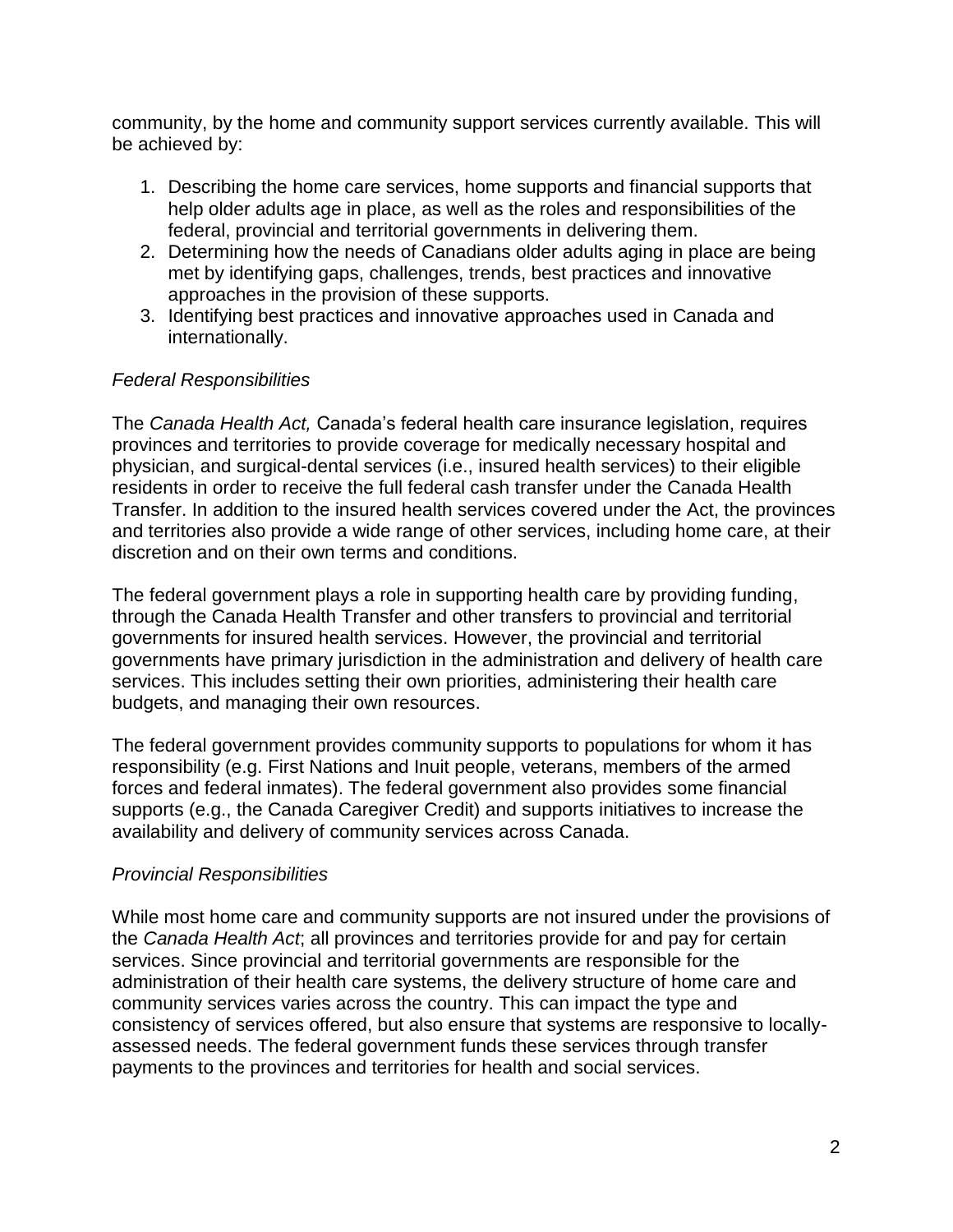Financial supports are usually offered at the provincial level while core home supports are often administered at the regional or local level. Non-medical home supports are often delivered in partnership with community organizations. Many jurisdictions allow individuals to choose their own service provider, usually for non-professional home support services.

### **Key Findings**

- 1. At every level of government, there is a consistent and ongoing effort to meet the needs of older adults aging in place.
- 2. In general, older Canadians are well served by health-related community supports. Many core services are offered consistently in each province and territory; however, there are challenges in terms of access within jurisdictions and regional disparities in terms of some of the services offered.
- 3. Non-medical supports, such as home, social and financial supports are offered less consistently across jurisdictions. There is often no integration of these types of services, which poses challenges in terms of access, especially for older adults living in rural and remote communities. Non-medical services are equally important, especially since older adults often experience social isolation.
- 4. Addressing gaps in the provision of financial supports is especially important. Many older adults feel physically and emotionally well enough to age in place, but do not have the means to do so. This can result in premature admission to costly seniors' residences or publicly-funded institutional care (e.g., long-term care or nursing homes).
- 5. Innovative approaches that harness community resources (e.g. volunteers, networks of family and friends), make greater use of technology, and consider alternative ways to deliver services that can offer dynamic and potentially lower cost solutions to gaps in care.
- 6. Given that the need for and usage of services varies by individual and community, one of the challenges going forward will be to ensure that availability and access to services align with the true demand for services in the community.
- 7. Going forward, it will also be necessary to consider the challenges related to providing services in rural and remote communities.
- 8. Finally, more Canadians are living longer lives, which means demand for support services programs will likely increase. It may therefore be necessary to consider finding efficiencies in design and delivery of services to ensure that all older adults are empowered to age in place.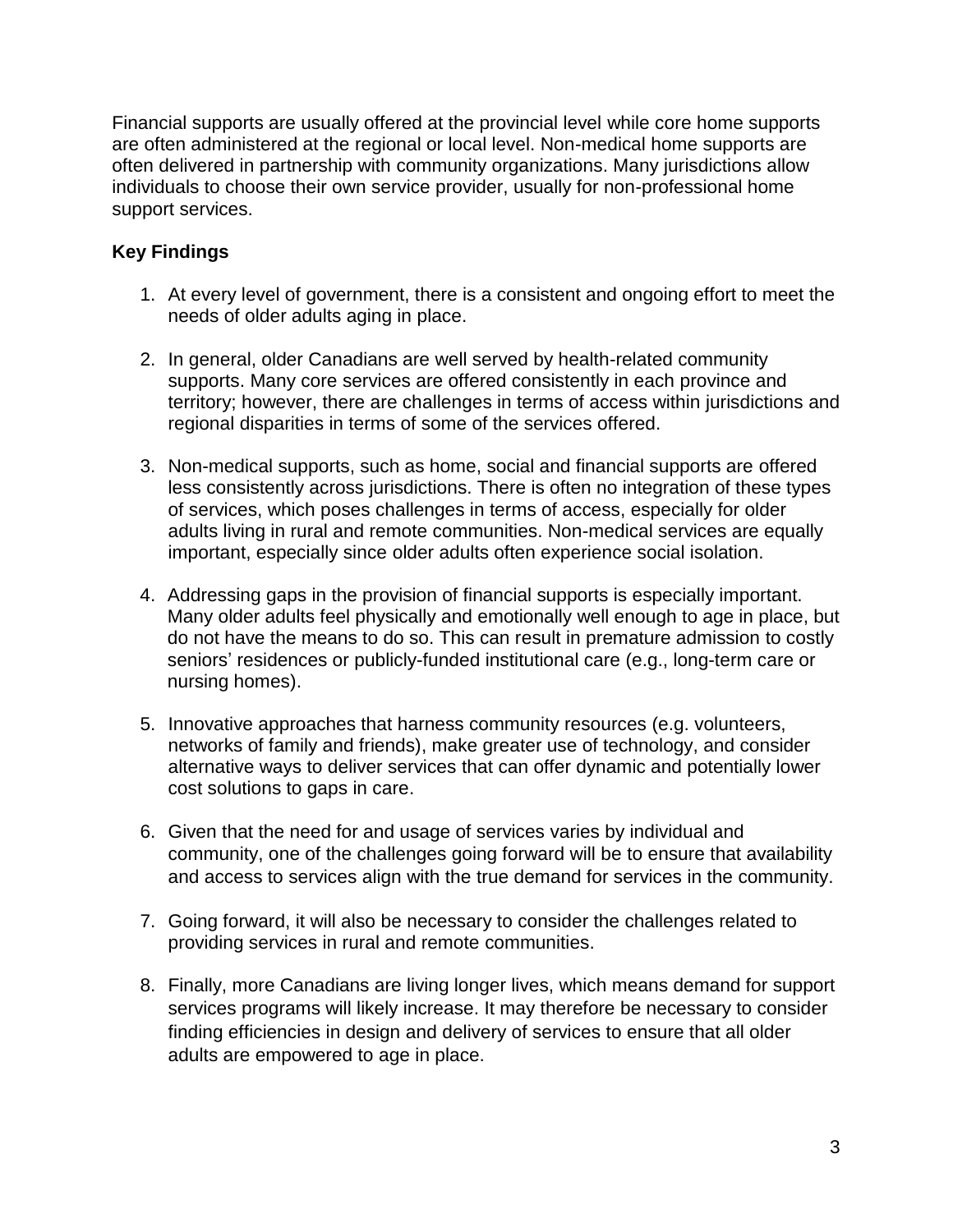#### **Postscript: The Role of Technology**

Advances in technology will spur changes in how core community services are delivered and accessed. Currently only a few programs provide technology-related services to help adults age in place. On the other hand, technology, especially as it relates to remote care, offers distinct possibilities – especially for older adults in rural and remote communities. At the same time, it is important to remember that technology is not a substitute for human contact, which is often required to administer many medical and non-medical services, and alleviate social isolation.

Going forward, it will be important to frequently re-evaluate the use of technology, since rapidly-evolving hardware and software impacts accuracy of the data and the privacy of the user. The latter is especially important because many older adults may feel technological monitoring is intrusive or threatening.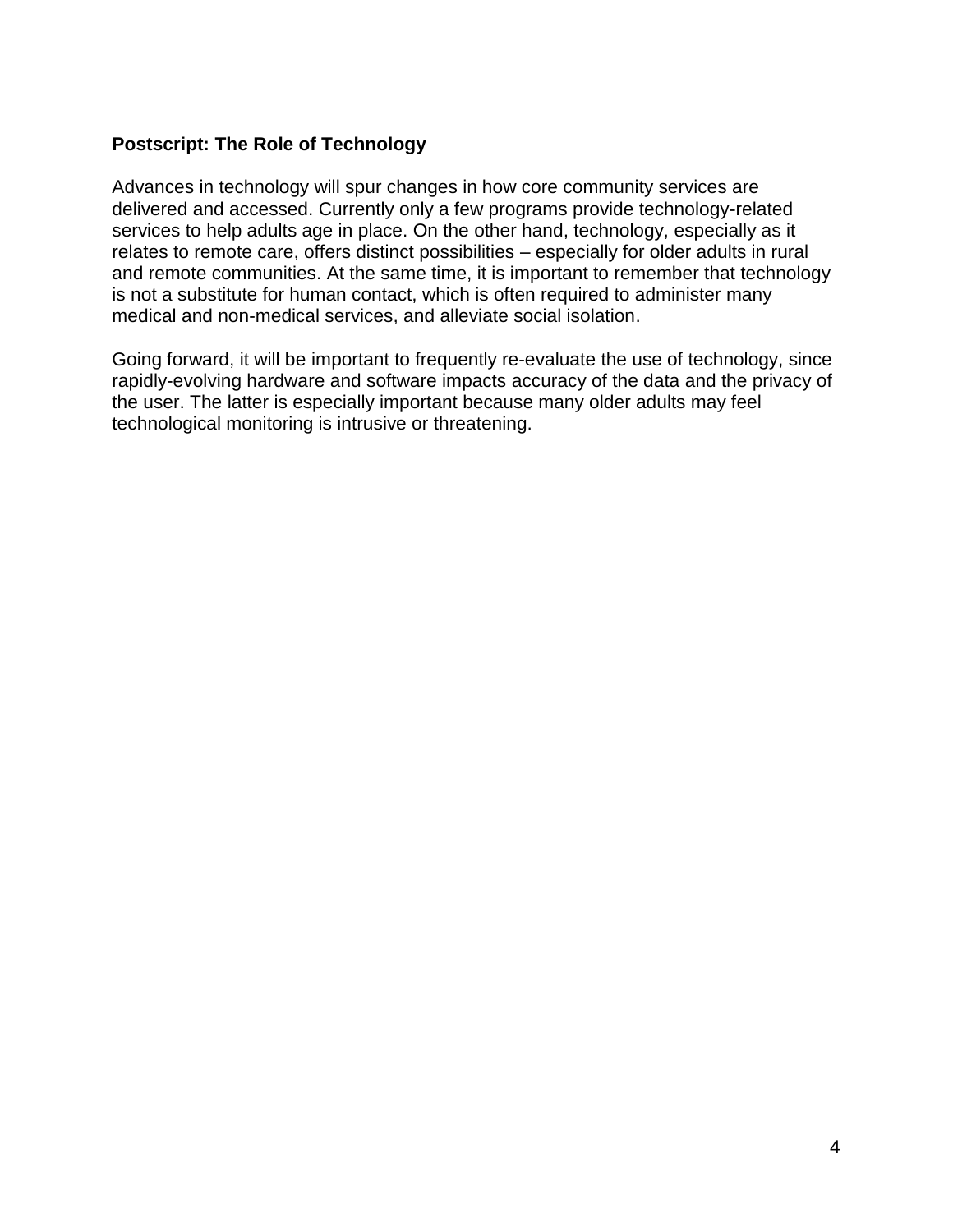## **1. Introduction**

**Aging in place**, or **aging in the community**, refers to a person's ability to continue living independently at home and/or in their community through the provision of necessary supports and services.<sup>1</sup> It is the first choice for most older adults as it can prevent the emotional and physical hardships associated with leaving home to live in institutional settings. Older adults aging in place are more able to be active, engage in social participation and maintain their social networks with family, friends, and community members, thus supporting their mental health and maintaining their personal identity. With the appropriate supports, older adults can stay in their own homes, even if they have complex medical conditions.

In order to meet their care needs, older adults often rely on home and community care programs and services provided by governments and service organizations. These services not only allow older Canadians to age in place, but also save governments money, as they are less expensive than providing institutional care in retirement residences or long-term care facilities.<sup>2</sup> Indeed, home and community care services that facilitate older adults' independence and ability to remain at home – even in currently underserviced rural/remote, and/or smaller communities – are fiscally responsible programs that "save taxpayer dollars" (Carver et al., 2018, p.11).

Canadians in the baby boomer generation (individuals that were born from 1946 to 1965) are expected to live longer and enjoy healthier, more active older age lives than those in earlier generations. Today, a Canadian at age 65 – an age many associate with retirement – can expect to live almost six years longer than a person of the same age did fifty years ago.<sup>3</sup> For this reason, it is expected that older adults will comprise a greater proportion of the Canadian population in the years to come, $4$  meaning that the demand for programs and services that facilitate aging in place will likely increase.

"Home and community care" services help people to receive care at home, rather than in a hospital or long-term care facility, and to live as independently as possible in the community. Home and community care services are delivered by regulated health care professionals (e.g., nurses), non-regulated workers, volunteers, friends and family caregivers.

The goals of home and community care are to:

- Help people maintain or improve their health status and quality of life,
- Assist people in remaining as independent as possible,

<sup>1</sup> For ease of reading, the term "aging in place" will be used throughout the report to refer to both concepts.

<sup>&</sup>lt;sup>2</sup> Carver et al., 2018; Federation of Canadian Municipalities, 2015; Kendig, Gong, Cannon & Browning, 2017; World Health Organization, 2007).

<sup>3</sup> Based on Canada's life expectancy at age 65; source: [https://data.oecd.org/healthstat/life-expectancy](https://data.oecd.org/healthstat/life-expectancy-at-65.htm)[at-65.htm](https://data.oecd.org/healthstat/life-expectancy-at-65.htm)

<sup>4</sup> According to the 2016 Canadian Census, it is estimated that older adults will comprise 23 percent of the Canadian population by 2030.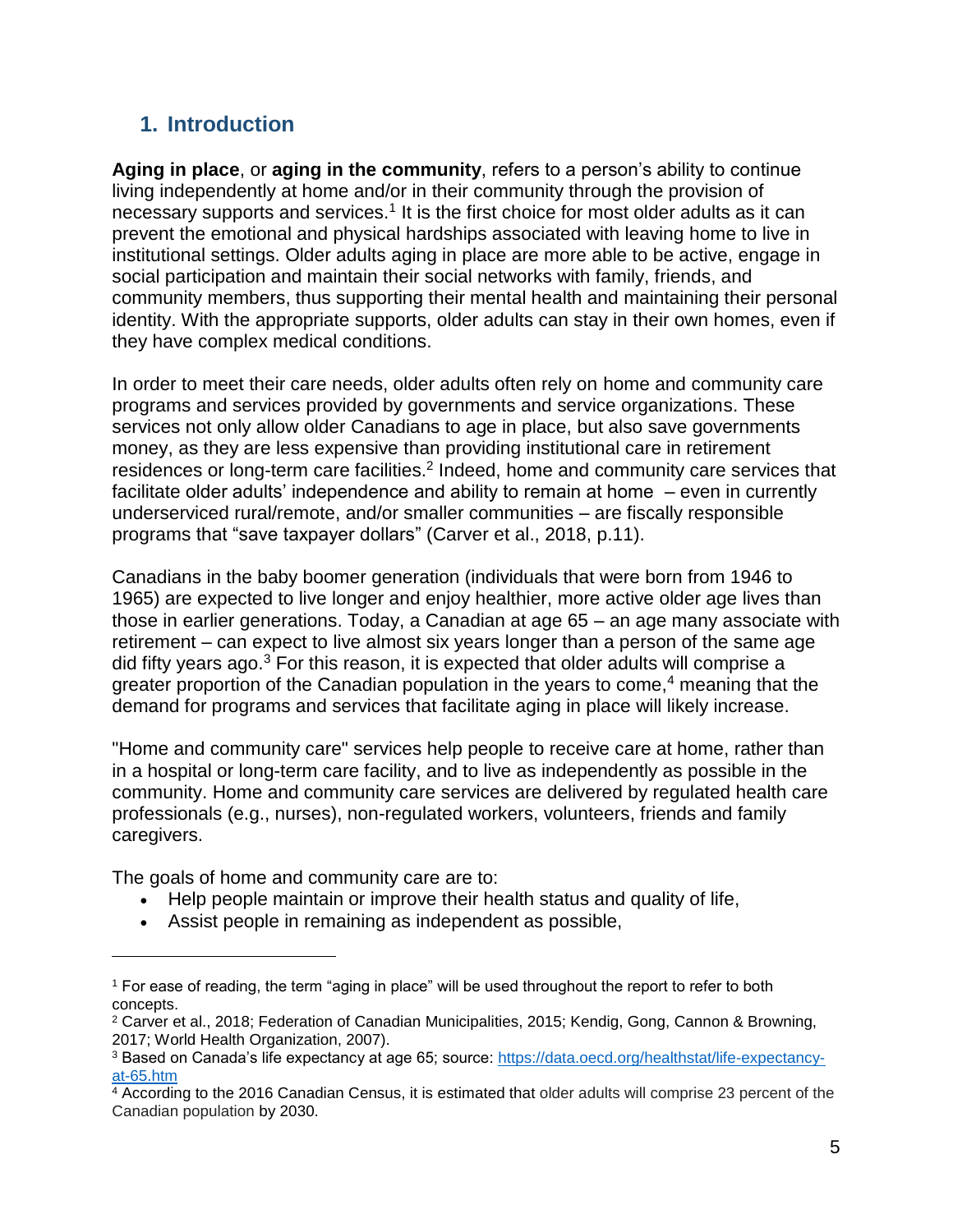- Encourage people to remain physically and socially active,
- Support families in coping with a family member's need for care,
- Help people stay at or return home and receive needed treatment, rehabilitation or palliative care, and
- Provide informal/family caregivers with the support they need.

This report focuses on the following *core community supports*, identified by the FPT Ministers Responsible for Seniors Forum as critical to aging in place for older adults. Such supports may be delivered by federal, provincial or territorial governments, their agents, and/or other organizations.<sup>5</sup>

- **Home Care Services**: health-related supports that include a wide range of services including personal care, therapy, rehabilitation and nursing care;
- **Home supports**: including meal provision/services, housekeeping, home maintenance, and transportation, as well as social participation and companionship programs, and physical activity and educational/recreational programs; and
- **Financial supports**: income support, as well as grants and subsidies to defray housing costs and fund home renovations designed to improve accessibility.

**Core Community Supports** Home Care Services Home Supports Financial Supports

*Figure 1: Core Community Supports*

 $\overline{a}$ 

While outside the scope of this analysis, technological support services are an emerging community support, and warrant further analysis. These supports are based on wireless and web-based technology that include wearable devices and ambient assisted living and home monitoring systems. Such services can complement the services listed above, and may replace them as technology evolves.

<sup>&</sup>lt;sup>5</sup> The information in this report was validated by the FPT Seniors Forum Aging in Community Working Group. Members of the group also provided many of the descriptions of core community supports presented here.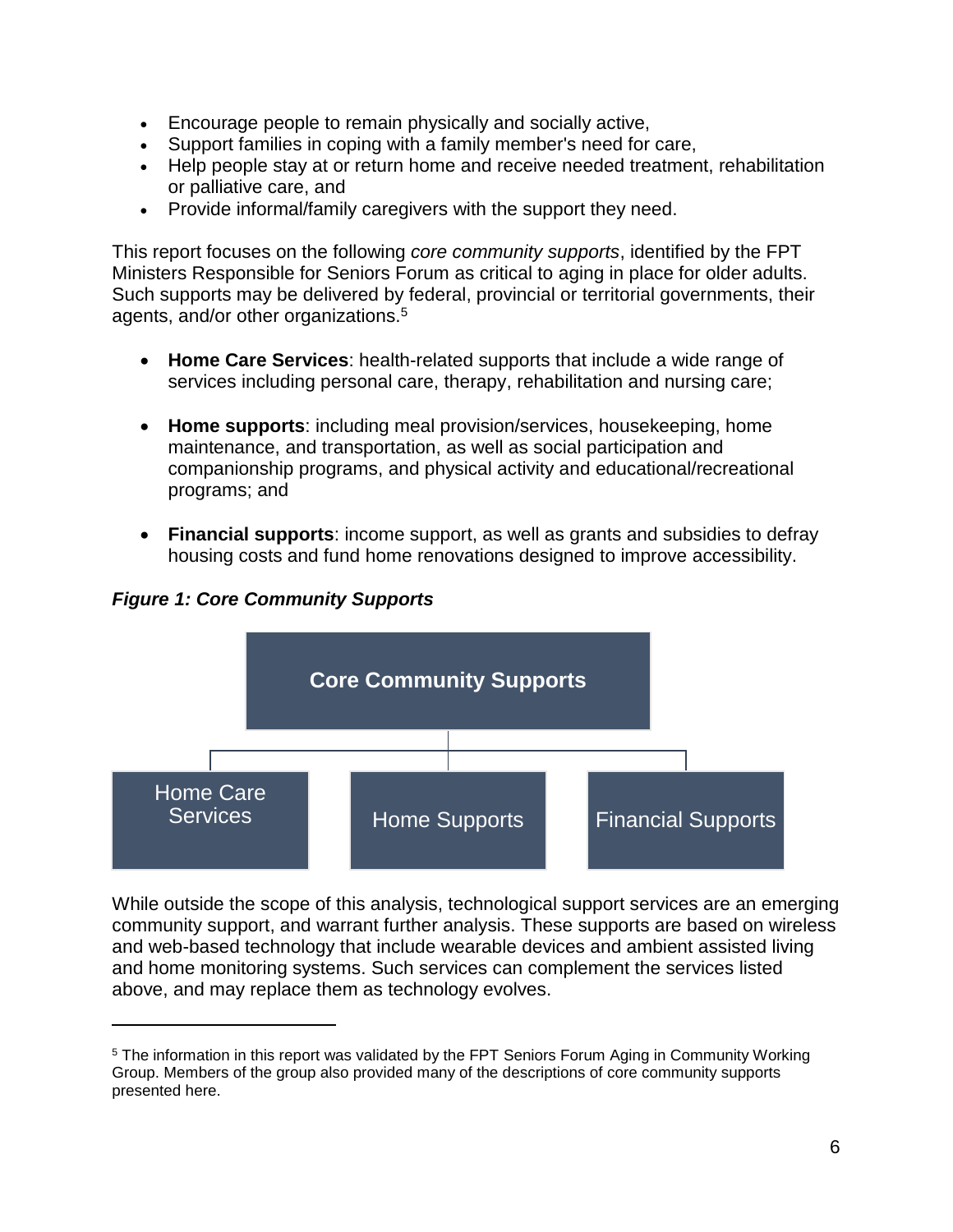## **2. Purpose**

The purpose of this report is to inform policy reflection by providing information regarding how well older Canadians are served for the purposes of aging in place and community, by the home and community support services currently available. This will be achieved by:

- 1. Describing the home care services, home supports and financial supports that help older adults age in place, as well as the roles and responsibilities of the federal, provincial and territorial governments in delivering them.
- 2. Determining how the needs of Canadian older adults aging in place are being met by identifying gaps, challenges, trends, best practices and innovative approaches in the provision of these supports.
- 3. Identifying best practices and innovative approaches used in Canada and internationally.

## **3. Roles and Responsibilities**

#### *Federal Roles and Responsibilities*

Health care is a shared responsibility between the Government of Canada and the provinces and territories. While the federal government plays a role in supporting health care by providing funding to the provinces and territories, the provincial and territorial governments have primary jurisdiction in the administration and delivery of health care services. This includes setting their own priorities, administering their health care budgets, and managing their own resources.

The *Canada Health Act,* Canada's federal health care insurance legislation, requires provinces and territories to provide coverage for medically necessary hospital, physician and surgical dental services (i.e., insured health services) to their eligible residents in order to receive the full federal cash transfer under the Canada Health Transfer. In addition to the insured health services covered under the Act, the provinces and territories also provide a wide range of other services, including home care, at their discretion and on their own terms and conditions.

The roles of the federal, provincial, and territorial governments are circumscribed by the Canadian Constitution that assigns primary responsibility to the provinces and territories for the management, organization, and delivery of health care services for their residents.

Community supports for the majority of Canada's population are delivered by the provinces and territories; however, the federal government provides home care and home supports for populations for whom it has responsibility, such as First Nations, Inuit and Métis people living on reserve, eligible veterans, members of the armed forces, and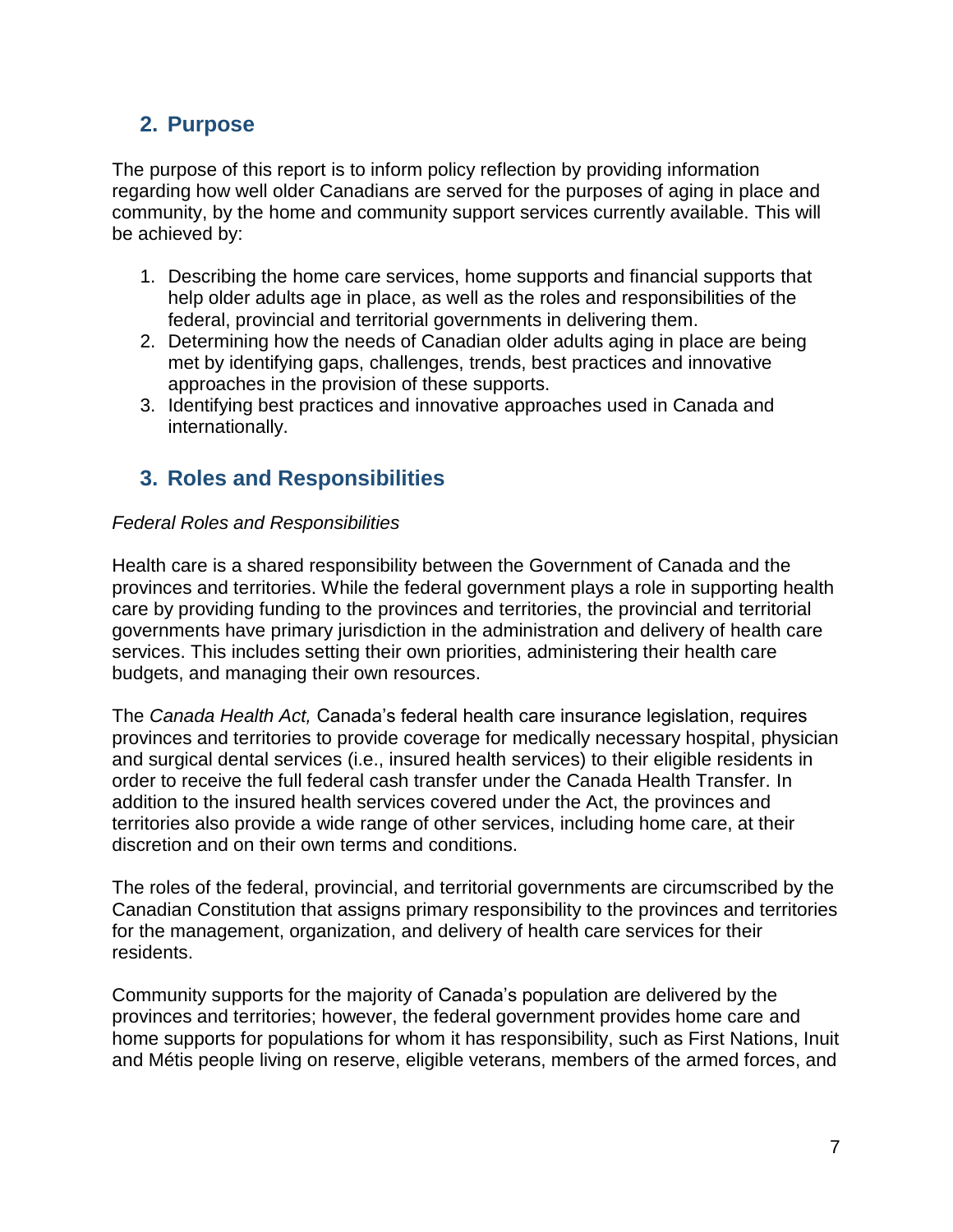federal inmates.<sup>6</sup> The federal government also provides financial supports, which may help with aging in place (e.g., the Canada Caregiver Credit) and by funding targeted initiatives designed to increase the availability and delivery of community services across Canada.

The **First Nations and Inuit Home and Community Care (FNIHCC) Program** delivers home care services to First Nations on-reserve and Inuit in designated communities. The FNIHCC Program strives to provide home and community care to First Nations and Inuit that is comprehensive, culturally sensitive, accessible and responsive to their unique health and social needs.

The FNIHCC program provides home care services such as client assessments, case management, nursing, personal and supportive care, and in-home respite. Additional home care services and home supports (e.g. meal provision, palliative care, end of life care) may also be provided depending on community needs and funding availability.

While Indigenous Services Canada is responsible for funding arrangements and program implementation, First Nation communities deliver the services themselves in keeping with the principles of health transfer and self-government. Home and Community Care is delivered primarily by home care registered nurses and trained and certified personal care workers. Service delivery is based on assessed need and follows a case management process. According to a recent FNIHCC evaluation, the Program is delivered in 455 First Nations and Inuit Communities.<sup>7</sup>

Contribution funding from the federal government is allocated to First Nations communities by the regional offices of Indigenous Services Canada's First Nations and Inuit Health Branch (FNIHB), with the following exceptions:

- The Governments of the Northwest Territories and Nunavut deliver home care programs to all residents regardless of ethnicity. Indigenous Services Canada's Northern Region, coordinates home care funding between the federal and territorial governments, through FNIHB. This funding is provided as an enhancement to the existing home care programs with the governments of the Northwest Territories and Nunavut. FNIHB provides funding specifically for First Nations and Inuit clients of the respective programs.
- The Nunavik Regional Board of Health and Services delivers the program directly to Inuit in Québec.

<sup>6</sup> Government of Canada (2016). "Home and Community Care." [https://www.canada.ca/en/health](https://www.canada.ca/en/health-canada/services/home-continuing-care/home-community-care.html)[canada/services/home-continuing-care/home-community-care.html](https://www.canada.ca/en/health-canada/services/home-continuing-care/home-community-care.html)

<sup>&</sup>lt;sup>7</sup> Government of Canada. Evaluation of the First nations and Inuit Home and Community Care Program 2008-2019 to 2011-2012. [https://www.canada.ca/en/health-canada/corporate/about-health](https://www.canada.ca/en/health-canada/corporate/about-health-canada/accountability-performance-financial-reporting/evaluation-reports/evaluation-first-nations-inuit-home-community-care-program-2008-2009-2011-2012.html)[canada/accountability-performance-financial-reporting/evaluation-reports/evaluation-first-nations-inuit](https://www.canada.ca/en/health-canada/corporate/about-health-canada/accountability-performance-financial-reporting/evaluation-reports/evaluation-first-nations-inuit-home-community-care-program-2008-2009-2011-2012.html)[home-community-care-program-2008-2009-2011-2012.html](https://www.canada.ca/en/health-canada/corporate/about-health-canada/accountability-performance-financial-reporting/evaluation-reports/evaluation-first-nations-inuit-home-community-care-program-2008-2009-2011-2012.html)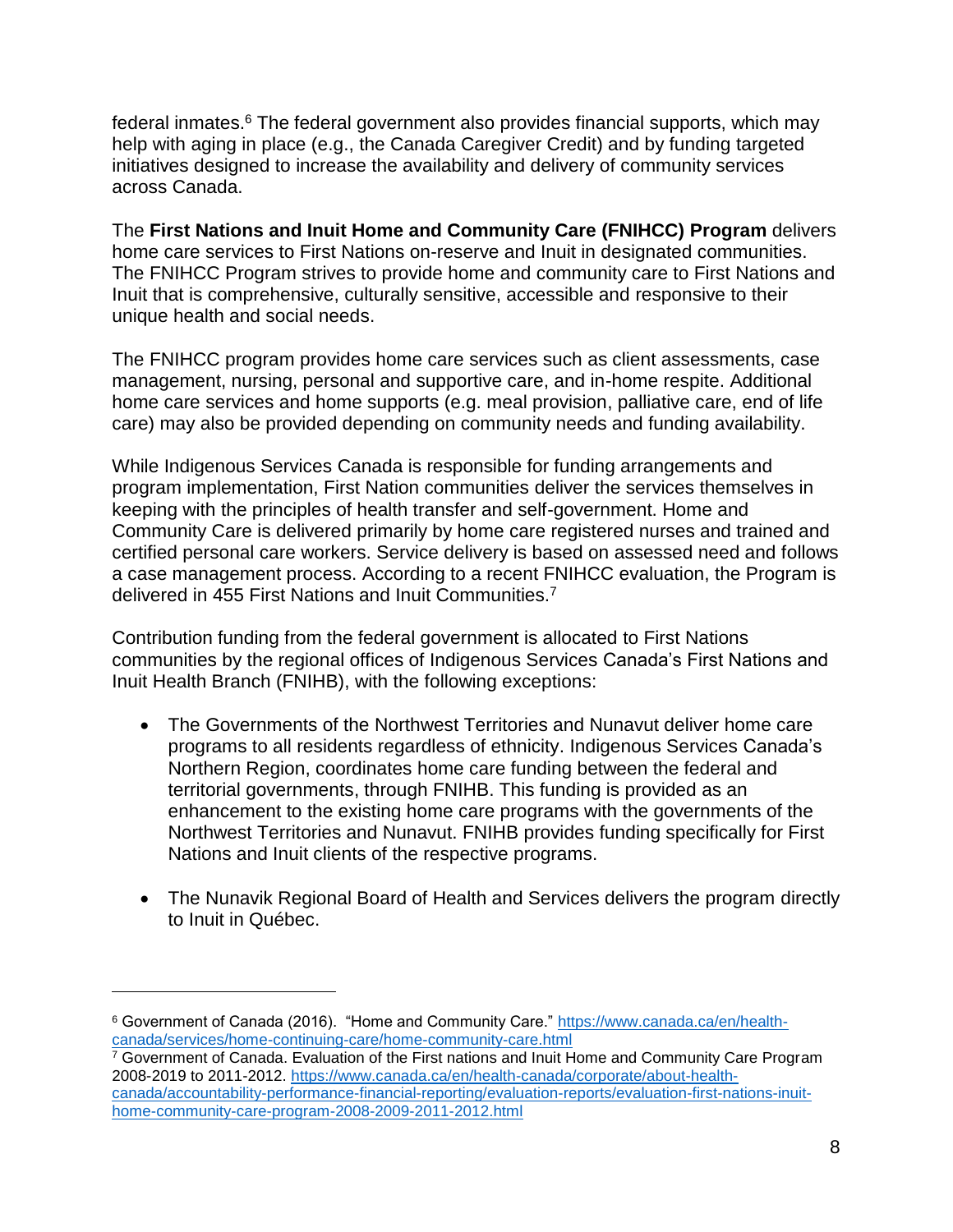- The government of Nunatsiavut delivers the program directly to Inuit residing in the region.
- The Yukon's Home Care Program is accessible to all Yukon residents. FNIHCC funds are provided to the Yukon's three First Nations without self-government agreements to fund home making services, such as shopping and cleaning; however, no hands-on medical treatment is provided since this is provided by the territorial government.
- In 2013, the First Nations Health Authority (FNHA) in British Columbia assumed the programs, services, and responsibilities formerly handled by Health Canada's First Nations Inuit Health Branch – Pacific Region. The FNHA is an independent body that is responsible for planning, management, service delivery and funding of health programs, in partnership with First Nations communities in the province. The FNHA is the first province-wide health authority of its kind in Canada.

**[The Veterans Independence Program \(VIP\),](https://www.veterans.gc.ca/eng/services/health/veterans-independence-program)** administered by Veterans Affairs Canada, is designed to help eligible veterans, their primary caregivers and survivors remain independent in their home and community as long as possible, and reduce waitlists for long-term care (LTC) by providing services to veterans in their homes and communities. The program is not intended to replace other federal, provincial or municipal programs. Rather, it is designed to complement or top-up these services to meet veterans' needs.

Eligible veterans can qualify for financial assistance to obtain a variety of home care, home and financial supports, including personal care, grounds maintenance, meal delivery services, housekeeping, and renovations to improve home accessibility. Eligible veterans receive grants and contributions, up to an allowable maximum amount, for services obtained from a qualified provider of their choice.

The **Caregiver Recognition Benefit (CRB)** is for informal caregivers supporting veterans living with physical and/or mental health conditions who require the continuous provision of care and supervision. The CRB provides caregivers of eligible veterans with a monthly \$1000 tax-free grant. The veteran cannot reside in a nursing home or longterm care facility for the informal caregiver to receive the benefit.

The **Canada Caregiver Credit**<sup>8</sup> is a non-refundable tax credit (financial support) that can be claimed by individuals supporting immediate relatives who regularly depend on them for the basic necessities of life, such as food, shelter and clothing, because of a physical or mental impairment. The amount individuals can claim depends on: the

<sup>8</sup>Government of Canada (2019). "The New Caregiver Tax Credi[t." https://www.canada.ca/en/revenue](https://www.canada.ca/en/revenue-agency/services/tax/individuals/topics/about-your-tax-return/tax-return/completing-a-tax-return/deductions-credits-expenses/canada-caregiver-amount.html)[agency/services/tax/individuals/topics/about-your-tax-return/tax-return/completing-a-tax-return/deductions](https://www.canada.ca/en/revenue-agency/services/tax/individuals/topics/about-your-tax-return/tax-return/completing-a-tax-return/deductions-credits-expenses/canada-caregiver-amount.html)[credits-expenses/canada-caregiver-amount.html](https://www.canada.ca/en/revenue-agency/services/tax/individuals/topics/about-your-tax-return/tax-return/completing-a-tax-return/deductions-credits-expenses/canada-caregiver-amount.html)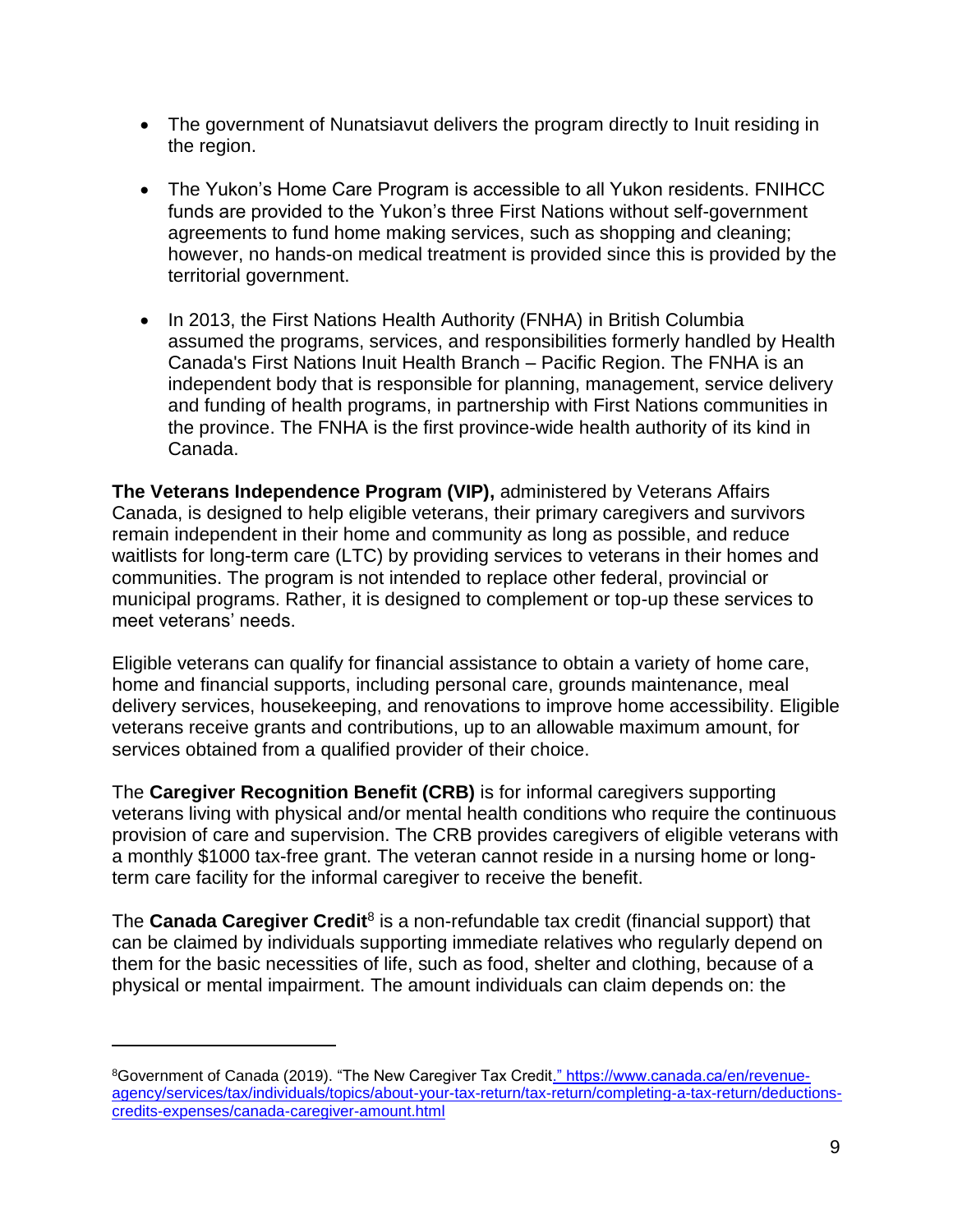relationship to the person for whom they are claiming the Credit; the person's net income; and whether other credits are being claimed for that person.

The Canada Revenue Agency may ask for a signed statement from a medical practitioner showing them when the impairment began and what the duration of the impairment is expected to be.

Caregiving benefits and leave are also available through the Employment Insurance EI Program. For example, the:

- **EI Family Caregiver Benefit for Adults** gives eligible caregivers up to 15 weeks of benefits while they are temporarily away from work to support or care for a critically ill or injured adult family member, i.e., whose life is at risk as a result of illness or injury and there has been a significant change in their baseline state of health.
- **The Compassionate Care Benefit** also is available to persons who have to be away from work temporarily to provide care or support to a family member who has a serious medical condition with a significant risk of death within 26 weeks. The compassionate care benefit can be paid for a maximum of 26 weeks over a period of up to 52 weeks. The benefit may be shared by EI eligible caregivers.

In addition, the **Disability Tax Credit (DTC**) is a non-refundable tax credit for individuals certified as having a severe and prolonged disability. The DTC amount was \$8,235 in 2018 (indexed annually) and provides tax relief of up to \$1,235 (15% of 8,235). The credit amount can be transferred to a supporting family member.

The **Medical Expense Tax Credit (METC)** is a non-refundable tax credit that recognizes above-average disability-related and medical expenses. The METC is available for qualifying medical expenses in excess of the lesser of \$2,302 in 2018 (indexed annually) and 3% of net income. Caregivers are able to claim qualifying medical expenses that exceed the lesser of 3% of the dependant's (relatives other than minor children) net income and \$2,302 in 2018.

The federal government is committed to working in partnership with provinces and territories to strengthen health care systems to deliver better care and better outcomes. As such, the federal government supports aging in place by funding healthy aging initiatives that seek to prevent injury, reduce the impact of existing health conditions, help people recover from ill health and frailty, increase independence and improve quality of life. This is achieved notably through policy coordination and development with provincial and municipal partners. For example, the federal government promotes the Age-Friendly Communities model, in which all levels of government work together to ensure that "the policies, services and structures related to the physical and social environment are designed to help seniors…live safely, enjoy good health and stay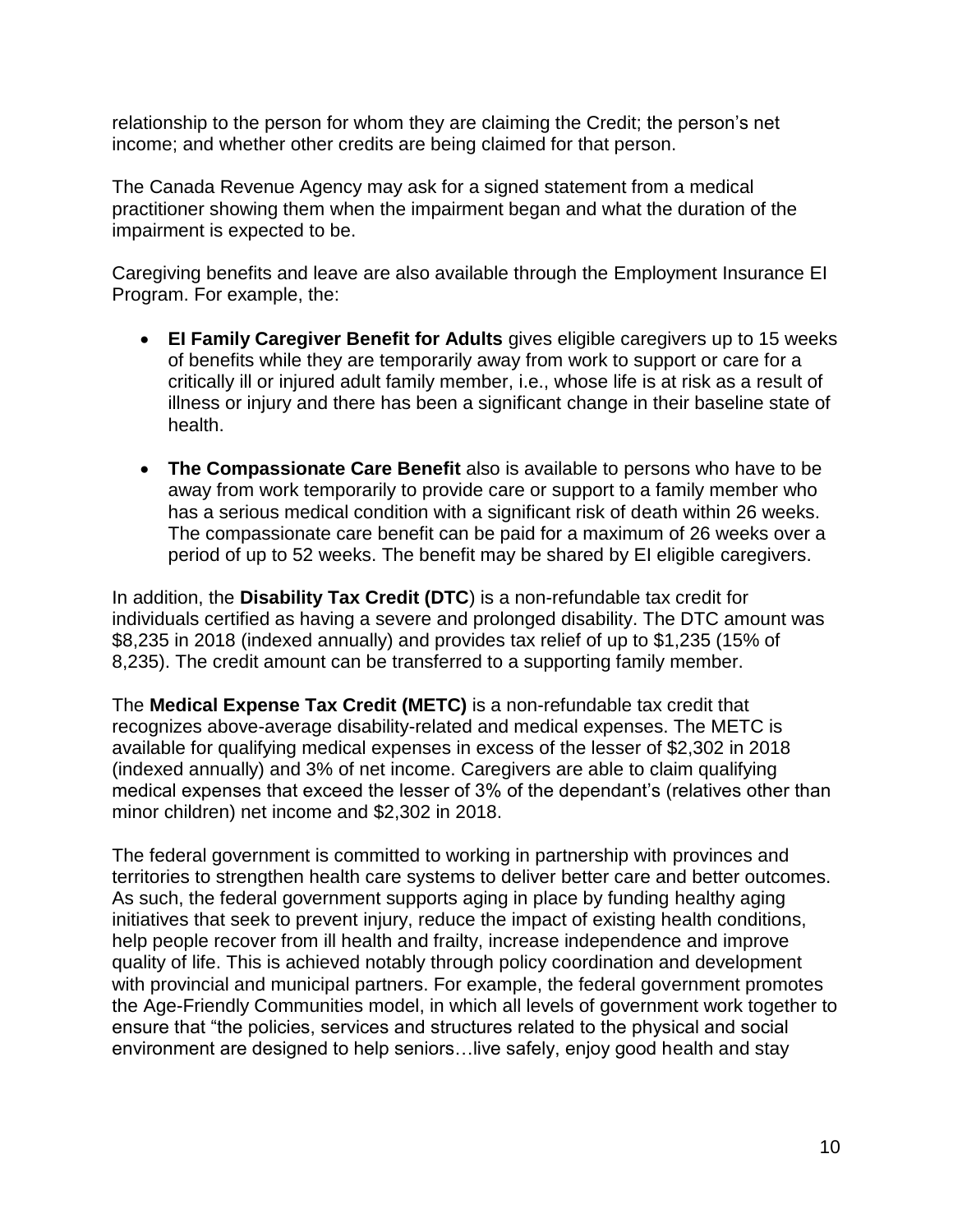involved."<sup>9</sup> This model supports aging in place by advancing accessible public transportation, safe and affordable housing for older adults, and opportunities for older adults to be socially active, among other initiatives.

Other recent investments by the federal government in initiatives that support aging in place include:

- \$75 million for the Healthy Seniors Pilot Project in New Brunswick, to fund a range of applied research initiatives to examine how governments can better support older adults in their homes, communities and care facilities;
- \$20 million over five years and \$4 million per year ongoing to support communitybased projects that seek to optimize the wellbeing of people living with dementia and family/friend caregivers (i.e., those family members and friends who provide care to them);
- \$11.5 billion over 10 years to improve home and community care and mental health and addiction services of which \$5 billion over 10 years, starting in 2017-18, targets better home and palliative care; and
- \$250,000 to Parachute Canada for the development of a multi-stakeholder seniors' falls prevention network including the creation of an online central repository/hub for evidence-based fall prevention information.

#### *Provincial Roles and Responsibilities*

 $\overline{a}$ 

In addition to the insured health services covered under the *Canada Health Act*, the provinces and territories also provide a wide range of other services outside the Act, including home care, at their discretion and on their own terms and conditions. The levels of funding and scope of coverage for these services vary from one province or territory to another.

Canada's health care system has been described "an interlocking set of ten provincial and three territorial health systems."<sup>10</sup> Since provincial and territorial governments are responsible for the administration of their health care systems, the delivery structure of home care services varies across the country. This can impact the type and consistency of services offered, but also ensures that systems are responsive to locally-assessed needs.

Services can be delivered by provincial or regional health authorities, such as in Saskatchewan, or delegated to the regional or local level, as in British Columbia, where all government-funded home care services are currently arranged by the province's five Regional Health Authorities, or in Ontario, where they are currently arranged by the province's 14 Local Health Care Integration Networks (LHIN). In Québec, services are delivered by the province through integrated health and social service centres.

<sup>9</sup>Government of Canada (2016). "Age Friendly Communities." [https://www.canada.ca/en/public](https://www.canada.ca/en/public-health/services/health-promotion/aging-seniors/friendly-communities.html)[health/services/health-promotion/aging-seniors/friendly-communities.html](https://www.canada.ca/en/public-health/services/health-promotion/aging-seniors/friendly-communities.html)

<sup>&</sup>lt;sup>10</sup> Government of Canada (2018). "Canada's Heath Care System." [https://www.canada.ca/en/health](https://www.canada.ca/en/health-canada/services/health-care-system/reports-publications/health-care-system/canada.html#a6)[canada/services/health-care-system/reports-publications/health-care-system/canada.html#a6](https://www.canada.ca/en/health-canada/services/health-care-system/reports-publications/health-care-system/canada.html#a6)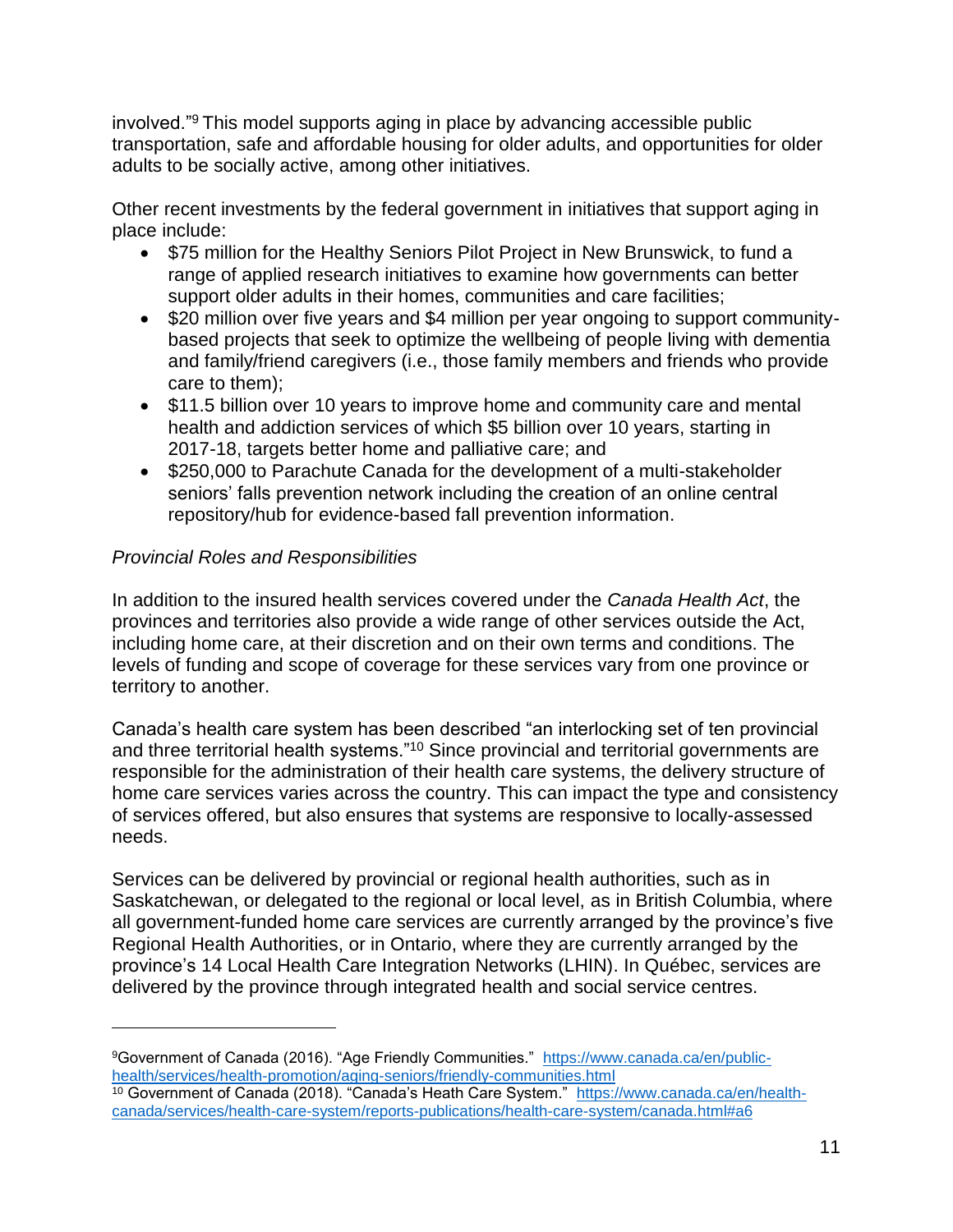Unlike home care services, which are usually health services provided by professionals (and therefore fall under the jurisdiction of provincial health departments), provinciallyfunded **home supports** are often delivered in partnership with community and service organizations. For example, British Columbia's Better at Home program, which provides non-medical home support services to help older adults live independently in their homes, is funded by the BC Ministry of Health; however, services are administered by the United Way of the Lower Mainland and delivered by community agencies. In Newfoundland and Labrador, the Department of Children, Seniors and Social Development administers the Community Healthy Living Fund (CHLF), which provides grants to municipal governments,<sup>11</sup> schools, recreation and sport facilities, and seniors groups to deliver community healthy eating programs and recreation opportunities. The extent to which an individual may choose their own service provider varies by jurisdiction and service type, but it is more common for older adults to choose their own service providers for non-professional home support services.

The delivery of **financial supports** depends on the type of support offered. Such supports consist of tax measures (e.g., tax credits, rebates or deferrals) or grants to offset the cost of specific services (e.g., the cost of basic dental and optical services). Unlike home care services or home supports, which are often administered regionally or locally, and/or in partnership with intermediaries such as local service organizations, financial supports are usually delivered directly to older adults by the provincial or territorial ministry responsible.

## **4. Description and analysis of available supports**

Health care is often considered a priority for older adults. However, non-medical services are also needed to help older adults engage with their social and physical environments, as well as to maintain and clean their homes (Carver et al., 2018). The types of supports listed below meet both medical and non-medical needs through, for example, nursing care, transportation support, home maintenance support, housekeeping and personal care. They also support social participation and neighbourhood improvements to make them safer for older adults. Taken together, these supports help older adults age successfully in their communities of choice.

Examples of core community services offered by provincial/territorial governments, as of April 10, 2019, can be found in **Annexes A, B and C.**

<sup>&</sup>lt;sup>11</sup> Eligibility is restricted to communities with populations under 7,000 residents. [\(https://www.cssd.gov.nl.ca/grants/pdf/2018-19\\_CHL\\_Fund\\_Guidelines.pdf\)](https://www.cssd.gov.nl.ca/grants/pdf/2018-19_CHL_Fund_Guidelines.pdf)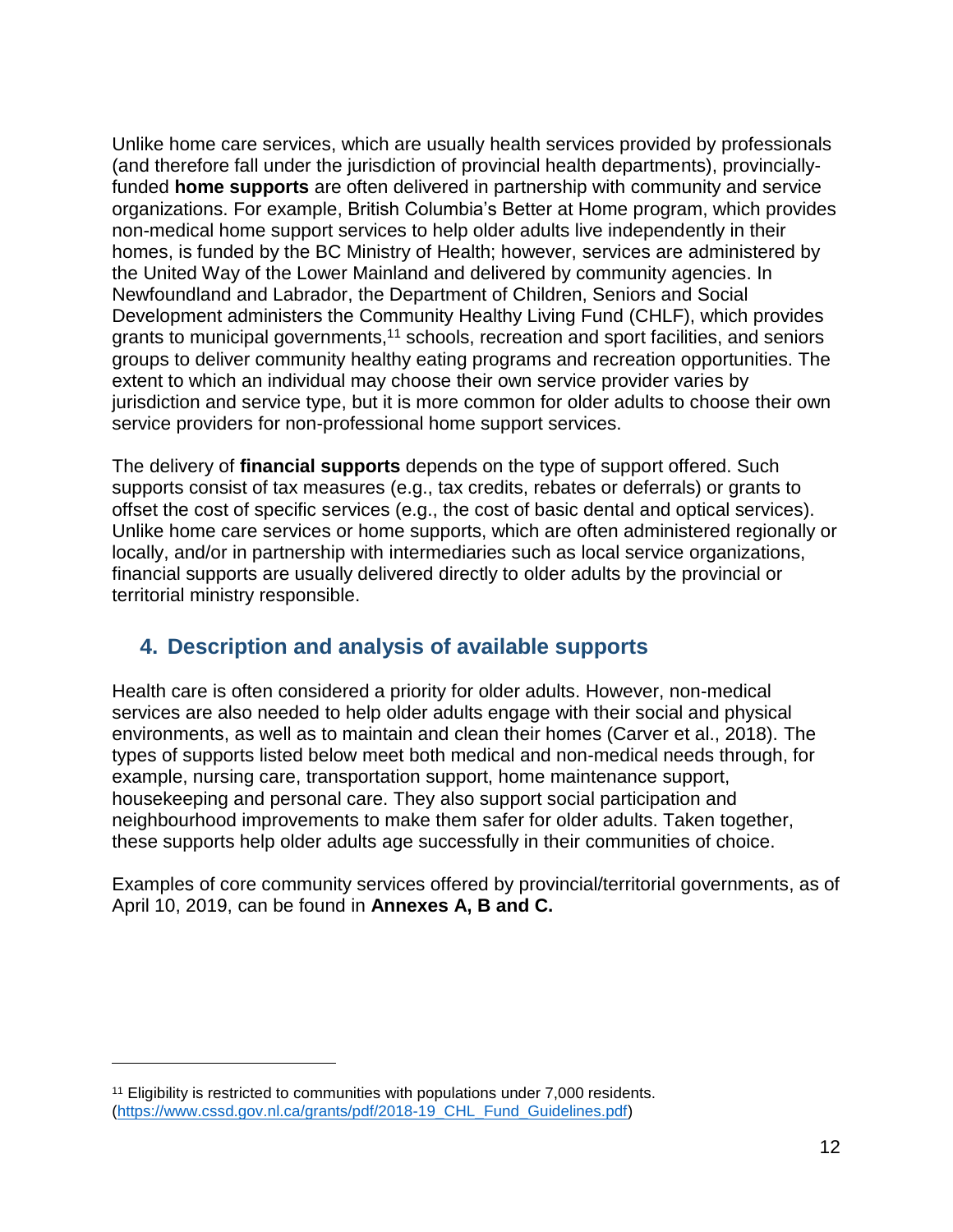#### **Home Care Services**

#### *Description*

 $\overline{a}$ 

As mentioned earlier, **Home Care Services** are health-related supports that include a wide range of services to help older adults remain independent at home. They are generally delivered by publicly-funded home care services and allocated based on assessed need to clients of all ages living either in private residences or other settings (e.g. retirement residences).<sup>12</sup> The needs of older adults receiving home care vary. Some older adults have acute, chronic or palliative health care needs, while others may need rehabilitation, maintenance, or long-term supportive care to remain independent. Generally included in this category are case management and care coordination to ensure efficient and effective service delivery. Many of these services, such as physiotherapy, rehabilitation therapy and speech-language pathology require the services of regulated health-care professionals. Less specialized health-related services (e.g. basic wound and skin-care, infection prevention and control, operation of basic home medical equipment – oxygen, glucometer, blood pressure, pulse oximeter, etc.) are increasingly being provided by unregulated personal support workers (PSWs).

**Personal care services** help older adults age in place by assisting them with the tasks of everyday living, such as personal hygiene (e.g., bathing and grooming), dressing, toileting and incontinence management, mobilization and transferring, dining, oral care, and taking medication. These services may be provided by unregulated care providers, such as PSWs.

Personal care services also include supports ordinarily delivered in the community (e.g. therapeutic recreation or social activities) that may be inaccessible for older adults with mobility or health constraints. In addition, education, skills training and respite care are often available to clients' family caregivers to help them carry out care tasks.

**Therapy and rehabilitation services** are generally health care supports provided to clients who require acute, chronic, palliative or rehabilitative support by a licensed nursing professional, a physical therapist or an occupational therapist.

**Short and long-term nursing care** services are offered by licensed nursing professionals<sup>13</sup> and may include the assessment of health status and/or medical conditions, medical treatment and procedures (e.g. IV therapy, injections, wound care) rehabilitation to maximize function, the administration of medication, and palliative or end-of-life care. There is often a teaching component of these nursing care services whereby nurses will teach older adults and their caregivers how to do certain self-care activities, including PSWs, how to do certain self-care activities.

<sup>12</sup> Canadian Institute for Health Information report on indicator development, March 2018, p. 33 <https://www.cihi.ca/sites/default/files/document/shp-interim-progress-rep-en.pdf>

<sup>13</sup> (Registered Nurses [RNs], Registered Practical Nurses [RPNs]\Licensed Practical Nurses [LPNs] and Nurse Practitioners [NPs])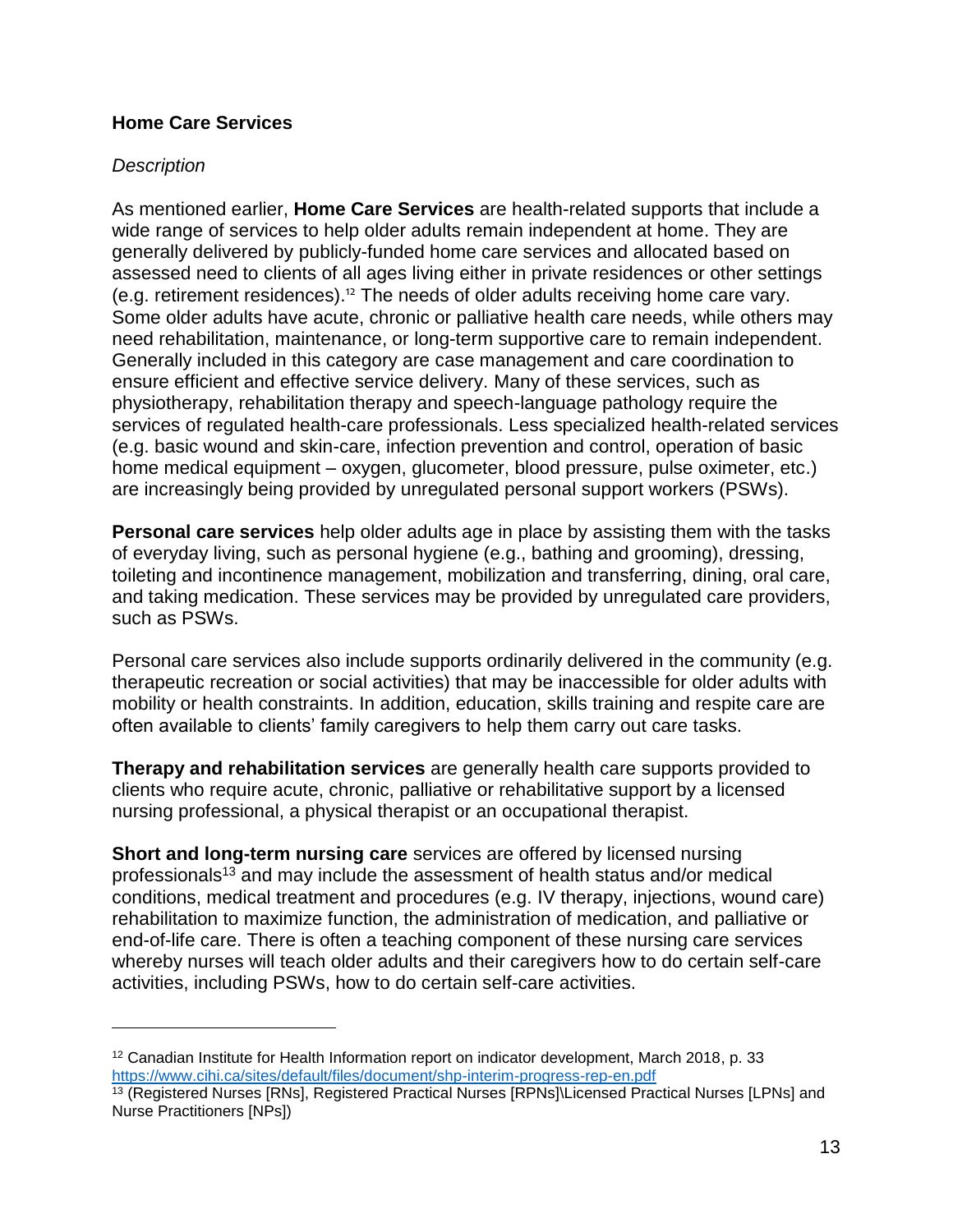#### *Comparative Analysis*

In general, the range of health-related home care services are fairly consistent across all provinces and territories and include a range of personal care services, therapy and rehabilitation services and nursing care services. The following are offered in all provinces and territories:<sup>14</sup>

- Personal care services
- Physiotherapy
- Occupational Therapy
- Nursing Services
- Palliative Care
- Case Management

Other home care services were less consistently available across the provinces and territories. These services include:<sup>15</sup>

- Rehabilitation Therapy
- Speech-language Therapy
- Respiratory Therapy
- Social Work

 $\overline{a}$ 

- Nutrition Services
- Pharmacy, Diagnostic and Laboratory Services
- Psychosocial Services

Social work and nutrition services are offered in at least 75 per cent of provinces and territories. The remainder of the services listed above are offered in approximately half of the provinces and territories, with the exception of psychosocial services (only offered in Québec).

Provinces and territories with smaller populations, such as Prince Edward Island, Nova Scotia, New Brunswick, Manitoba, Saskatchewan, the Yukon, Northwest Territories and Nunavut tend to offer fewer services than provinces with higher populations.

The following variations were also observed:

 Manitoba, Newfoundland and Labrador, and Saskatchewan each operate flexible, individualized funding programs in which clients (or their guardians) receive funding (based on assessed need) directly from their health authority to arrange, manage and pay for home care. Alberta's Self-Managed Care Program

<sup>14</sup> Canadian Institute for Health Information (2018), *Selecting Pan-Canadian Indicators for Access to Mental Health and Addiction Services, and to Home and Community Care: Progress Report* (p. 33). <https://www.cihi.ca/sites/default/files/document/shp-interim-progress-rep-en.pdf>  $15$  Ibid.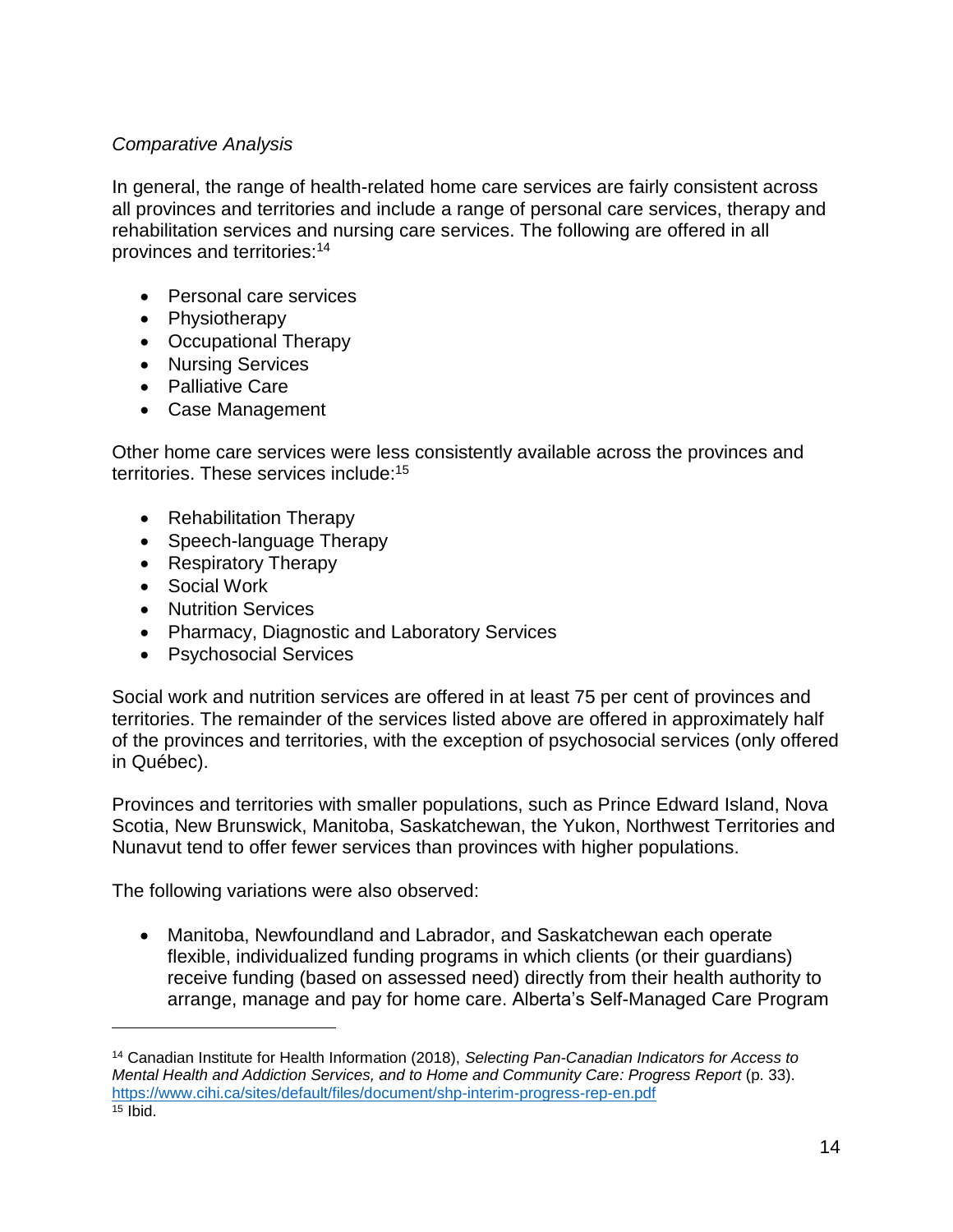offers a similar alternate method of service provision for eligible home care clients. In Saskatchewan, this option is only available for non-medical home care services (e.g. personal care or home management). Ontario also uses this model; however, unlike the other provinces listed, individualized direct funding is only available to four client cohorts: children with medical complexity; adults with an Acquired Brain Injury; eligible home-schooled children; and individuals determined to be in extraordinary circumstances. In British Columbia the funding program is called Choice in Supports for Independent Living and may be suitable for someone with a significant physical disability.

 Many provinces provide respite for family and friends providing care to recover from the emotional and physical demands of looking after a loved one. Five provinces provide financial supports: Nova Scotia allocates a caregiver allowance of \$400/month to low income adults with disability and impairment. In addition, both Manitoba and Québec operate a caregiver tax credit. Newfoundland and Labrador offers a Paid Family Caregiver Option as part of its delivery of home support services, where persons in need of care have the option to hire and pay a family member to provide the essential service. NWT has also committed to introduce a Paid Family/Community Caregiving Option Pilot as part of its bilateral agreement with the federal government under the Common Statement of Principles for Shared Health Priorities.

#### *Challenges and Innovative Approaches*

Given that Canada occupies a large land mass and is relatively sparsely populated, especially outside major urban centres, home care services that are successfully delivered in densely populated regions may not be easily replicated in rural and sparsely populated areas. This is a particularly important consideration in terms of program funding and recruitment of health care personnel to address the needs of rural and remote Canadians, as well as First Nations, Inuit and Métis peoples living onreserve or in designated communities.

Although some home care services can be performed by PSWs, many require highly trained health care providers such as nurses and physical therapists. The combination of higher wages and scarcity of trained health care practitioners makes the provision of these services difficult, especially in rural or remote regions. While telehealth and ehealth services can defray costs and mitigate gaps in service, they cannot replace human contact or accomplish physical tasks such as wound dressing.

In order to address these and other challenges, provinces and territories are adopting innovative approaches to the provision of home care services:

 Paramedicine has been utilized successfully to address service gaps in some regions. For example, Nova Scotia, Saskatchewan, Ontario and Alberta have extended their paramedic services to provide treatment at home beyond emergency response services. Since its launch in Nova Scotia, 77% of calls from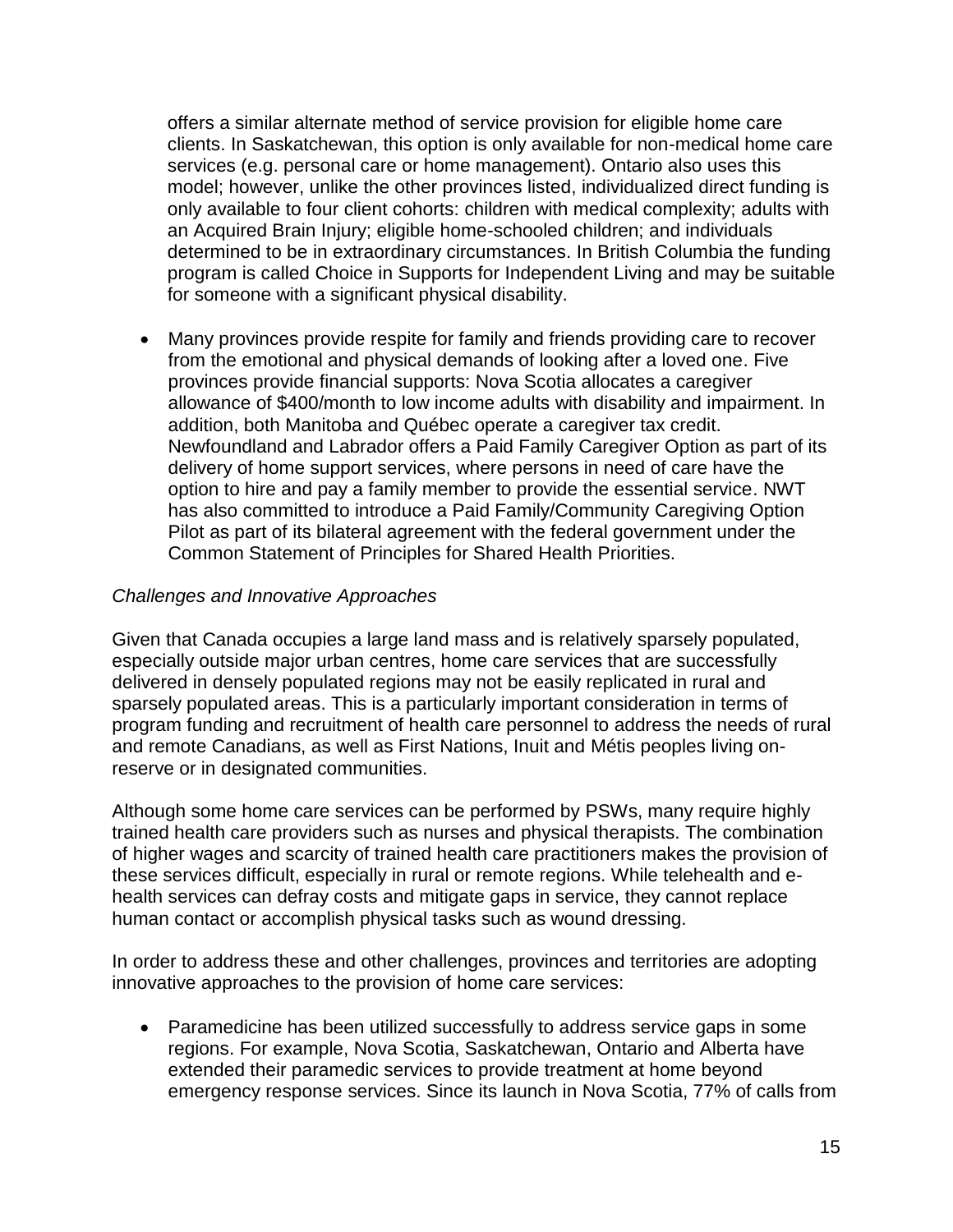nursing homes have been dealt with in the home and did not result in a trip to the emergency department. In January 2019 it was announced that British Columbia Emergency Health Services would be receiving \$1 million for a program dedicated to training paramedics to provide in-home palliative care to terminally ill patients.

- In Manitoba, the Winnipeg Regional Health Authority Healthy Aging Resource Teams work in the community doing client assessments to promote health, increase awareness about injury and illness prevention, provide primary care and manage chronic diseases for adults age 55+. Teams consist of a range of service workers who can provide comprehensive care in one visit, saving time and money and facilitating holistic treatment.
- Ontario is exploring initiatives to improve recruitment and retention of PSWs in hard to service areas, including recognizing prior learning and experience of individuals working in other home care and personal support service roles to fasttrack them to a PSW educational certificate.

#### **Home Supports**

#### *Description*

 $\overline{a}$ 

Home supports include non-medical services related to housekeeping, home maintenance, meal assistance and transportation. Many of these programs are designed to complement supports provided to older adults by Home Care or family members to support daily unmet needs.<sup>16</sup> These services do not necessarily require specialized providers and can delivered using existing community resources. For example, local contractors, existing housekeeping services or local volunteers can deliver home supports to older adults aging in place, as well as general services to the community.

Home supports may include the following types of services:

**Meal and nutrition related services** include the provision of in-home or community meals, assistance with meal preparation and planning, nutrition counselling, grocery shopping, and food security programs. Such services are particularly important for Indigenous populations since higher percentages of Indigenous older adults are part of the low-income population and therefore experience food insecurity.<sup>17</sup>

**Housekeeping and home maintenance** include cleaning, snow removal, gardening and yard maintenance. These services are essential for aging in place since well-

<sup>&</sup>lt;sup>16</sup> Some regions provide light house-keeping as a component of home care services.

<sup>17</sup> Statistics Canada, 2012, p. 3; see also Statistics Canada, 2018b.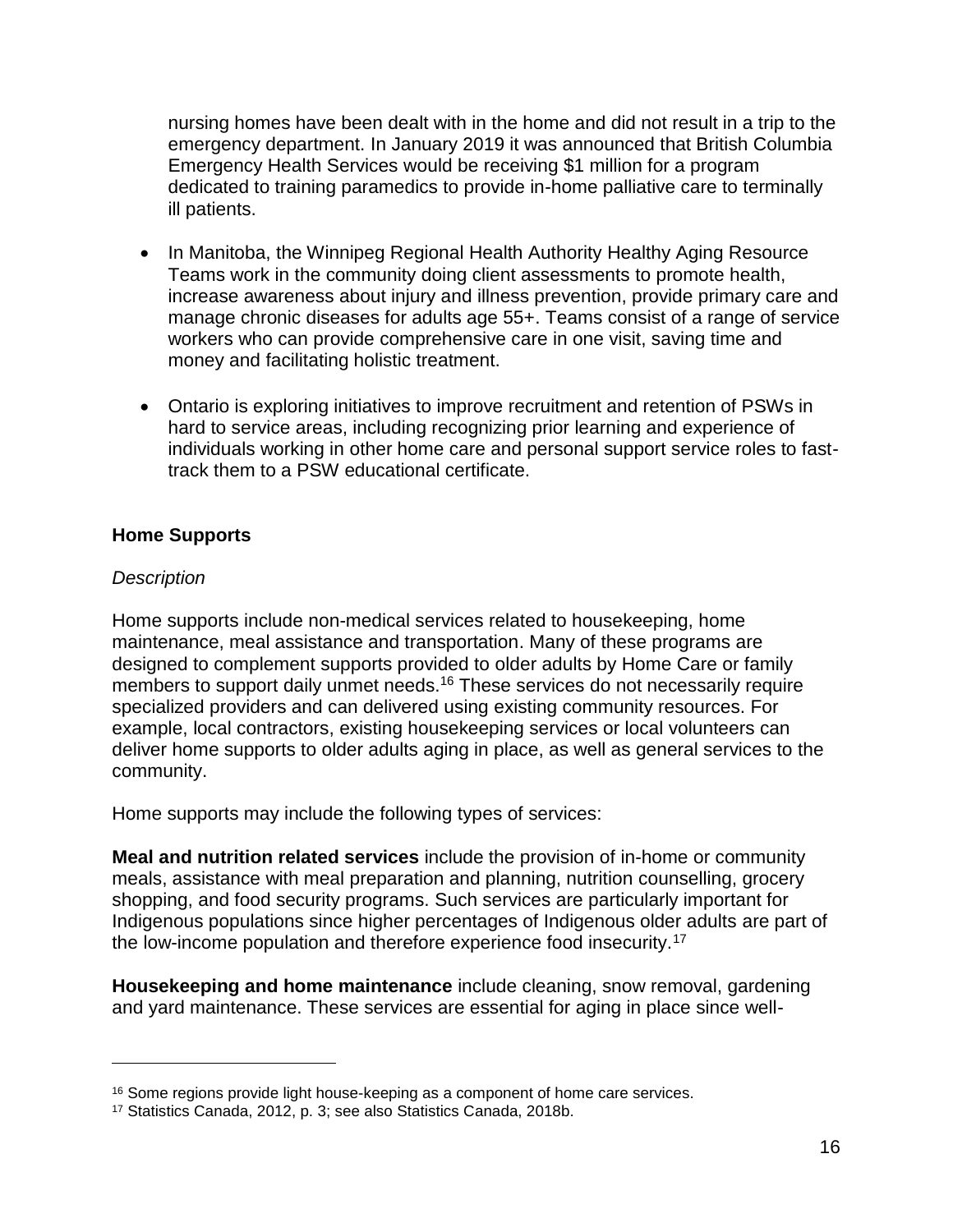maintained homes are safer and foster a healthy and positive environment. Many of these programs are income tested.

Many jurisdictions provide **transportation assistance** for general purposes (e.g., to get groceries or go to social events) or to access medical care. Northern, rural/remote regions and smaller communities have unique transportation challenges and may offer transportation or transportation subsidies for medical testing or treatment. Such services include emergency transportation by private air carrier, medical taxi, or road ambulance, as well as non-emergency transportation to medical appointments outside home communities.

**Social supports** include physical, social or recreation activities designed for, or open to, older adults. These include social participation programs, in which older adults engage in recreation, physical activity and leisure activities with co-workers, family, friends, and even pets.<sup>18</sup> Supports may also include health or educational presentations, and meals and snacks delivered in a common area. Such supports are often delivered through adult day programs offered at community centres and long-term care facilities. In addition to the supports listed above, these programs may also offer services that increase individuals' ability to perform the activities of daily living (e.g. assistance with personal care, nutrition guidance, self-help skills, shopping), thus preventing premature admission to long-term institutional care.

Social supports have both medical and social benefits. For example, physical activity contributes to general health and mobility. This contributes to health by preventing falls and falls-related injury, but participation also improves older adults' social connectedness. Importantly, by fostering social participation that encourages well-being and self-reported good health (Winterton, 2016), social supports also reduce social isolation, which affects many older adults, and is often associated with poor health and lower levels of well-being.<sup>19</sup> Social participation activities also encourage an attachment to community, since they provide a space for older adults to engage in activities "with and for others" (Carver, et al., 2018, p. 10). Finally, by supporting individuals' physical and social wellbeing, social supports also provide relief for family and caregivers.

 $18$  Social participation activities may be generation specific. Those activities (e.g. Bingo) that appeal to members of the traditional generations may not be of interest to the baby boomers. Note: there are no federally, provincially or territorial community support programs that help people to keep and care for their pets in Canada.

 $<sup>19</sup>$  According to the National Seniors Council (2016), 16 percent of older adults were estimated to be</sup> socially isolated. Older adults are at most risk of social isolation if they are Indigenous, caregivers, immigrant, LGBTQ, living alone, living in rural areas, have a low income, have mental health issues including dementia and/or have serious health challenges (FPT Seniors Forum Social Isolation of Seniors [Vol I & II: Understanding the Issue and Finding Solutions](https://www.canada.ca/en/employment-social-development/corporate/seniors/forum.html) and [National Seniors Council,](https://www.canada.ca/en/national-seniors-council.html) 2016).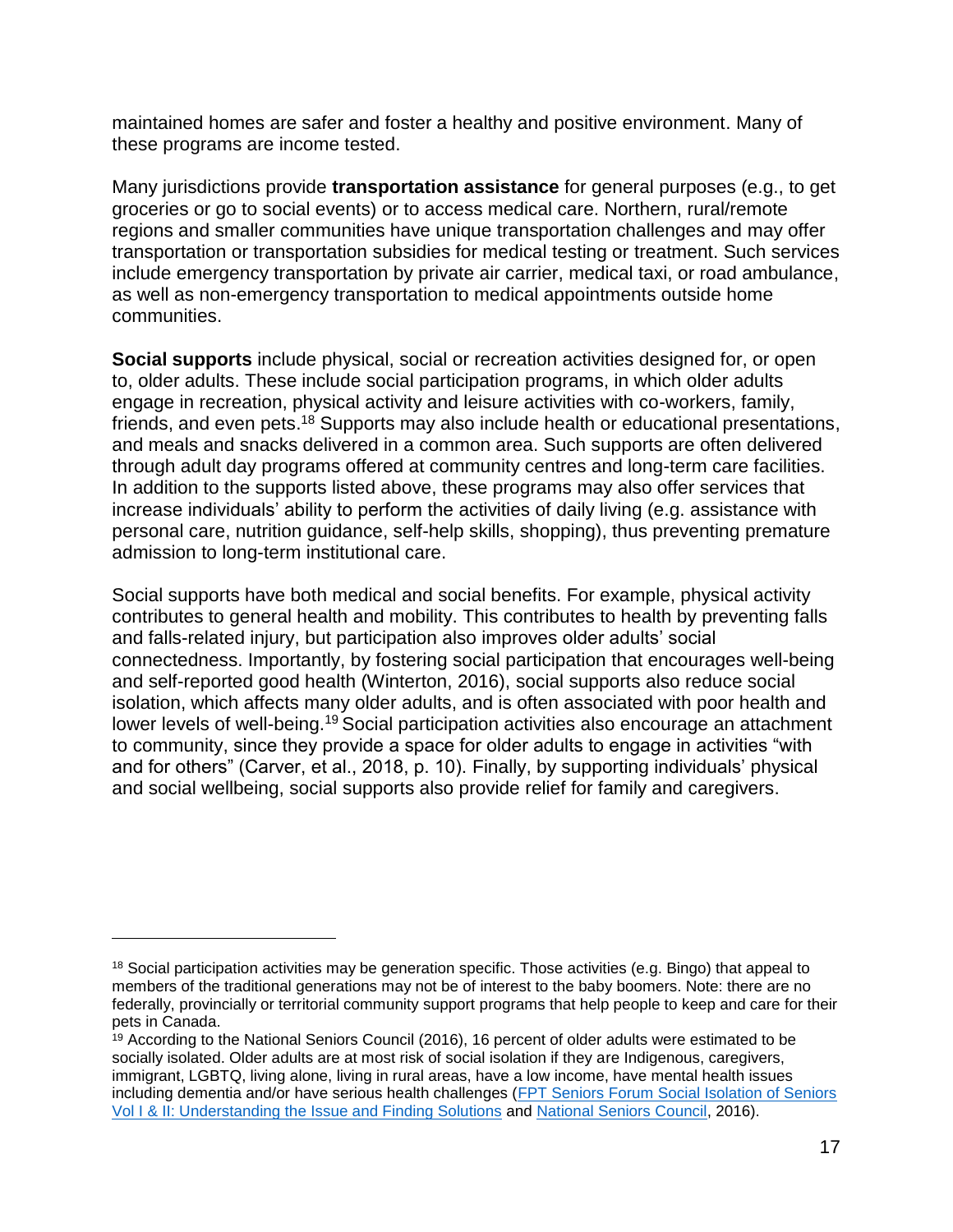#### *Comparative Analysis*

 $\overline{a}$ 

All provinces and territories offer home supports, but the range of services offered depend on the jurisdiction. In general, these types of services are less consistently offered than health-related home care services.

The delivery of home supports tends to be less regulated than the delivery of healthrelated home care services, since individuals providing home supports often do not require the same degree of specialized training. There is also greater variety in terms of services offered and service providers. This creates client choice, but also makes it more challenging to ensure a consistent level of service across jurisdictions. Older adults need a range of services to age in place, but their needs vary – both individually, and by jurisdiction. For example, older adults living in urban settings may not require the same kind of transportation assistance as those living in rural and remote communities. It is therefore important to determine whether or not specific needs are being met, rather than simply identifying variations in service. Consistency of service does not necessarily mean uniformity of service.

- In most jurisdictions, home supports such as housekeeping, meal support and home maintenance are delivered as 'secondary services' in the context of healthrelated home care services. They can also be offered as home supports, delivered independently on a paid and/or volunteer basis. This structure could result in duplication of some services.
- It is important to differentiate between transportation supports for medical services and transportation for general needs. For example, Alberta, British Columbia, Manitoba, Ontario, Saskatchewan and the Yukon offer financial supports to help older adults travel for medical services. Public transportation services (public transit), which are partially funded by provincial and territorial governments but generally offered at the municipal level, meaning they were outside the scope of this study.
- While public transport accessible to older adults (e.g. handivan travel) may be offered in larger population centres, smaller and rural jurisdictions may not have the population base to support such services, and it was unclear to what extent other levels of government are filling this gap. Here it is important to note that travel challenges for older adults in smaller or rural communities, especially in Western Canada, are being exacerbated by the recent discontinuation of longdistance bus service by companies such as Greyhound.<sup>20</sup>

<sup>&</sup>lt;sup>20</sup> Baxter, D. (2018, July 18). "Sask. Seniors Mechanism hopes new minister can help address health and isolation." *Global News.*[https://globalnews.ca/news/4339877/sask-seniors-mechanism-hopes-new](https://globalnews.ca/news/4339877/sask-seniors-mechanism-hopes-new-minister-can-help-address-health-and-isolation/)[minister-can-help-address-health-and-isolation/](https://globalnews.ca/news/4339877/sask-seniors-mechanism-hopes-new-minister-can-help-address-health-and-isolation/)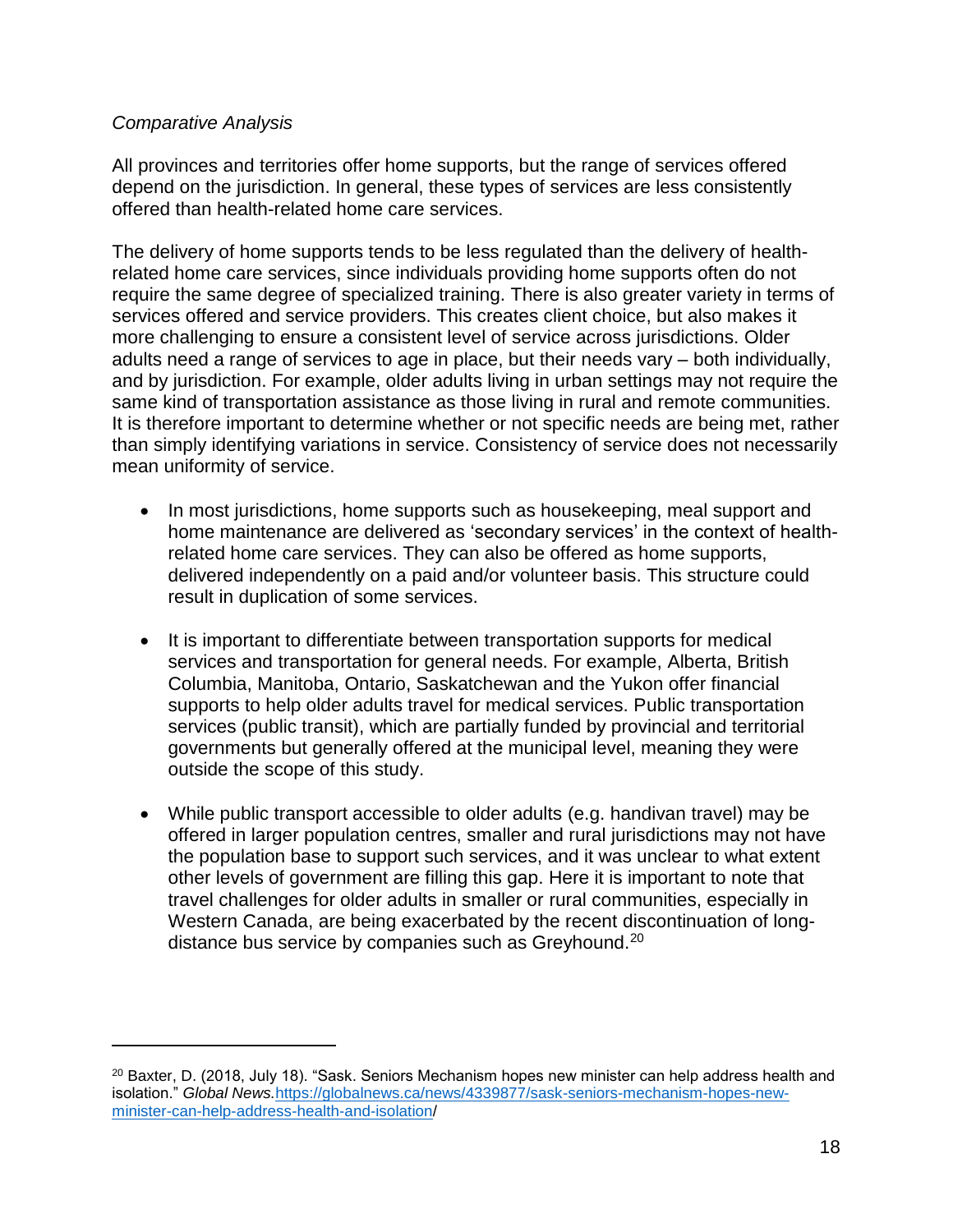- Social supports that are funded by provincial and territorial governments are often delivered through community-based groups. For example, Newfoundland and Labrador's Community Living Fund offers programs that support physical activity and healthy eating at over 50 community groups throughout the province. Similarly, Ontario's Ministry for Seniors and Accessibility provides funding to Seniors Active Living Centres (SALCs) that offer social, cultural, learning and recreational programs for older adults that promote health and well-being. These services are often complemented by non-profit or not-for profit organizations that may receive some public funds. For example, Active Aging in Manitoba offers exercise classes and education services to older adults on a volunteer basis. Some communities, such as rural or northern communities, may not be able to support such organizations, which depend on the availability of volunteer labour and the capacity of communities to organize.
- Most provinces and territories maintain comprehensive guides outlining the range of supports and services offered to older adults by the federal, provincial/territorial and municipal governments, and by community. In New Brunswick, Ontario and the Northwest Territories, these services are complemented by Seniors' Information Phone Lines. In addition, Nunavut offers an Elders Support Line connects older adults with counsellors.

#### *Innovative Approaches*

- Many of the home supports identified in this study are delivered on a volunteer basis, which in addition to reducing public costs, carries other benefits. For example, in Pointe-Claire, Québec, the Aid for Seniors program provides lowincome seniors with help to complete household chores and outdoor maintenance carried out free of charge by students, which supports aging in place by promoting intergenerational bonds and reducing social isolation.
- Meal provision services offered by provincial home care services can be complemented by government-funded programs, such as British Columbia's Food Skills for Families, which is a hands-on program that teaches people how to make healthy meals, snack and beverage choices and to gain confidence in the kitchen. Programs are delivered to targeted, at risk populations (including older active adults) in community centres across BC. In addition, Nova Scotia operates a mobile food market to make affordable, high quality fresh fruits and vegetables available in communities with limited access to healthy food. These services provide older adults with choice and encourage agency.
- In order to support aging in place by addressing limited transportation options for older adults, the PEI government operates the Driver Refresher Course/55 Alive, a classroom course in which older adults learn how to compensate for the physical changes of aging in order to provide their own transportation. Courses are offered by the PEI Seniors' Federation in partnership with the PEI government.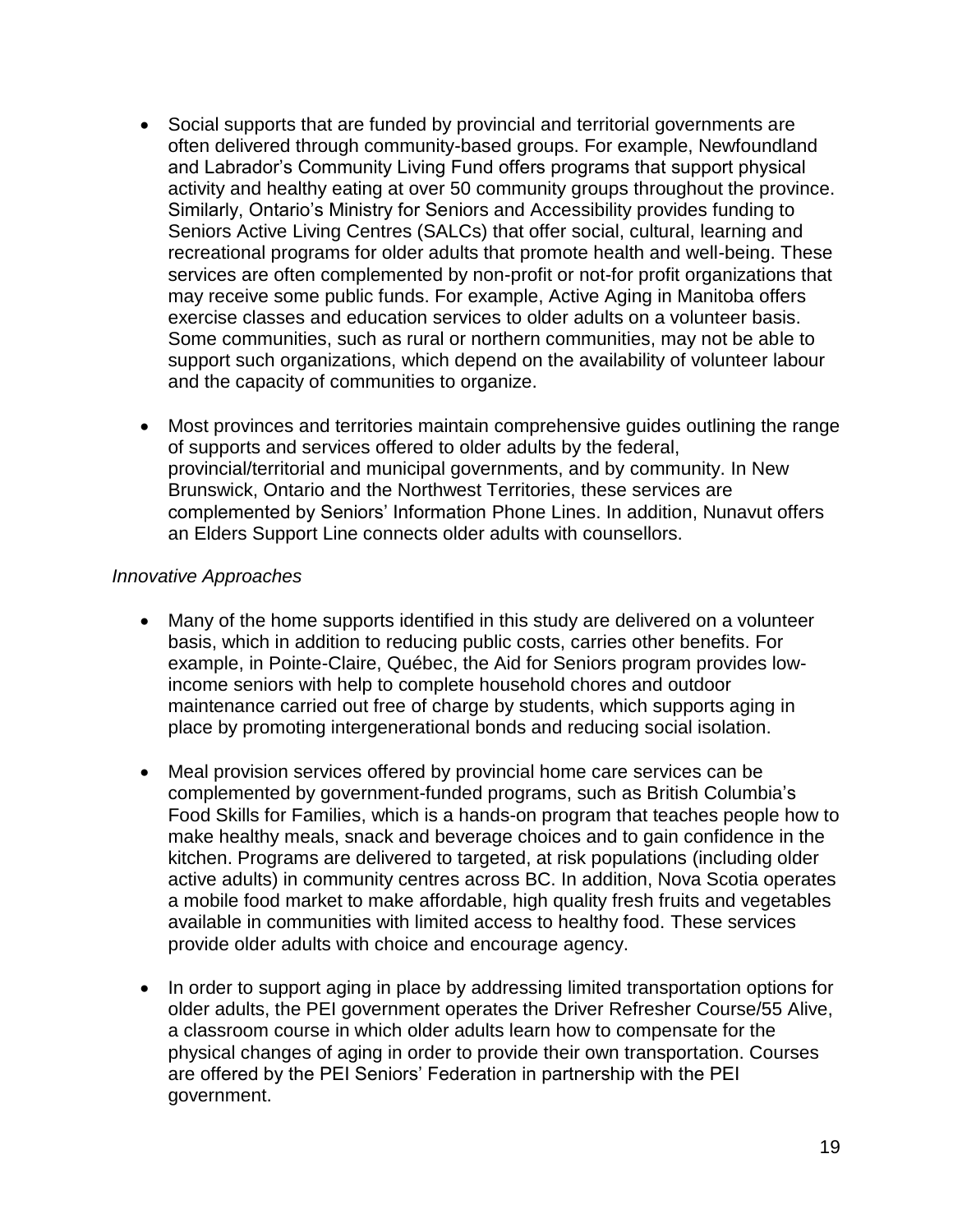- Standard information services for older adults are complemented by supports like Ontario's 211 Community and Social Services Help Line, a phone line (call 2-1-1) and website that offers information on services available to older adults, as well as referrals to community, social, health-related and government services. BC offers a similar service (BC 211). These services allow older adults to age in place by providing a centralized and accessible way to autonomously arrange for their own care needs.
- Some provinces and territories offer targeted home and community supports for Indigenous older adults. In Winnipeg, Manitoba, the Aboriginal Senior Resource Centre connects Indigenous seniors to community resources, thus providing a safe and accessible way for these individuals to engage with systems of care. In Nunavut, the Inuit Societal Values Project promotes an active role for Inuit elders in identifying gaps and finding solutions to community and social wellness issues. These supports reduce barriers to entry, making it easier for these older adults to access care and more effectively age in place.

#### **Financial Supports**

#### *Description*

 $\overline{a}$ 

**Financial Supports** help older adults age in place by providing them with the monetary assistance they need to live at home in their communities. For example, refundable tax credits for low-income older adults with disabilities help with specific renovations designed to improve accessibility. Other home-related financial supports include measures to delay property tax payment, defer education tax, and assist older adults in completing their own home repairs. Older adults who rent can obtain income supplements to reduce rental costs or receive subsidized housing. Financial aid is available to both renters and home owners alike to help pay for the services needed to live at home, such as light housekeeping, meal preparation and snow removal.

Financial supports are important because many Canadian older adults, especially those without an employer pension, experience lower income after retirement and/or do not have enough savings to pay for the costs of living at home (Shillington, 2016). People with low income are more likely to have unmet care needs than other income levels (Hoover & Rotermann, 2012) and are less able to maintain their homes, buy necessities and engage in social participation. This is especially true for First Nation, Inuit and Métis older adults who are more likely to be part of the low-income population, experience food insecurity and live in substandard housing.<sup>21</sup> In some remote regions, the cost of

<sup>&</sup>lt;sup>21</sup> Census data show that "higher percentages of Aboriginal older adults in population centres were part of the low-income population and had experienced food insecurity" (Statistics Canada, 2012, p. 3).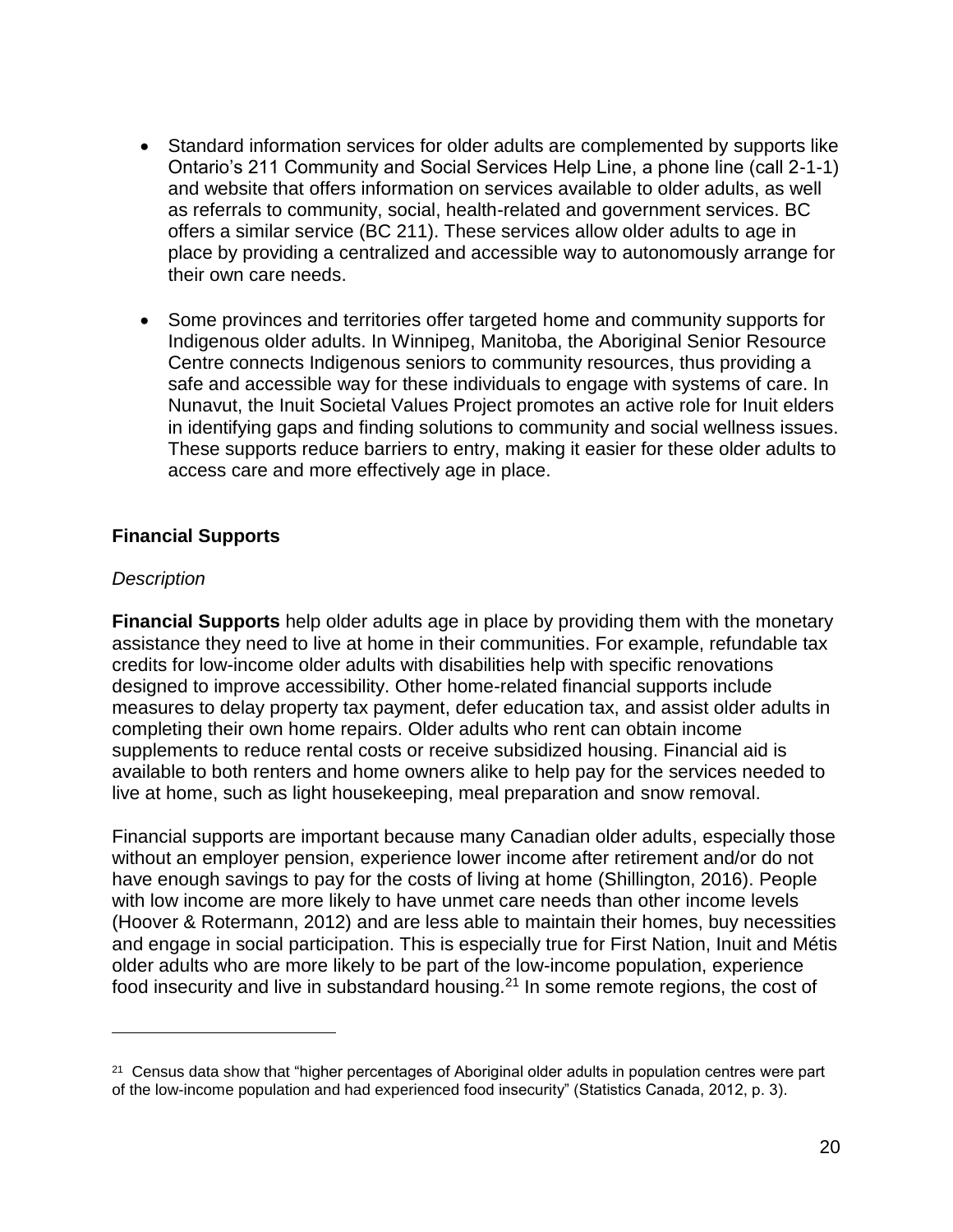food is so high that is can be equivalent to the cost of accommodation. The inability to pay for the services needed to age in place can result in older adults being unable to remain at home, even though they may be physically and mentally capable of caring for themselves.

#### *Comparative Analysis*

- In general, there was greater variation in financial supports than for home care services or home supports.
- Most provinces and territories provided monthly, general income supplements to low-income older adults to defray the costs of living at home (Nova Scotia offers a refundable tax credit, which has the same effect); however, eligibility varied by age. For example, in Alberta and Saskatchewan, the supplement is available for older adults aged 65 and over, while older adults in Nunavut can receive a supplement at age 60. In Manitoba benefits are accessible at age 55.
- Financial assistance is also offered to offset transportation costs; however, the delivery mechanisms and scope differ across jurisdictions. Alberta offers subsidies to offset transportation costs for medical services only, as does Manitoba (for northern residents only). Ontario provides subsidies for older adults who wish to modify their vehicle to improve accessibility, and offers a refundable public transit tax credit to offset transit costs. Saskatchewan partially offsets the cost of ambulance and air ambulance services for older adults, while British Columbia waives fees and provides discounts offered by carriers for medical travel through the Travel Assistance Program and provides discounts for seniors using public transit through the health-authority based Health Connections program.
- In Nunavut, the Home and Vehicle Modification Program is available to those with a disability that restricts their mobility to make modifications to their homes and vehicles in order to help them to continue living in their homes, avoid job loss, and participate in their communities.
- Most provinces provide some form of rental assistance for lower income older adults. Alberta, Saskatchewan and the Northwest Territories offer apartments in which rent is fixed at 30% of adjusted household income. Manitoba, Nova Scotia and Ontario offer rental subsidies dependent on household income. Québec's Shelter Allowance Program offers up to \$80 per month to offset housing costs for low income adults over 50 and Yukon offers public housing units at 25% of household income and rent supplements that can be used for private rentals.

Statistics Canada, 2018b). In addition, twenty-six per cent of Inuit, 24 per cent of First Nations and 11.3 per cent of Métis people live in substandard housing (Statistics Canada, 2018b).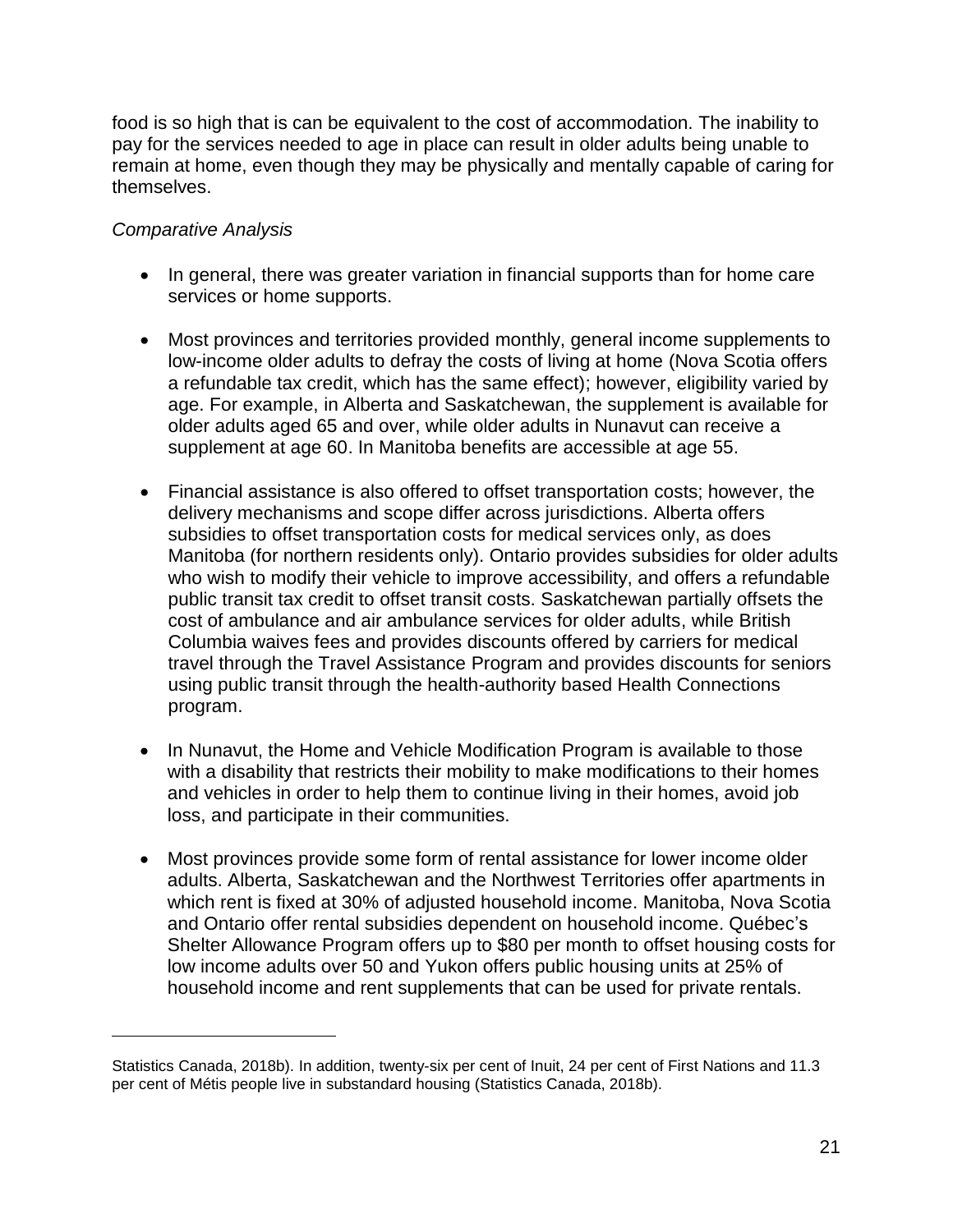- The Saskatchewan Housing Corporation, Rental Development Program (RDP) provides capital funding to non-profit corporations, cooperative groups, and the private sector to respond to community needs by building affordable rental housing projects for vulnerable and low-income people. The program recognizes that support for people and households not traditionally served by the private housing market is needed. RDP funding was used to develop a new 12-unit affordable rental housing project for Indigenous elders in the Northern Village of Pinehouse Lake. The complex provides elders with safe, affordable and efficient housing, which was identified as a need within the community.
- Many of the provinces and territories offer different forms of financial assistance to help reduce the cost of medications for older adults. For example, in Ontario, British Columbia, Saskatchewan and New Brunswick, individuals pay a portion of prescription costs, up to a cap and based on yearly income and in the case of Ontario and New Brunswick marital status. In Alberta, seniors' co-payment is 30% to a maximum of \$25 for prescription drugs. Ontario also offers the Reduced Ontario Drug Benefit Co-Payment for Lower Income Seniors through which older adults can have the \$100 yearly deductible waived and co-payment reduced to \$2 per prescription.
- Property tax relief is offered inconsistently, with variations in service delivery: Alberta (deferral through home equity loan), BC (deferral through loan assistance), the Northwest Territories (automatic reduction), Nova Scotia (rebate), Ontario (tax credit), PEI (deferral), Saskatchewan (repayable loan), Yukon (deferral).
- Education tax supports for older adults are offered in Manitoba (tax credit), Saskatchewan (repayable loan) and Alberta (repayable loan).
- Home fuel subsidies are only offered in Nunavut, the Northwest Territories, Nova Scotia and the Yukon.

## **5. International Community Support Initiatives**

This section provides a snapshot of programs and services to support aging in place for older adults in other countries. Many services and initiatives currently undertaken in Canada are consistent with those in other countries. For example, other countries offer programs supporting social interaction, as well as nutritional programs, general home maintenance and safety and security based programs. For a full listing of the international supports considered in this report, please see **Annex D.**

The range of supports, particularly social supports, offered worldwide is extremely wide, and provides innovative approaches to combatting social isolation, while also providing other types of support in the process. For example: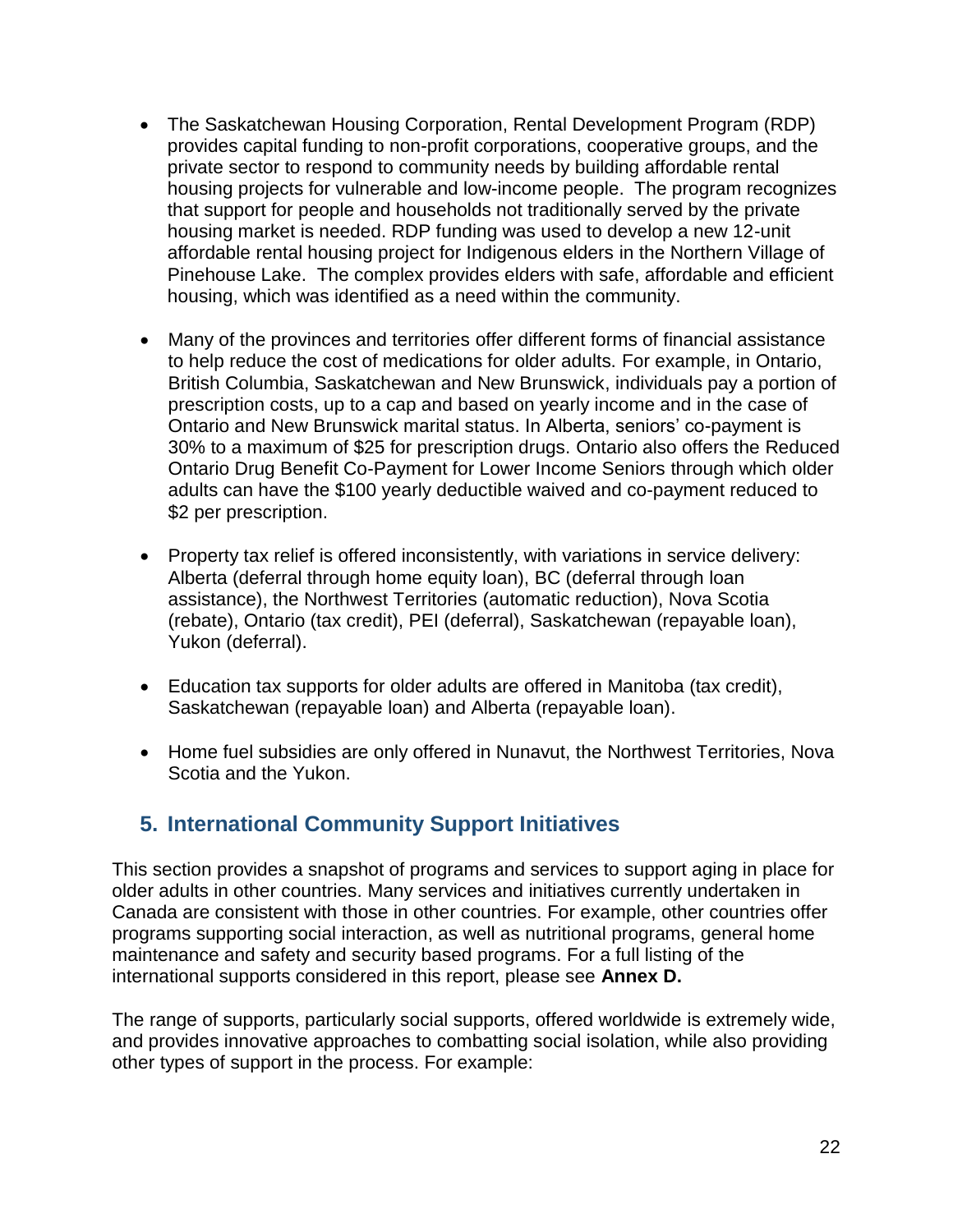- "Come and Try" activities (Freemantle, Australia), which include a drop-in space with free refreshment and afternoon tea dances, as well as two free Central Area Transit buses that are free for all passengers.
- Memory Café (Melville, Australia), a specialized social participation program for people living with dementia.
- Kinder World (Russia), a multigenerational program that reduces social isolation by engaging older adults in creative and charitable activities targeted towards orphaned children of pre-school and school age. The program seeks to provide older people opportunities for intergenerational socialization and personal fulfilment, and to contribute to their community. The "Mentorship" component allows older people to tell their stories to orphaned children and encourage them to use their potential.
- Programs in the UK and Ireland facilitate pet adoption for older adults, in recognition of the fact that pet companionship can be a great comfort and support to owners providing health, physical, social and emotional benefits, particularly to those who might not have adequate social interaction. For example, [ISPCA Cara Programme,](https://www.ispca.ie/ISPCA_Cara_Programme/) Ireland, facilitates adoptions of animals by older adults as well as vaccinating, worming, spaying or neutering, and microchipping the pet free of charge. In the UK, the [PEDIGREE Dog Dates](https://www.countryliving.com/uk/wildlife/pets/a20770696/pedigree-dog-dates-campaign-loneliness-elderly-people-dogs/) helps older adults across the UK remain more physically and socially active by pairing older adults with dog owners in a bid to alleviate loneliness.
- [Life Long Homes Collaboration](https://extranet.who.int/agefriendlyworld/afp/life-long-homes-coalition/) (USA) brings together organizations (e.g. Habitat for Humanity, community colleges) to repair, weatherize and modify homes belonging to older adults in the county.

In 2018, the Italian Society of Gerontology and Geriatrics raised the age of seniority from 65 to 75 years to align with the lengthening life spans of Italians who are not only living longer, but staying healthier for longer as well.<sup>22</sup> This designation does not affect the age at which Italians are eligible for old-age pensions. That said, the Italian government has been raising the minimum age for retirement in recent years to keep pace with the aging population.<sup>23</sup>

<sup>22</sup>Ross-Firoentio, M. (2018, November 30). "Good news for Italians – 'old age' now begins at 75. *Euro News.* <https://www.euronews.com/2018/11/30/good-news-for-italians-old-age-now-begins-at-75> <sup>23</sup> Organization for Economic Cooperation and Development (2017), *Pensions at a Glance 2017: Country Profiles –Italy.<https://www.oecd.org/els/public-pensions/PAG2017-country-profile-Italy.pdf>*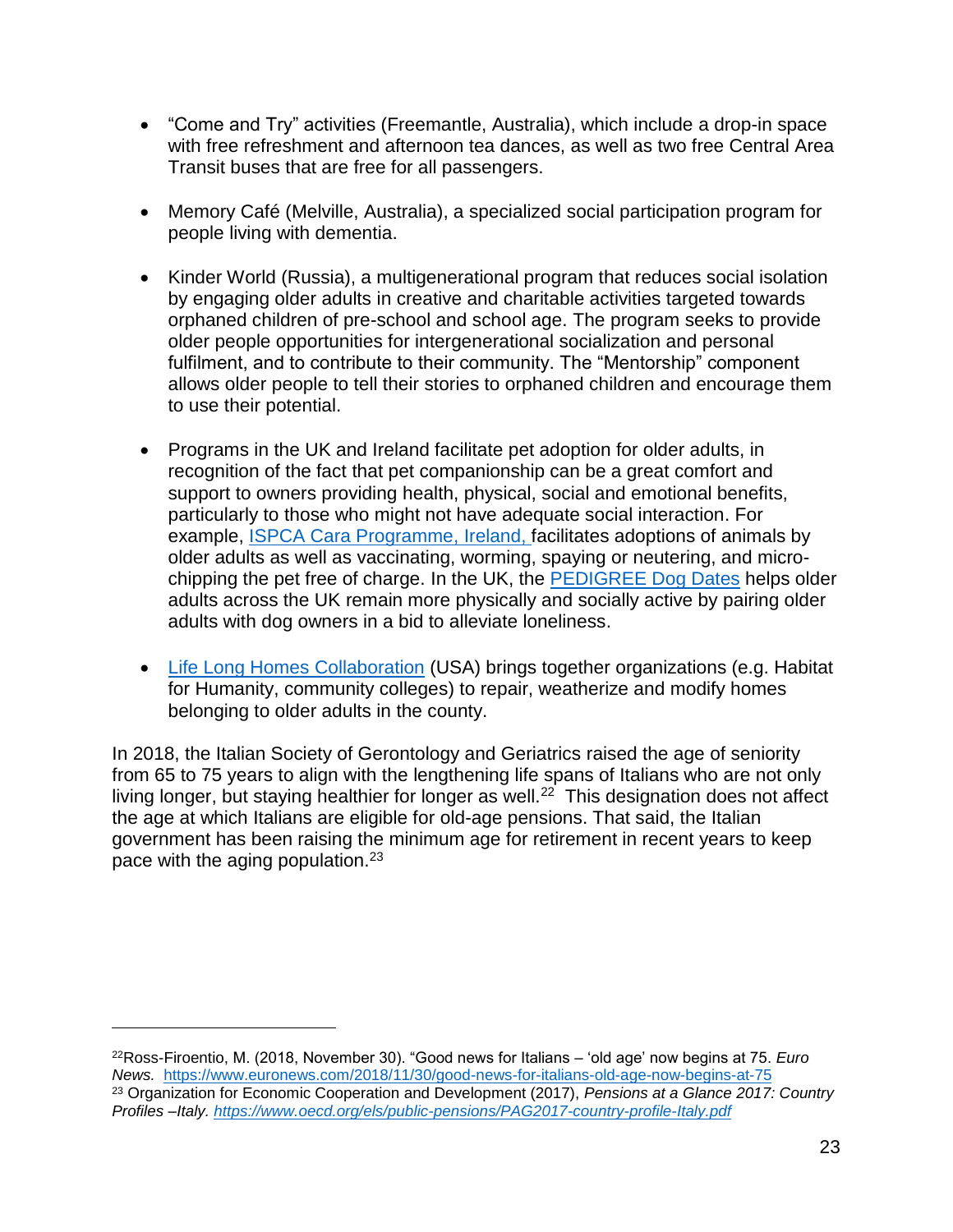## **6. Considerations**

The sparse population base in much of the country can make offering health-related supports challenging. Some remote communities may require fly-in service delivery, drastically increasing the funding required. Further, transportation time between clients' homes might allow some home support workers in densely populated areas to care for multiple clients per day but only one or two older persons in rural, remote or small community areas.

The diversity of needs also impacts the integration and availability of the various types of community supports within each jurisdiction and across Canada. Again, it is important to stress that service consistency does not equal service uniformity. For example, there is a higher proportion of older adults who rent in Québec than in other provinces, increasing the need for rental subsidies, but potentially reducing the need for renovation tax credits for accessibility. To this end, it is useful to note that not all older adults access each type of service.

**Home supports** such as housekeeping, home maintenance, assistance with meals and transportation are the least integrated, since there is significant variation in the way services are delivered. Further, there is often no central point of access for older adults who may require multiple services to have their needs met.

Most regions in Canada do not offer **financial support** to family members providing care to older adults; however, many adults may find themselves in the role of caregiver for their own parents. This means that many caregivers are straining their own finances to subsidize the care of their older loved ones (Avery, 2016).

#### *The Role of Technology*

It is expected that the landscape of core community supports will continue to evolve as technology advances in this area. For example, the AGE-WELL's Advancing Policies and Practices in Technology and Aging hub is a network of researchers working to design innovative solutions to specific policy, program and service challenges, and will develop best practices for rapid adoption of technologies across Canada. In some provinces and territories, there are general financial aid programs for personal response services, such as fall-alert systems and virtual monitoring, which can be used to enhance supports in more rural, remote and smaller communities.

Financial support for technology that allows older people to remain at home is a new area and only a few programs exist at this time. Some are general financial aid programs for personal response services; others are for fall-alert systems. British Columbia funds the CanAssist and CanStayHome initiatives focused on the use of technology to improve quality of life and enhance well-being. In Yukon, there is also a focus on developing and enhancing remote health care initiatives to support those with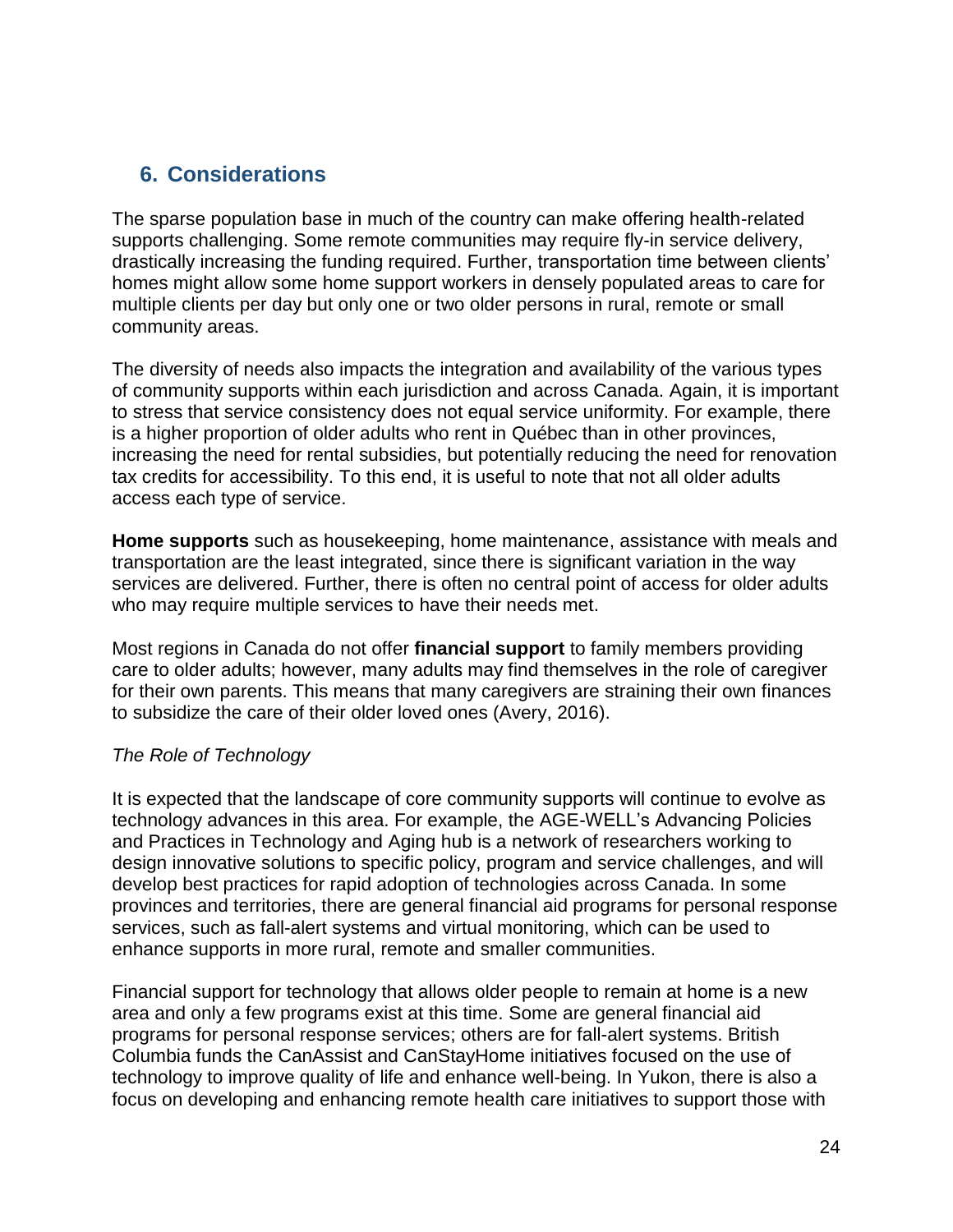chronic diseases through virtual monitoring. While there are expected benefits from technological supports, some older Canadians may not have access to or may be reluctant to use technologies for several reasons.

The first issue is with the technology itself. The hardware and software used for the medical assistance and surveillance of older adults is constantly changing, and as a result the technology, needs to be re-evaluated frequently to ensure accuracy of the data and the privacy of the user (Carver & MacKinnon, 2019; Sawchuk & Crow, 2011; Rosenberger et al., 2016). As new technologies become available, it is important to consider them not just for their health monitoring effectiveness, but also through a privacy lens.

The second issue is addressing the stigma attached to dependency and loss of autonomy. Older adults do not, in general, think of themselves as "old". They know that they are older chronologically than they were before, but most of them still feel young. They may "feel shame and view technology as an admission of dependence" (Kang, 2010, p. 1582). For some older adults and their caregivers, there is an attitude that monitoring systems have value, but not for them (Epstein et al., 2016; Hedman, Lindqvist, & Nygård, 2016; Kang et al., 2010).

Thirdly, older adults are concerned that that an increased reliance on technology to provide the services needed to age in place could result in a loss of human contact, resulting in increased social isolation (Epstein et al. 2016).This is significant because the negative impact of social isolation on health is well documented. For example, Carver, et al. (2018) found that access to social participation is a key determinant for successfully aging in place because it fosters a sense of belonging that helps older adults find meaning in their lives, thus contributing to overall wellbeing. Many older adults are concerned, for example, that they will experience increased social isolation if monitored remotely because family and friends may no longer visit them, reassured that their loved one is being watched over by a reliable surveillance system (Carver & MacKinnon, 2019). Technology is not a substitute for human contact, which not only alleviates social isolation, but is often required to administer many medical and nonmedical services. The final and most often mentioned issue regarding the surveillance of older adults is the loss of privacy and self-determination (Berridge, 2016; Carver & MacKinnon, 2019; Epstein et al., 2016; Kang et al., 2010). When offered the option of having a monitoring system installed in their home, the majority of older adults will decline (Berridge, 2016). And many who initially agree to monitoring systems will discontinue because, in their view, "it [is] intrusive and a threat to their privacy" (Berridge, 2016, p. 811). Some older adults "complain… that being monitored was seen as threatening, intrusive, and, at times, insulting" (Epstein et al., 2016, p. 46). While promoting access to technology for older adults is important, protecting privacy and preventing abuse are also important priorities.<sup>24</sup>

<sup>&</sup>lt;sup>24</sup> More research on ageing, technology and communication, SSHRC funded [ACT project.](http://actproject.ca/)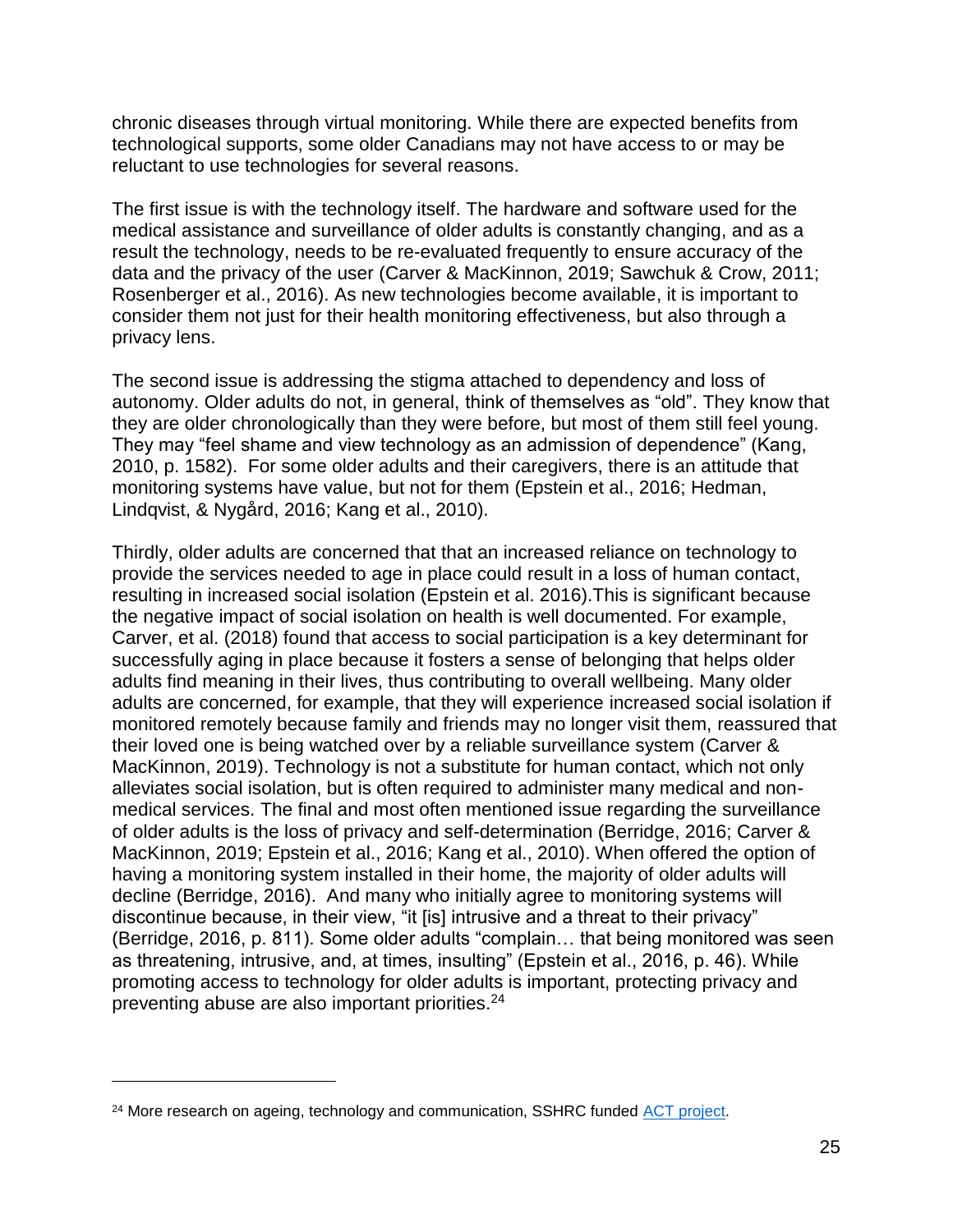## **7. Conclusion**

How well are older adults in Canada served by the community supports currently available? With respect to health-related home care services, that are offered fairly consistently across the country, the answer is "fairly well". Core services such as case management, nursing, physiotherapy and occupational therapy are available in each province and territory. On the other hand, there are regional differences in the provision of other services, such as rehabilitation services and speech-language pathology.

With respect to home supports and financial supports, there is variance in the range of services available and the delivery mechanisms that could result in some older adults being inadequately served. Apart from the provision of health-related supports, other core supports, such as home, social and financial supports, are less consistently offered across jurisdictions. Furthermore, there is often no integration of these types of services, which poses challenges in terms of access to core community services needed to age in community. Since all types of supports are required to help older adults age in place, it is important to ensure that such gaps are addressed, and it is hoped that this analysis contributes to such reflection.

At the same time, the analysis in this report demonstrates that, at every level of government, there is a consistent and ongoing effort to meet the needs of older adults aging in place.

This report focused on government programs and services; however, it should be noted that there are many other programs and services that are offered by the not-for-profit and private sector, which was out of scope for this project, but which may offset the burden placed upon government to provide such services.

As technology advances in this area, it may assist in enhancing access to core community supports, but it is also important to monitor these advances to protect privacy, prevent harm to vulnerable older adults, and maintain social connection. Innovative approaches that harness community resources, such as volunteers, networks of family and friends (as do some of the international examples provided), make greater use of technology, and consider alternative ways to deliver services, can offer dynamic and potentially lower cost solutions to gaps in care; however, it is important to remember that the ability to implement such approaches depend on a community's location, as well as its socio-economic circumstances.

By presenting a global picture of the services available to help older adults age in place, it may be possible for policy makers to identify supports that are not offered currently, with a view to offering them in the future. In light of the fact that more Canadians are living longer, it will be necessary to reconsider the design of these programs and services to ensure that governments continue to provide and support them in a manner that enables older adults to age in place with dignity and comfort.

It will also be important to consider the following issues: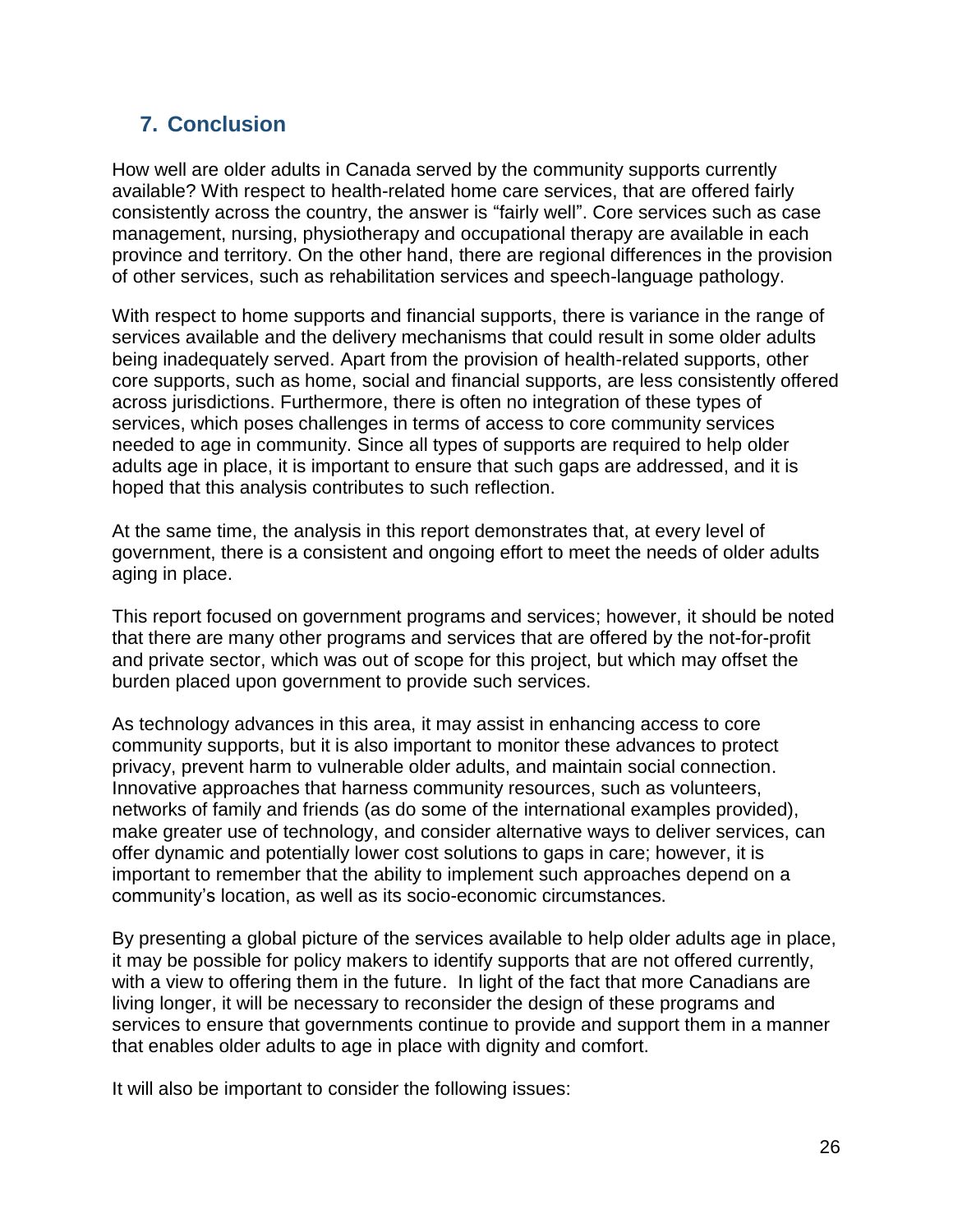#### *Service provision in rural and remote areas*

One of the challenges going forward will likely be balancing the need for consistency in service with the desire for services that are responsive to individual and local needs. Of particular concern is the provision of services in rural and remote areas. Regional differences in terms of population density and distribution mean that home care services successfully delivered in densely populated areas may be more difficult to implement in rural and sparsely populated areas. This may be particularly difficult in areas where there are shortages in terms of the availability of highly trained health care providers such as doctors and nurses. In addition, inconsistencies in support for transportation could impede access to services, even if they are available.

#### *Consistency of Financial Supports*

Another issue which could be considered is the lack of consistency in terms of financial supports, notably the differences between provinces and territories regarding the minimum age at which such services are available to older adults, e.g. 55, 60 or 65).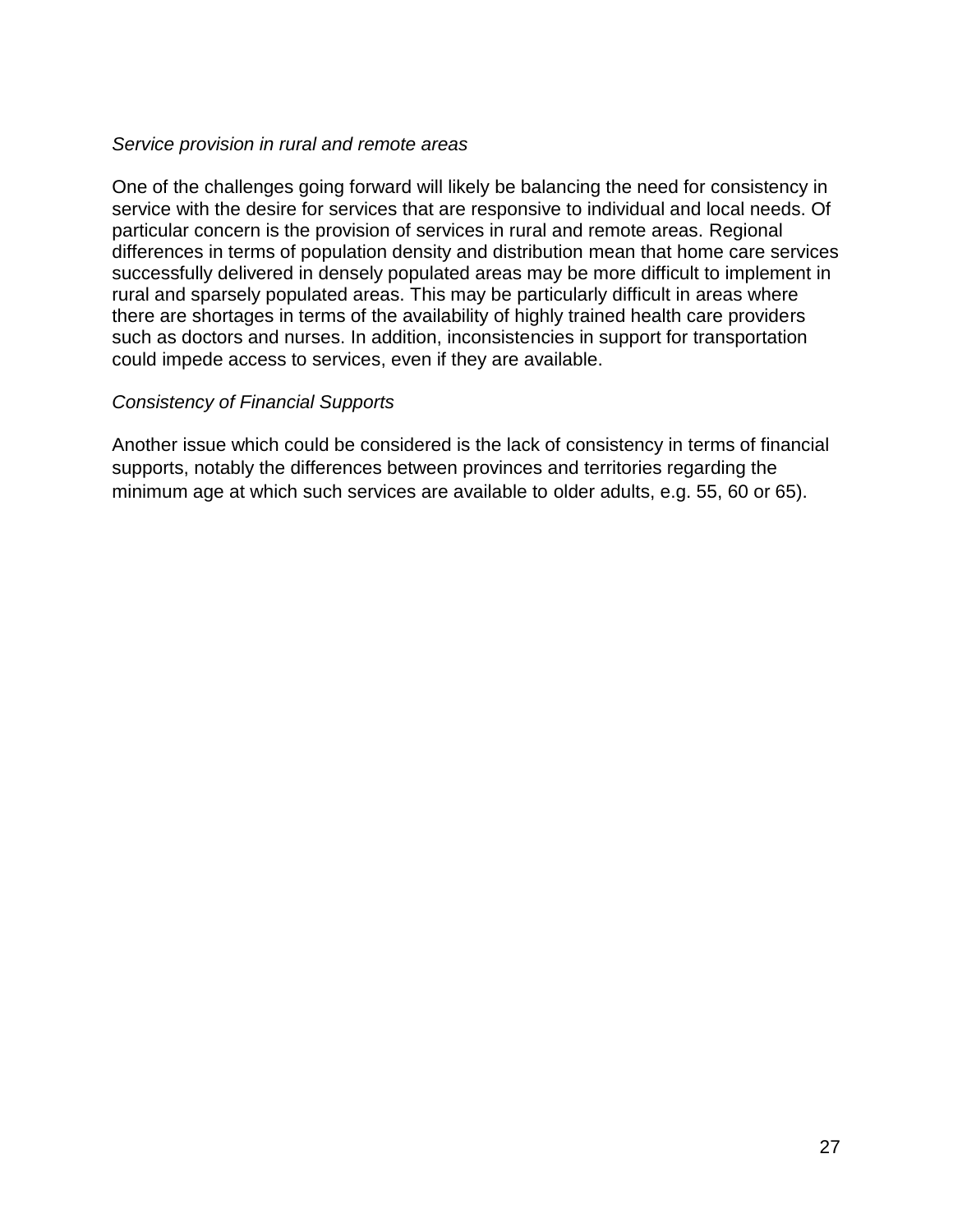## **Annex A: Home Care Services and Home Supports**

Note: Because Home Supports are often provided by or are associated with Home Care Services, this Annex provides both types of service.

| <b>JURISDICTION</b><br><b>PROGRAM</b>                                                                                                                                                                                                                                                                                                                                                                                                                                                                                                                                                                                                                                                                                                                                                                                                                                                                                                                                                                                                                                                                                                                                                                                                                                                                                                                                                                                                                                                                                                                                                                                                                                                                                                      | <b>RURAL</b>                |
|--------------------------------------------------------------------------------------------------------------------------------------------------------------------------------------------------------------------------------------------------------------------------------------------------------------------------------------------------------------------------------------------------------------------------------------------------------------------------------------------------------------------------------------------------------------------------------------------------------------------------------------------------------------------------------------------------------------------------------------------------------------------------------------------------------------------------------------------------------------------------------------------------------------------------------------------------------------------------------------------------------------------------------------------------------------------------------------------------------------------------------------------------------------------------------------------------------------------------------------------------------------------------------------------------------------------------------------------------------------------------------------------------------------------------------------------------------------------------------------------------------------------------------------------------------------------------------------------------------------------------------------------------------------------------------------------------------------------------------------------|-----------------------------|
| Home Care Services include personal care,<br>respite/caregiver, rehabilitation/therapy and nursing services.<br>Home Supports include transportation supports and<br>information (i.e., online and PDF guides and handbooks) to<br>help seniors access services and programs and stay<br>connected.                                                                                                                                                                                                                                                                                                                                                                                                                                                                                                                                                                                                                                                                                                                                                                                                                                                                                                                                                                                                                                                                                                                                                                                                                                                                                                                                                                                                                                        | <b>COVERAGE</b><br>(Yes/No) |
| <b>Alberta</b><br>Home care is a stream of continuing care designed to support<br>the wellness and independence of clients within their own<br>home, apartment, condominium, or in another independent<br>living option including seniors' residences and lodges.<br>Services are most often provided in a client's residence<br>however, they are also provided in schools, clinics, lodges,<br>supportive living facilities, adult day programs and even<br>workplaces. Clients are typically individuals living with acute,<br>chronic, palliative or rehabilitative health care needs.<br>Home Care Services vary and include professional health<br>Yes<br>care, personal care and home supports to Albertans of all<br>ages as well as respite for their caregivers. Clients may<br>require services for a short time or on an ongoing basis.<br>To be eligible, clients need to be assessed by a Case<br>Manager, who determines the needs and types of support<br>needed by the client. Individuals can access home care<br>services through self-referral or a referral made by friends,<br>family, health care providers or other community agencies<br>acting on their behalf.<br>Professional health services include:<br>prevention, screening and intake;<br>assessment of health status and/or medical<br>conditions;<br>performing treatment and procedures;<br>rehabilitation to maximize function;<br>medication administration;<br>palliative or end-of-life care;<br>teaching and supervising self-care;<br>teaching care and procedures to family members and<br>other caregivers; and<br>teaching and supervising home support service<br>providers providing individual care and performing<br>assigned activities. |                             |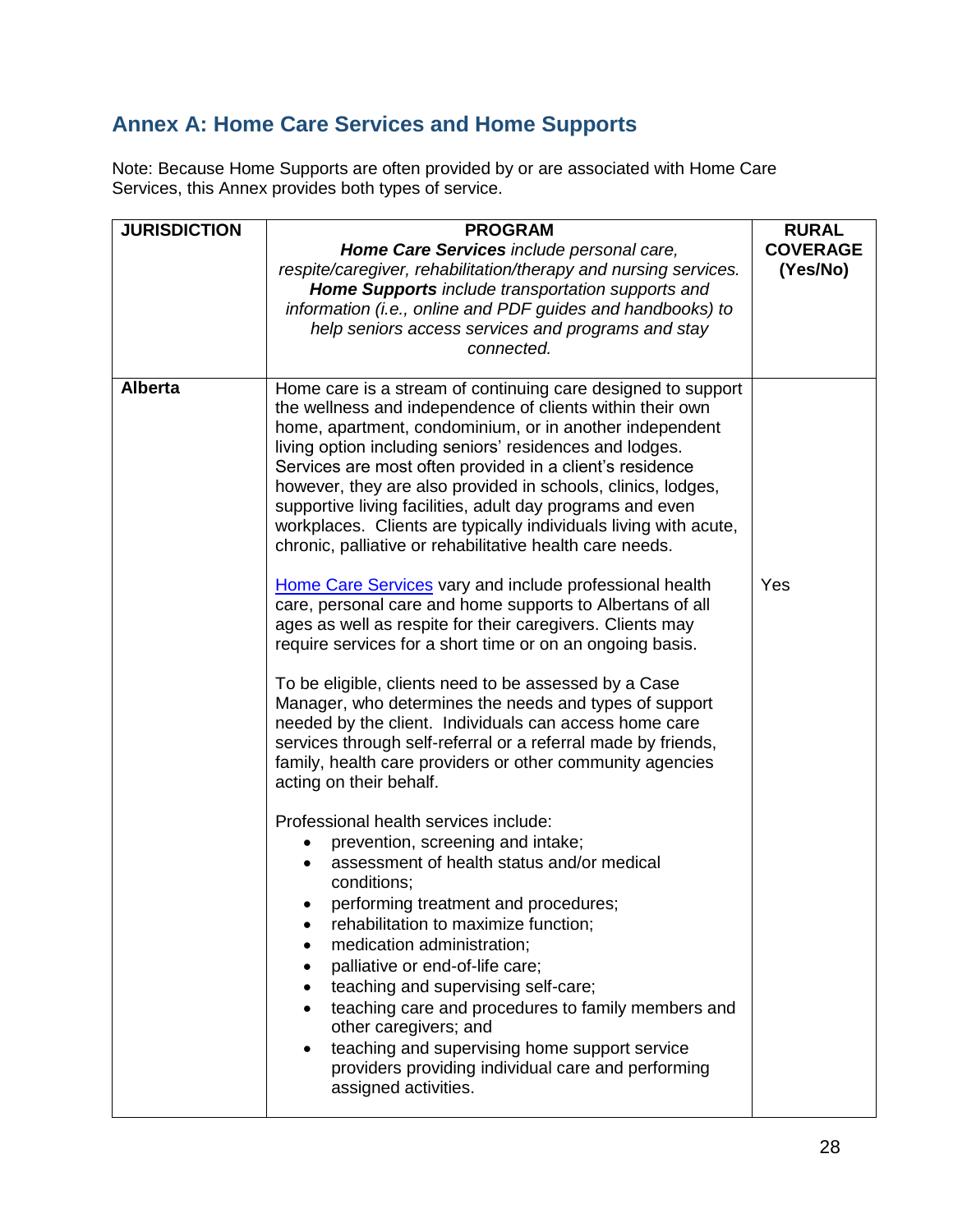| Personal care services include:                                                                                                                                                                                                                                                                                                                                                                       |                                                     |
|-------------------------------------------------------------------------------------------------------------------------------------------------------------------------------------------------------------------------------------------------------------------------------------------------------------------------------------------------------------------------------------------------------|-----------------------------------------------------|
| personal hygiene (bathing, grooming and oral care);                                                                                                                                                                                                                                                                                                                                                   |                                                     |
| dressing;<br>$\bullet$                                                                                                                                                                                                                                                                                                                                                                                |                                                     |
| toileting and incontinence management;<br>$\bullet$                                                                                                                                                                                                                                                                                                                                                   |                                                     |
| mobilization and transferring;<br>$\bullet$                                                                                                                                                                                                                                                                                                                                                           |                                                     |
| assisting with dining; and<br>$\bullet$                                                                                                                                                                                                                                                                                                                                                               |                                                     |
| assisting with medications.<br>$\bullet$                                                                                                                                                                                                                                                                                                                                                              |                                                     |
| Some home care clients may require and receive home and<br>community support services, including services directed<br>toward meeting therapeutic recreation and social needs, and<br>support with activities to live independently in the community.                                                                                                                                                  |                                                     |
| Some home care clients may require and receive caregiver<br>support and respite services to help the people who support<br>the client to stay well as they carry out care tasks. These<br>services may include information and help to access services,<br>education, skills training and respite care.                                                                                               |                                                     |
| In addition, clients may be eligible for basic housekeeping<br>services for a fee.                                                                                                                                                                                                                                                                                                                    |                                                     |
| Home Care does not provide all services a client may need,<br>but can help arrange other supports provided in the<br>community.                                                                                                                                                                                                                                                                       |                                                     |
| <b>Self-Managed Care</b> is an alternate method of service<br>provision. It provides resources to directly pay for and<br>manage personal care and home care support services.<br>Services are based on an individual's home care assessment                                                                                                                                                          | Yes                                                 |
| and include:<br>personal care includes assistance with personal<br>٠<br>hygiene, dressing, toileting, mobilization and<br>transferring, eating, oral care and medication                                                                                                                                                                                                                              |                                                     |
| management;<br>home support services include services, such as<br>assistance with preparing meals, homemaking, and<br>recreation activities; and                                                                                                                                                                                                                                                      |                                                     |
| respite care includes day, evening or night care to<br>give unpaid caregivers (generally family) a break from<br>caregiving.                                                                                                                                                                                                                                                                          |                                                     |
| <b>Community Paramedics provide on-site care to seniors and</b><br>other Albertans with chronic conditions, with the goal of<br>reducing the use of acute care beds and hospital<br>resources. These specialty trained paramedics work<br>with physicians and community health care providers to<br>deliver on-site, non-emergency care to residents of<br>pre-selected supportive living facilities. | Yes. Eight<br>communities<br>across the<br>province |
|                                                                                                                                                                                                                                                                                                                                                                                                       |                                                     |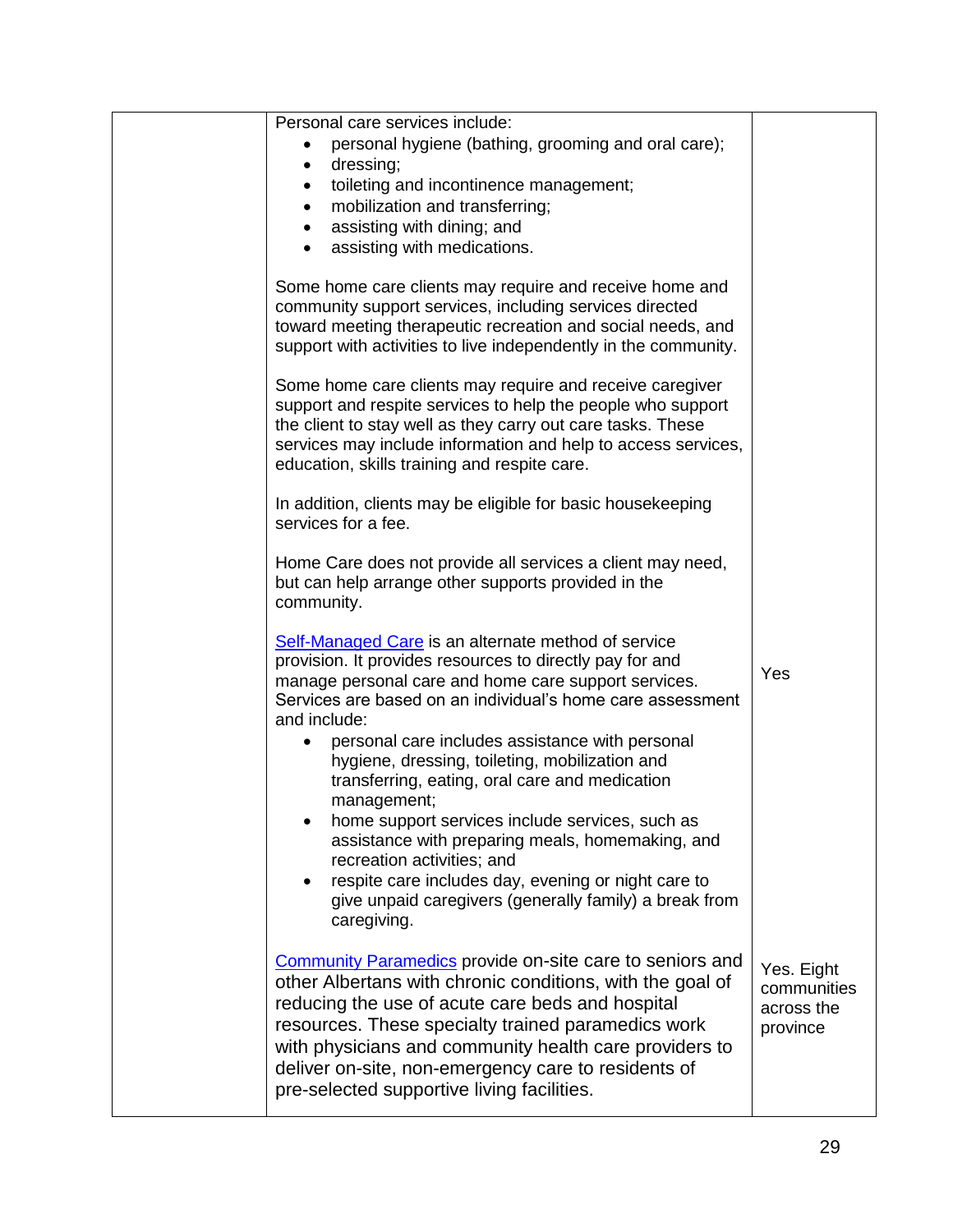|                         | <b>The Emergency Medical Services (EMS) Palliative and End</b><br>of Life Care Assess, Treat and Refer program supports<br>patients and their families who have chosen to receive<br>palliative and end-of-life care at home. This service links<br>primary and palliative care resources in the community to<br>collaboratively manage patients in symptom crisis                                                                                                                                                                                                                                                                                                                                                         | Yes                                                                                    |
|-------------------------|----------------------------------------------------------------------------------------------------------------------------------------------------------------------------------------------------------------------------------------------------------------------------------------------------------------------------------------------------------------------------------------------------------------------------------------------------------------------------------------------------------------------------------------------------------------------------------------------------------------------------------------------------------------------------------------------------------------------------|----------------------------------------------------------------------------------------|
|                         | Adult Day Programs are designed for people over the age of<br>18 who may have physical and/or memory challenges, or are<br>living with a chronic illness. The programs play a key role in<br>allowing people to remain living in the community as long as<br>possible by optimizing their level of physical, spiritual, social<br>and emotional functioning. Adult day programs also provide<br>respite and education for caregivers.                                                                                                                                                                                                                                                                                      | Yes. Note:<br>The types of<br>adult day<br>programs<br>offered may<br>vary by<br>zone. |
|                         | Basic adult day programs are appropriate for medically stable<br>individuals and primarily focus on socialization needs and<br>providing the caregiver respite. Comprehensive Adult day<br>programs target medically complex adults and include an<br>additional professional health component. In addition to<br>socialization and respite, the programs provide professional<br>services including rehabilitation, social work, nursing and on-<br>site access to physician services.                                                                                                                                                                                                                                    |                                                                                        |
|                         | Aids to Daily Living assists individuals with a long-term<br>disability, chronic illness or terminal illness to maintain<br>independence by providing basic medical equipment and<br>supplies to meet clinically assessed needs. Most aids to daily<br>living are cost shared with the client. Respiratory aids are not<br>cost shared and seniors do not cost share on prosthetic,<br>orthotic, breast prosthesis or ocular prosthesis.                                                                                                                                                                                                                                                                                   | Yes                                                                                    |
|                         | <b>Special Needs Assistance for Seniors Program provides</b><br>seniors with low income financial assistance toward a range<br>of expenses including appliances and specific health and<br>personal supports. Services eligible for funding include<br>housekeeping and/or yard maintenance, laundry and respite.                                                                                                                                                                                                                                                                                                                                                                                                          | Yes                                                                                    |
| <b>British Columbia</b> | <b>Community Paramedicine Program: In BC, community</b><br>paramedicine serves rural and remote communities that are<br>sometimes underserved and have aging populations living<br>with chronic and complex diseases. The program aims to<br>bridge health service delivery gaps identified in collaboration<br>with local health care teams. A total of 99 BC communities<br>are covered in this program, including rural and remote<br>communities in the Northern, Interior, Island, Vancouver<br>Coastal, and Fraser Health Authorities. Coverage extends to<br>surrounding regions and neighbouring First Nations<br>communities. Rural advanced care community paramedics<br>have been placed in larger communities. | Yes                                                                                    |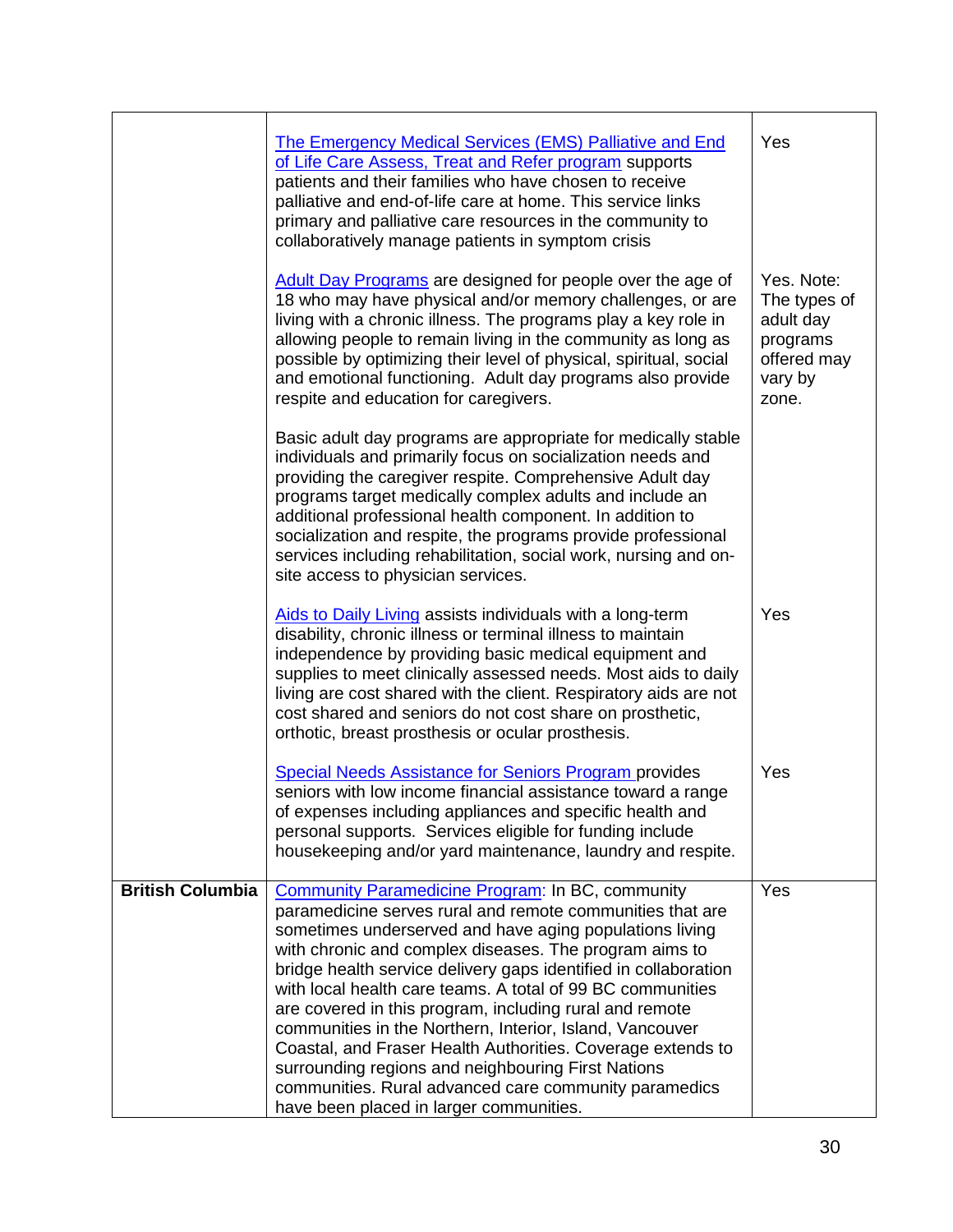| Home Care Supports are publicly subsidized home and<br>community care services, which provide a range of health<br>care and support services for people who have acute,<br>chronic, palliative or rehabilitative health-care needs.<br>To be eligible, clients need to have been recently been<br>discharged from an acute care hospital, require care to<br>prevent or reduce the need for hospital or emergency<br>department services or admission to a residential care facility,<br>and/or have a life-limiting illness; however, there are<br>additional criteria for some supports. |     |
|--------------------------------------------------------------------------------------------------------------------------------------------------------------------------------------------------------------------------------------------------------------------------------------------------------------------------------------------------------------------------------------------------------------------------------------------------------------------------------------------------------------------------------------------------------------------------------------------|-----|
| Supports include:<br>personal/daily care includes bathing, dressing,<br>mobility, lifts and transfers;<br>respite/caregiver services provides family/friend<br>$\bullet$<br>caregivers temporary relief from the emotional and<br>physical demands of caring for a friend or family<br>member;<br>rehabilitative care includes physical occupational<br>$\bullet$<br>therapy on a short-term basis;                                                                                                                                                                                        |     |
| nursing supports include wound care, medication<br>management, chronic disease management, care<br>management, post-surgical care and palliative care;<br>and<br>home supports may also include clean-up, laundry of<br>$\bullet$<br>soiled bedding or clothing, and meal preparation.                                                                                                                                                                                                                                                                                                     |     |
| Home support services are usually provided over a longer<br>period of time, such as several months or years, but can also<br>be provided on a short-term basis after a discharge from<br>hospital or as part of end-of-life care.                                                                                                                                                                                                                                                                                                                                                          |     |
| Choice in Supports for Independent Living (CSIL) is a self-<br>directed option for eligible home support clients. CSIL clients<br>receive funds directly from their local health authority to hire<br>who they would like to provide personal assistance.                                                                                                                                                                                                                                                                                                                                  |     |
| Better at Home is a community-based program funded by the<br>provincial government and managed by the United Way of<br>the Lower Mainland. Support services include grocery<br>shopping friendly visiting, transportation, light housekeeping/<br>yardwork, minor home repairs and snow shoveling.                                                                                                                                                                                                                                                                                         |     |
| HandyDART Transit is an accessible, door-to-door shared<br>transit service for people with permanent or temporary<br>disabilities that prevent them from using fixed-route transit<br>without assistance from another person. HandyDART picks<br>up individuals at their accessible door and drops them off at<br>the accessible door of their destination.                                                                                                                                                                                                                                | Yes |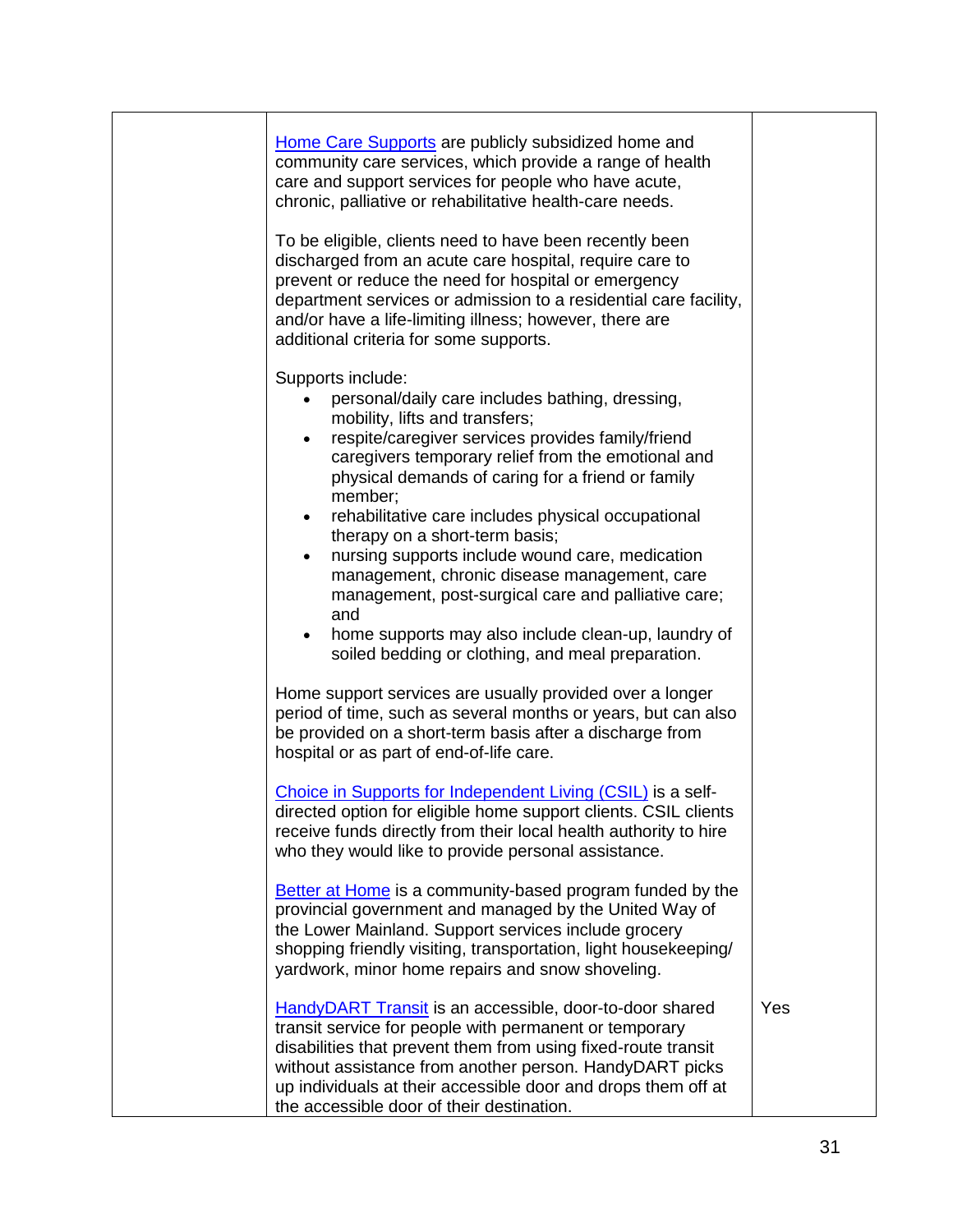|                 | <b>BC Palliative Care Benefits: support BC residents of any age</b><br>who have reached the end stage of a life-threatening disease<br>or illness and who wish to receive palliative care at home.<br>"Home" is defined as wherever the person is living, whether<br>in their own home, with family or friends, in a<br>supportive/assisted living residence, or in a hospice unit at a<br>residential care facility). Eligible patients receive 100%<br>coverage of eligible costs for medications used in palliative<br>care through the PharmaCare BC Palliative Care Drug Plan<br>(Plan P), and medical supplies and equipment through the<br>local health authority.                                                                                                                                                                                                                             |     |
|-----------------|-------------------------------------------------------------------------------------------------------------------------------------------------------------------------------------------------------------------------------------------------------------------------------------------------------------------------------------------------------------------------------------------------------------------------------------------------------------------------------------------------------------------------------------------------------------------------------------------------------------------------------------------------------------------------------------------------------------------------------------------------------------------------------------------------------------------------------------------------------------------------------------------------------|-----|
| <b>Manitoba</b> | Home Care services to eligible individuals, regardless of age,<br>who require health services or assistance with activities of<br>daily living. Home care provides assistance to help individuals<br>stay in their homes for as long as safely possible. Regional<br>health authorities have operational responsibility for home<br>care including planning, delivery and ongoing management of<br>the services.<br>To be eligible, clients need to be a Manitoba resident<br>registered with Manitoba Health, Seniors and Active Living,<br>require health services or assistance with activities of daily<br>living, require services to safely remain in their home and<br>require more assistance than that available from<br>existing/potential supports and community resources. Once<br>eligibility has been determined, the home care client is                                               | Yes |
|                 | assessed by case Coordinator under the regional health<br>authority<br>Supports include:<br>assessment, care planning and care coordination;<br>personal care, such as mobility, bathing, dressing;<br>respite for short periods in-home and for longer<br>periods in an alternate setting to provide periods of<br>relief to the caregiver. There is a fee for respite in<br>alternative settings;<br>home supports may also include direct services to<br>$\bullet$<br>help with activities such as meals, light housekeeping<br>and laundry; and<br>other supports may include: nursing care,<br>$\bullet$<br>physiotherapy, occupational therapy, home oxygen,<br>home nutrition, home ostomy, home dialysis, home IV<br>therapy, equipment and supplies, referrals and<br>paneling for personal care home or supportive<br>housing.<br>Home care services may also be delivered through self and |     |
|                 | family managed care (SFMC). In SFMC, funds are provided<br>to the client or family manager to arrange services privately                                                                                                                                                                                                                                                                                                                                                                                                                                                                                                                                                                                                                                                                                                                                                                              |     |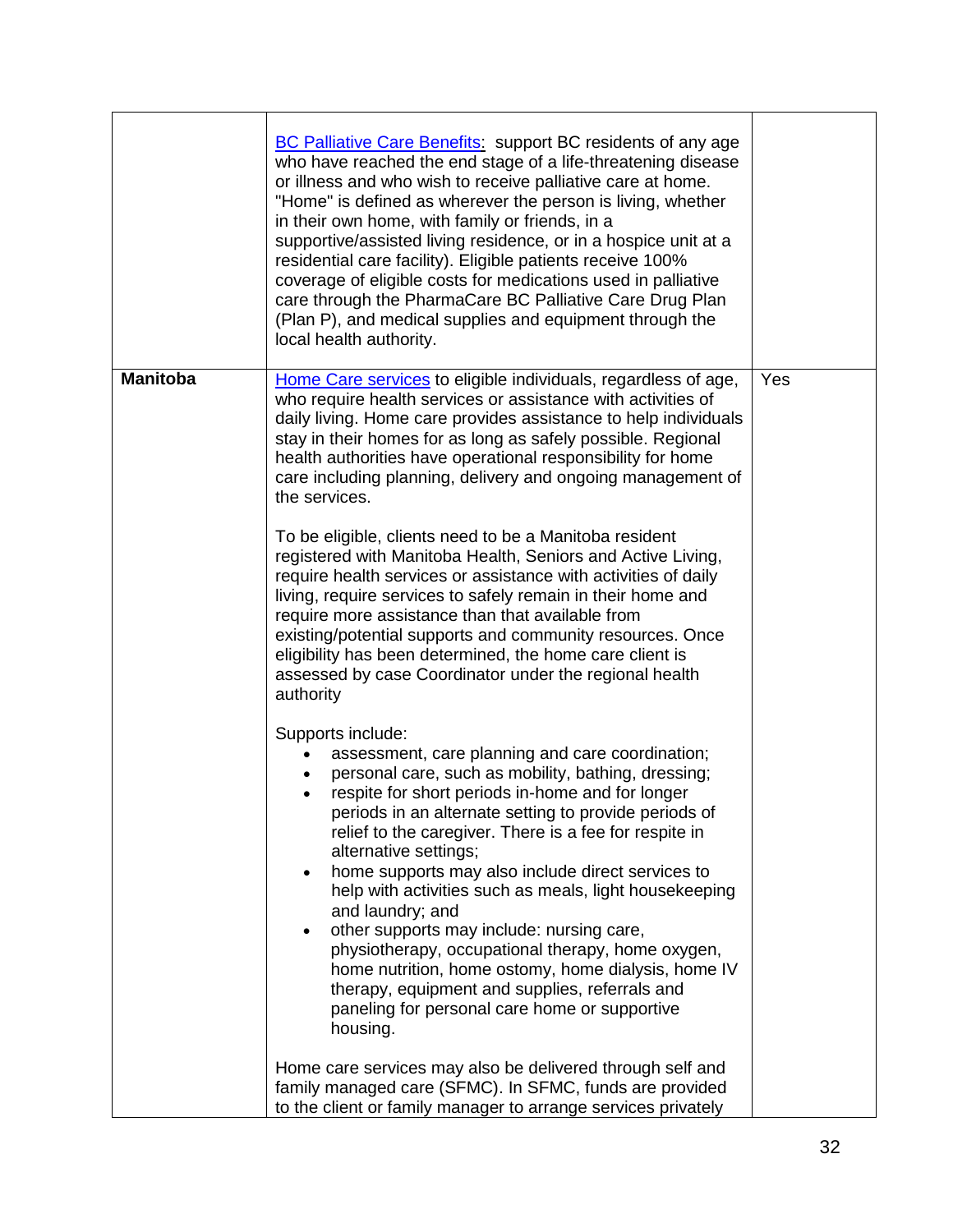|                                     | based on the assessment by the case coordinator in lieu of<br>services they would otherwise receive from home care. The<br>client/family manager is responsible for recruiting, hiring,<br>scheduling and managing staff as well as calculating<br>employment deductions and ensuring Workers Compensation<br>Coverage. Some tasks can be transferred to an agency or a<br>payroll company should the client or family choose to do so.                                     |  |
|-------------------------------------|-----------------------------------------------------------------------------------------------------------------------------------------------------------------------------------------------------------------------------------------------------------------------------------------------------------------------------------------------------------------------------------------------------------------------------------------------------------------------------|--|
| <b>New Brunswick</b>                | The Extra-Mural Program provides home health care services<br>to seniors who have a range of illnesses, injuries, chronic<br>conditions or palliative (end of life) care needs. New<br>Brunswick residents with a valid NB Medicare card are<br>eligible to receive EMP services, as long as health care<br>needs can be met safely in the home.                                                                                                                            |  |
|                                     | Supports include:<br>personal care includes bathing, dressing, and walking;<br>respite/caregiver supports relief to caregivers;<br>Rehabilitation/therapy such as respiratory therapists,<br>occupational therapists and physiotherapists, speech-<br>language pathologists to assist with mobility, speech<br>and other functions; and<br>Nursing services involving licensed practical and<br>registered nursing services to assist with medications,<br>pain management. |  |
|                                     | Additional home support services are available through Long-<br><b>Term Care Services for Seniors to seniors whose functional</b><br>needs require long-term supports to supplement their abilities<br>and/or the ability of their caregiver to help them carry out<br>activities of daily living.                                                                                                                                                                          |  |
|                                     | Services include help with the senior's daily activities such as<br>personal care (e.g., bathing, grooming, feeding), light<br>housekeeping and meal preparation. Clients can choose to<br>receive home support services from approved Home Support<br>Agencies or from private individuals.                                                                                                                                                                                |  |
| <b>Newfoundland</b><br>and Labrador | Home Support Program aims to assist clients maintain their<br>independence and complement family and other support<br>network supports. This program is managed by the regional<br>health authorities and services are provided by home care<br>agencies or by individuals hired by clients. Home support<br>services may be either purchased privately by an individual or<br>subsidized from public funds to a maximum financial ceiling.                                 |  |
|                                     | To be eligible, clients must undergo a clinical and financial<br>assessment by professional staff from the regional health<br>authority.<br>Supports include:                                                                                                                                                                                                                                                                                                               |  |
|                                     |                                                                                                                                                                                                                                                                                                                                                                                                                                                                             |  |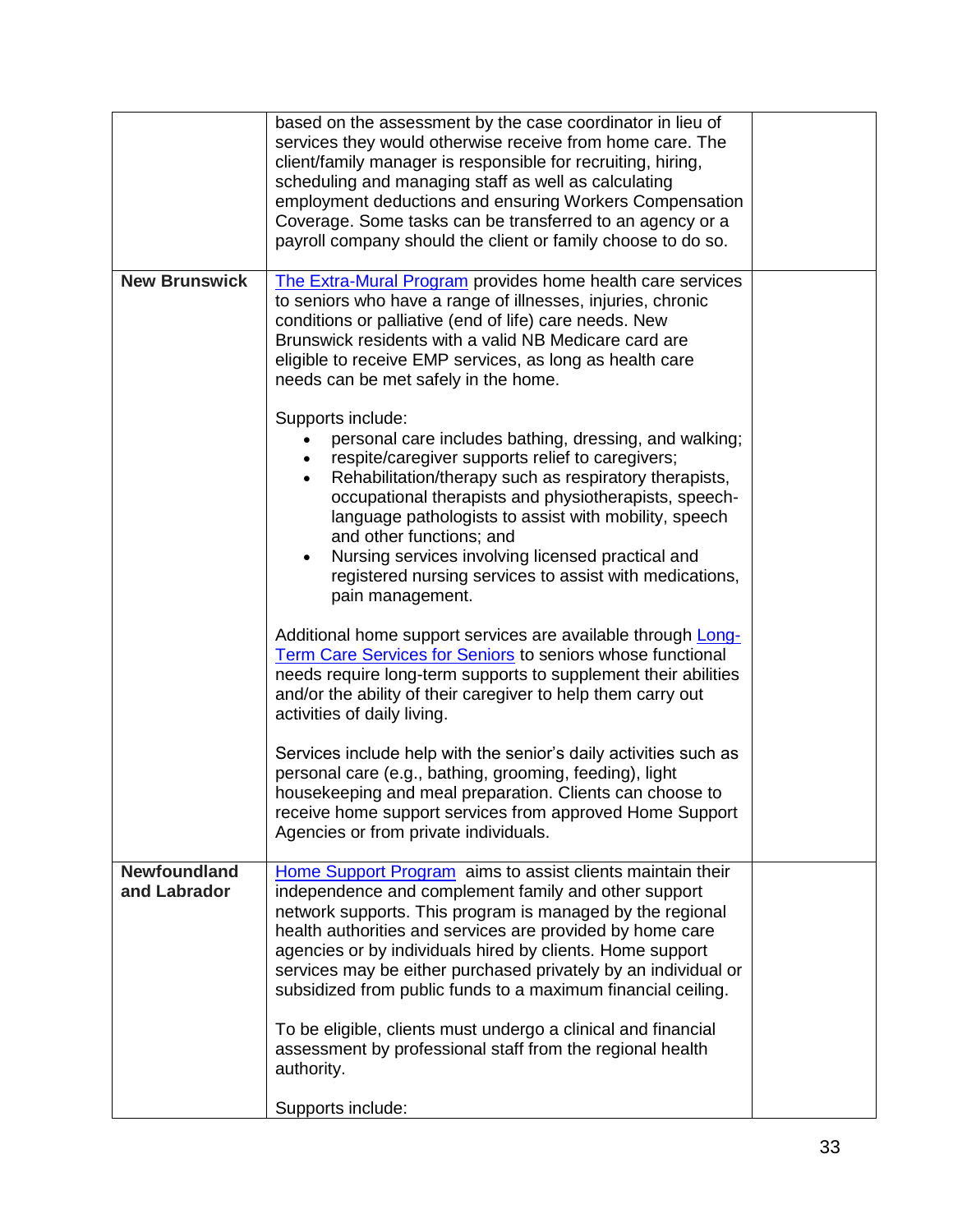|                                        | personal care includes: assistance with self-care<br>$\bullet$<br>activities such as eating, grooming, bathing, dressing,<br>mobility and homemaking;<br>respite/caregiver services so that primary caregivers<br>$\bullet$<br>can get temporary relief or support;<br>rehabilitation/therapy supports;<br>$\bullet$<br>nursing care services, provided by regional health<br>$\bullet$<br>authorities or home support agencies;<br>homemaking such as light housekeeping, laundry and<br>$\bullet$<br>in-home meal preparation; and<br>other supports include support for individuals with<br>$\bullet$<br>intellectual disabilities to access activities in<br>community.                                                                                                                                                                                                                                                                                                                                                             |     |
|----------------------------------------|-----------------------------------------------------------------------------------------------------------------------------------------------------------------------------------------------------------------------------------------------------------------------------------------------------------------------------------------------------------------------------------------------------------------------------------------------------------------------------------------------------------------------------------------------------------------------------------------------------------------------------------------------------------------------------------------------------------------------------------------------------------------------------------------------------------------------------------------------------------------------------------------------------------------------------------------------------------------------------------------------------------------------------------------|-----|
| <b>Northwest</b><br><b>Territories</b> | Home and Community Care Program helps people stay in<br>their own homes rather than go to a hospital or long-term<br>care facility when they need nursing care or help with daily<br>living activities due to age, disability, injury, or illness.<br>Services are provided through the Department of Health and<br>Social Services. To be eligible, clients need to have a valid<br>NWT Health Care Card, and have been assessed and found<br>to have needs best met by Home Care.<br>Supports include:<br>personal care, including support for bathing and<br>making meals;<br>respite/caregiver supports help out in the home, so<br>$\bullet$<br>caregivers can get a break;<br>rehabilitation/therapy is provided through regional<br>$\bullet$<br>rehabilitation teams and includes access to<br>physiotherapy, occupational therapy and speech<br>language pathology services;<br>nursing supports for wound care and health checks,<br>assistance with medications and palliative care; and<br>homemaking such as making meals. | Yes |
| <b>Nova Scotia</b>                     | Home Care Live Well Program To be eligible, clients need to<br>complete an assessment by a Care Coordinator. Nursing<br>services are free, while the costs for other services are<br>determined during the assessment.<br>Supports include:<br>personal care, such as bathing;<br>respite/caregiver supports - a monthly allowance of<br>approximately \$400/month may be available to low<br>income adults with disability and impairment. Respite<br>services are available in a long-term facility when the<br>regular caregiver is unavailable;<br>nursing supports such as dressing changes, catheter<br>care, intravenous therapy and palliative care; and<br>essential housekeeping.                                                                                                                                                                                                                                                                                                                                             |     |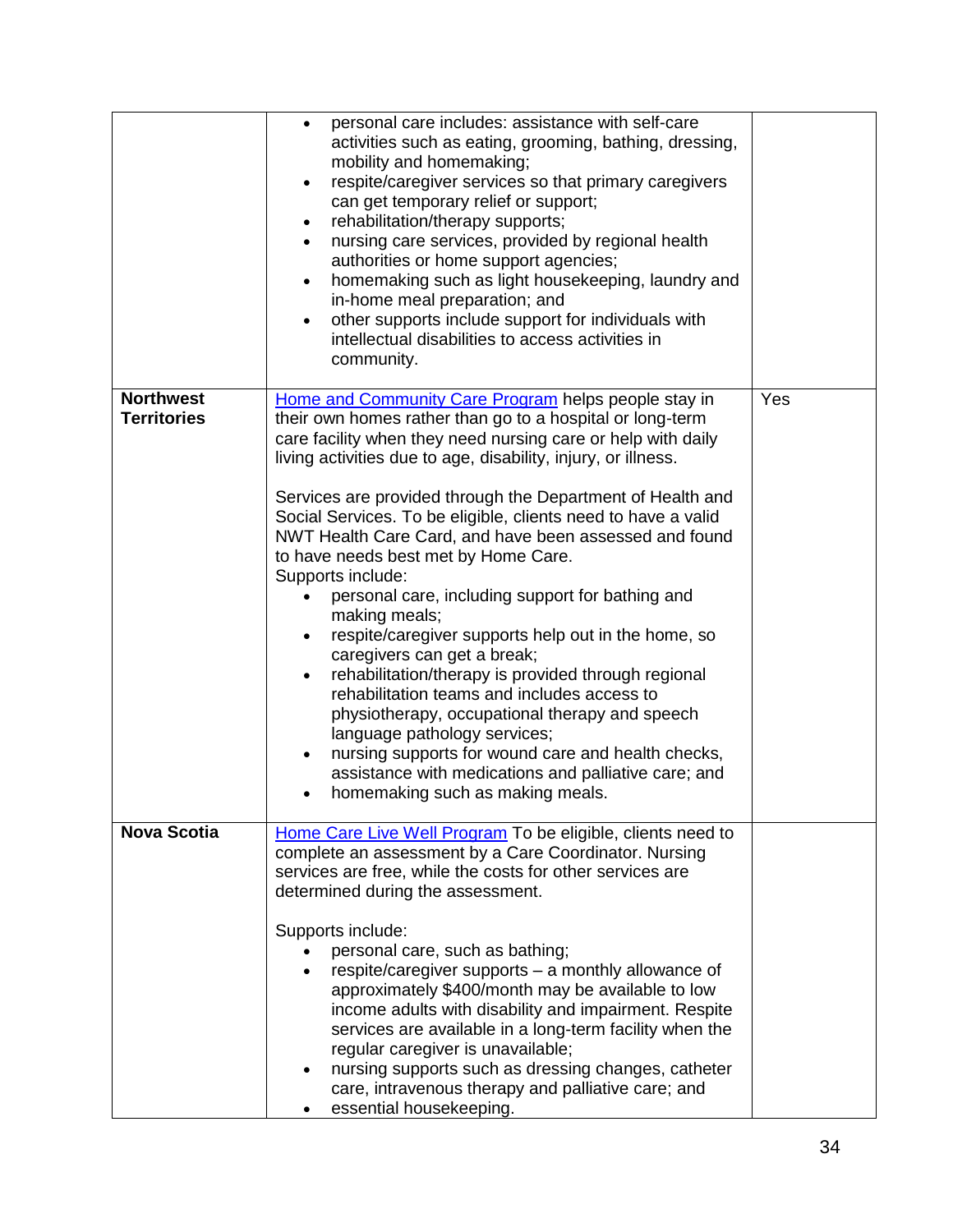|                | <b>Extended Care Paramedicine program: This program has</b><br>allowed older adults to be treated in their home by<br>paramedics rather than an emergency department.<br><b>Community transportation</b> provides options for community                                                                                                                                                                                                                                                                                                                    |     |
|----------------|------------------------------------------------------------------------------------------------------------------------------------------------------------------------------------------------------------------------------------------------------------------------------------------------------------------------------------------------------------------------------------------------------------------------------------------------------------------------------------------------------------------------------------------------------------|-----|
|                | transportation so that more Nova Scotians can 'age in place'<br>as outlined in SHIFT: Nova Scotia's Action Plan for an Aging<br>Population; this will help ensure more Nova Scotians can<br>grow older in their homes and stay involved and connected to<br>their communities.                                                                                                                                                                                                                                                                             |     |
| <b>Nunavut</b> | Home and Community Care Program To be eligible, clients<br>need to be assessed by a health professional to determine<br>the level of support and the type of home care services<br>needed.<br>Supports include:<br>personal care;                                                                                                                                                                                                                                                                                                                          | Yes |
|                | respite care;<br>$\bullet$<br>nursing care, including palliative care;<br>rehabilitation/therapy; and<br>$\bullet$<br>homemaking - house cleaning and assisting with<br>$\bullet$<br>meals and/or groceries.                                                                                                                                                                                                                                                                                                                                               |     |
|                | Nunavut's Home and Community Care Program provides all<br>services free of charge to all Nunavummiut with a Nunavut<br>health care card.                                                                                                                                                                                                                                                                                                                                                                                                                   | Yes |
| <b>Ontario</b> | Home care services in Ontario address the needs of people<br>of all ages-seniors, frail elderly, persons with physical<br>disabilities and chronic diseases, children and others-who<br>require ongoing health and personal care to live safely and<br>independently in the community. Services are currently<br>provided through Ontario's 14 Local Health Integration<br>Networks (LHINs) both directly - through LHIN employees -<br>and indirectly - through non-profit and for-profit service<br>provider organizations under contract with the LHIN. | Yes |
|                | LHIN care coordinators determine eligibility for home care<br>services, assess the needs of clients using standardized<br>assessment tools, and develop care plans with clients and<br>families.                                                                                                                                                                                                                                                                                                                                                           |     |
|                | Home care services include palliative services provided at<br>home and in hospice. Clients are not charged a fee and do<br>not need a referral (although many are referred after a<br>hospital stay or by their family physician). Home care workers<br>can provide ongoing care to people who need support<br>dressing or bathing, or living with complex medical conditions.<br>Home care can also help transition people returning home                                                                                                                 |     |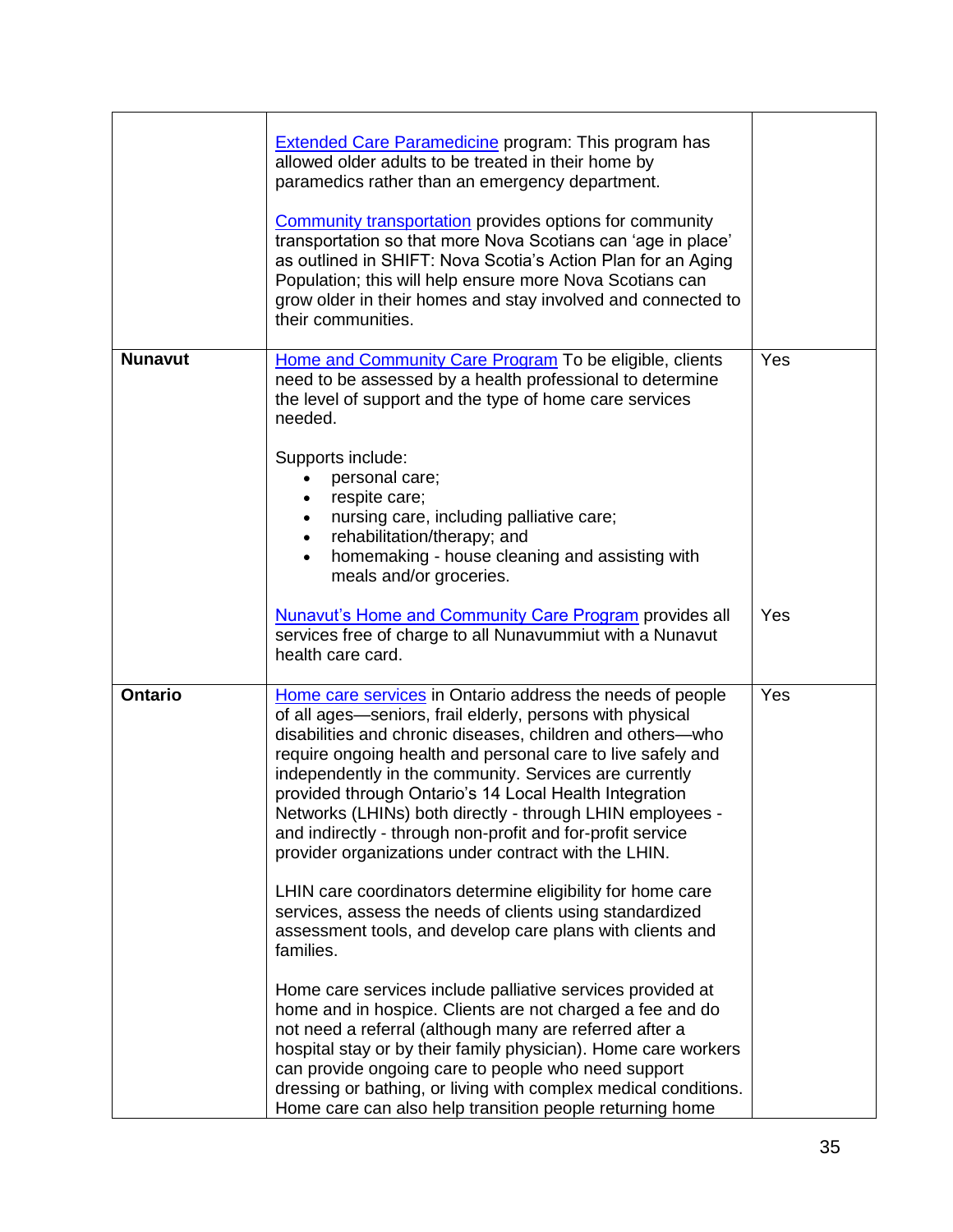|                                       | from a stay in hospital, rehabilitation or another health care<br>setting.                                                                                                                                                                                                                                                                                                                                                                                                                                                                                                                                                                                                                                                |     |
|---------------------------------------|---------------------------------------------------------------------------------------------------------------------------------------------------------------------------------------------------------------------------------------------------------------------------------------------------------------------------------------------------------------------------------------------------------------------------------------------------------------------------------------------------------------------------------------------------------------------------------------------------------------------------------------------------------------------------------------------------------------------------|-----|
|                                       | In addition, to help maintain a safe and comfortable home,<br>home care includes homemaking services to assist with<br>routine household activities.                                                                                                                                                                                                                                                                                                                                                                                                                                                                                                                                                                      |     |
|                                       | Supports include: housecleaning, laundry, shopping, banking,<br>paying bills, planning menus, preparing meals and caring for<br>children                                                                                                                                                                                                                                                                                                                                                                                                                                                                                                                                                                                  |     |
|                                       | The Ontario Caregiver Organization is a non-profit entity<br>created to assist caregivers by providing a one-stop resource<br>to seek supports and services.                                                                                                                                                                                                                                                                                                                                                                                                                                                                                                                                                              |     |
|                                       | The <b>Family-Managed Home Care</b> is currently a Local Health<br>Integration Network administered home care program through<br>which eligible clients, or their Substitute-Decision Makers,<br>receive funds directly that they can use to purchase the care<br>in their care plan. The program is available to seniors with an<br>Acquired Brain Injury or in extraordinary circumstances as<br>assessed by the Local Health Integration Network.                                                                                                                                                                                                                                                                      |     |
|                                       | Local Health Integration Networks manage the placement of<br>persons into adult day programs provided under the Home<br>Care and Community Services Act, and have responsibility<br>for community paramedicine programs. Community<br>Paramedicine is a model of community-based health care in<br>which paramedics use their training and expertise in<br>community-based, non-emergency care roles, outside their<br>customary emergency response and ambulance transport<br>roles captured under the Ambulance Act. Community<br>paramedicine programs help people with chronic health<br>conditions live independently at home, where they want to be.                                                                |     |
| <b>Prince Edward</b><br><b>Island</b> | Home Care Program is delivered by the province. To be<br>eligible, clients need to complete an assessment and may be<br>referred by themselves, their family, their care provider, or<br>their family doctor. Supports include:<br>personal care such as bathing and dressing;<br>respite/caregiver supports includes respite for<br>caregivers to allow for time for breaks to recharge;<br>and support to provide supervision for adults who are<br>unable to stay home alone safely so that caregivers<br>can go to work or school;<br>rehabilitative/Therapy supports for daily living, special<br>devices, equipment or modification to home or<br>workplace to maximize independence, function and<br>mobility; and | Yes |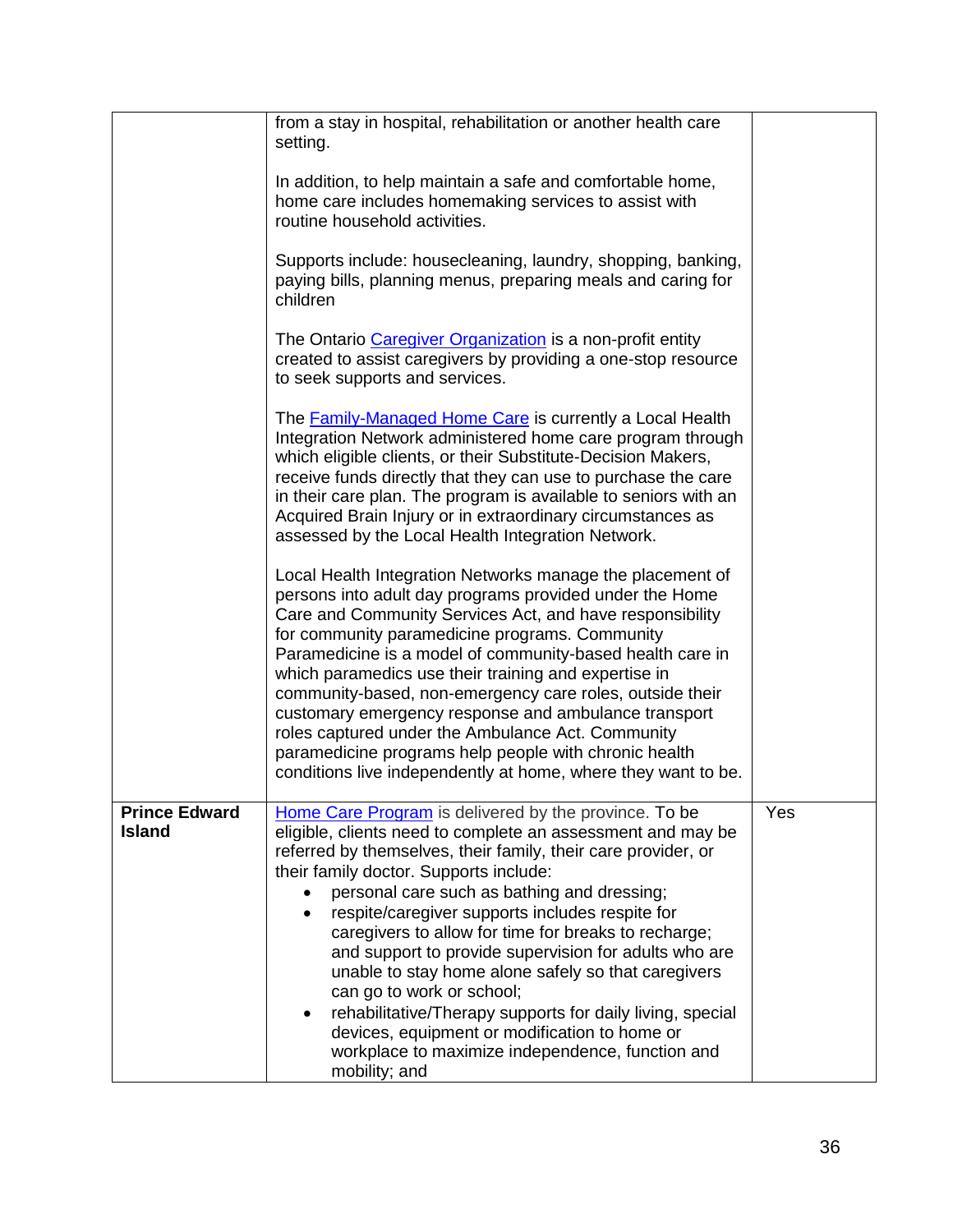|        | nursing care, such as health monitoring, IV therapy,<br>$\bullet$<br>injections, wound care and patient teaching and<br>palliative care.<br>Seniors Independence Initiative is an income tested<br>program that provides services such as:<br>light housing keeping;<br>meal preparation;<br>snow removal;<br>$\bullet$<br>transportation;<br>$\bullet$<br>home maintenance assistance;<br>$\bullet$<br>gardening or yard assistance; and<br>other assistance.<br>Caring for Older Adults in the Community and at Home<br>Program provides frail Island seniors with in-home supports<br>for their complex health needs. The program is led by a<br>specialized team of health care professionals who support<br>frail seniors to live at home longer and return from hospital<br>sooner. The team works with three partner programs - home<br>care, primary care and the provincial geriatric program.<br>811-24-7 telehealth support program for non-emergency<br>health situations.<br>Driver Refresher Course/ 55 Alive is a Mature Driver<br>Refresher Course is a classroom course designed for mature<br>drivers. It is offered by the PEI Senior Citizens' Federation in<br>partnership with provincial government. This is a six-hour<br>course taught in a classroom. There is no testing at the end<br>of the course. Drivers learn how to compensate for the<br>physical changes of aging. The course provides opportunities<br>for participants to identify individual problem areas and<br>improve their behavior as drivers. Courses are being hosted<br>by seniors' clubs in communities across PEI. |     |
|--------|----------------------------------------------------------------------------------------------------------------------------------------------------------------------------------------------------------------------------------------------------------------------------------------------------------------------------------------------------------------------------------------------------------------------------------------------------------------------------------------------------------------------------------------------------------------------------------------------------------------------------------------------------------------------------------------------------------------------------------------------------------------------------------------------------------------------------------------------------------------------------------------------------------------------------------------------------------------------------------------------------------------------------------------------------------------------------------------------------------------------------------------------------------------------------------------------------------------------------------------------------------------------------------------------------------------------------------------------------------------------------------------------------------------------------------------------------------------------------------------------------------------------------------------------------------------------------------------------------------------------|-----|
| Québec | The Home Care Support Program is intended to help people<br>who are losing their autonomy or are unable to get around<br>due to health problems or a physical or mental impairment.<br>Supports are delivered by the province through local medical<br>integrated service centres, based on assessment of client<br>need. Supports include:<br>personal care, such as help with personal hygiene<br>and eating;<br>respite/caregiver supports include respite services<br>and also through Revenu Québec there are tax<br>benefits for caregivers;                                                                                                                                                                                                                                                                                                                                                                                                                                                                                                                                                                                                                                                                                                                                                                                                                                                                                                                                                                                                                                                                   | Yes |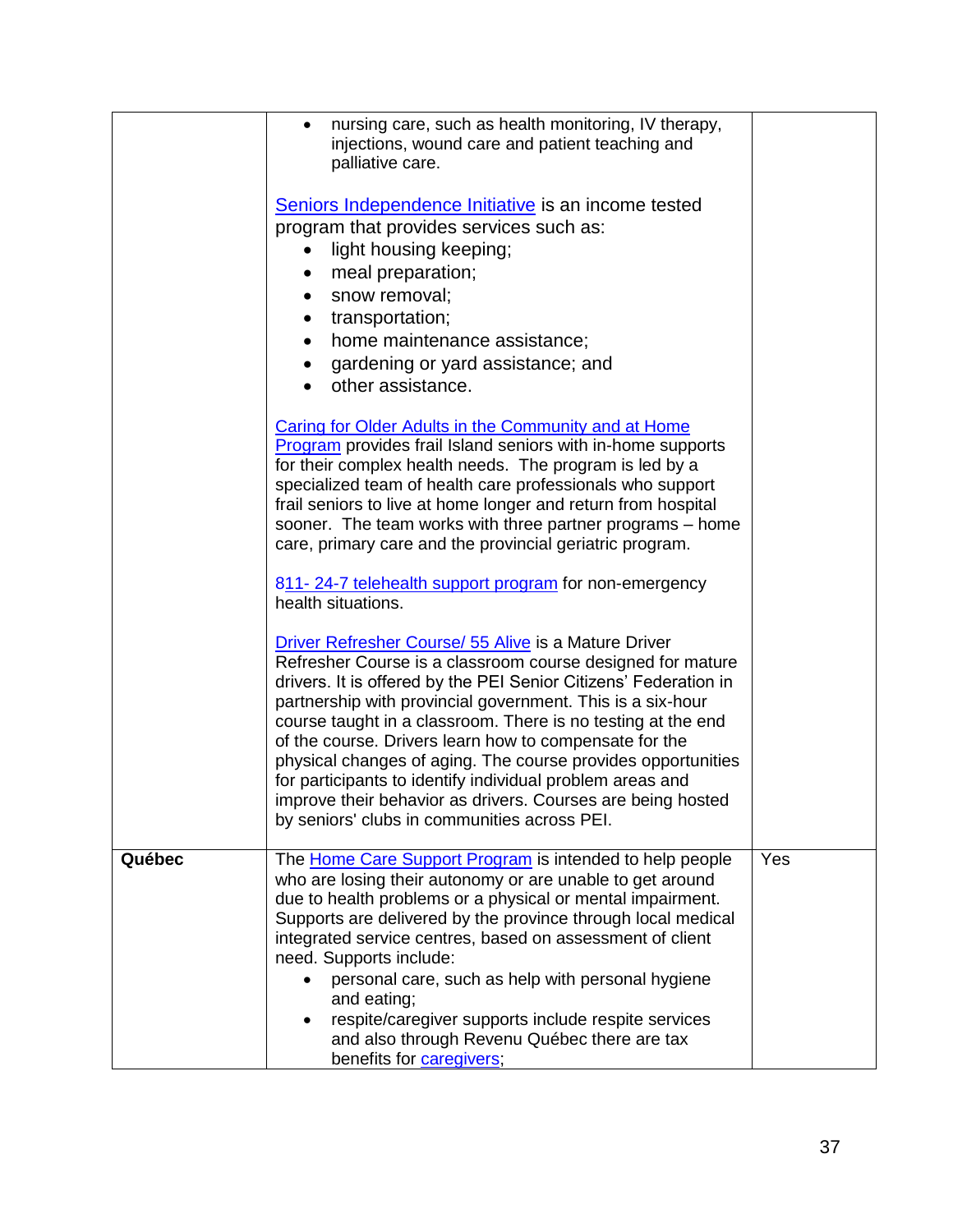|                     | rehabilitation/therapy includes physiotherapy,<br>$\bullet$<br>occupational therapy, speech therapy and audiology<br>services; and<br>nursing services.<br>The City of Pointe-Claire created the Aid for Seniors program<br>providing seniors with household chores and outdoor<br>maintenance work carried out free of charge by students.<br>This program enables low-income seniors to remain in their<br>homes longer, helps break their isolation, and promotes<br>involvement in the community, employment for young people,<br>and inter-generational connections.                                                                                                                                                                                                                                                                                                                                                                                                                                                                                                                                                                                                                                                                                                                                                                                                                                                                                                                                                                                                                           |     |
|---------------------|-----------------------------------------------------------------------------------------------------------------------------------------------------------------------------------------------------------------------------------------------------------------------------------------------------------------------------------------------------------------------------------------------------------------------------------------------------------------------------------------------------------------------------------------------------------------------------------------------------------------------------------------------------------------------------------------------------------------------------------------------------------------------------------------------------------------------------------------------------------------------------------------------------------------------------------------------------------------------------------------------------------------------------------------------------------------------------------------------------------------------------------------------------------------------------------------------------------------------------------------------------------------------------------------------------------------------------------------------------------------------------------------------------------------------------------------------------------------------------------------------------------------------------------------------------------------------------------------------------|-----|
| <b>Saskatchewan</b> | The Saskatchewan Health Authority provides Home Care to<br>help people who need acute, end-of-life, rehabilitation,<br>maintenance, and long-term supportive care, based on<br>assessed need, to remain independent at home.<br>Supports include:<br>assessment;<br>case management and care coordination;<br>nursing;<br>$\bullet$<br>homemaking (including personal care, respite and<br>$\bullet$<br>home management) and meal services; and<br>additional services may include home maintenance,<br>volunteer programs and therapies.<br>The Individualized funding program gives flexibility in home<br>care. Clients receive funding to arrange and manage their<br>own support services. Funding is based on assessed need<br>and is used for supportive home care services, such as<br>personal care or home management.<br>Community paramedicine programs: Emergency Medical<br>Service providers will go into an older adult's home and<br>provide wellness checks (such as blood pressure monitoring,<br>patient assessments), deliver meals on wheels, and assist<br>with medication. Primary care services, preventative care,<br>and post-discharge care and chronic disease management<br>services are provided.<br>The <b>Saskatchewan Aids to Independent Living program</b><br>provides assistance to people with physical disabilities to live<br>a more active and independent lifestyle. It also helps people<br>in the management of certain chronic health conditions.<br>Benefits may include mobility and assistive devices,<br>compression garments and ostomy supplies. | Yes |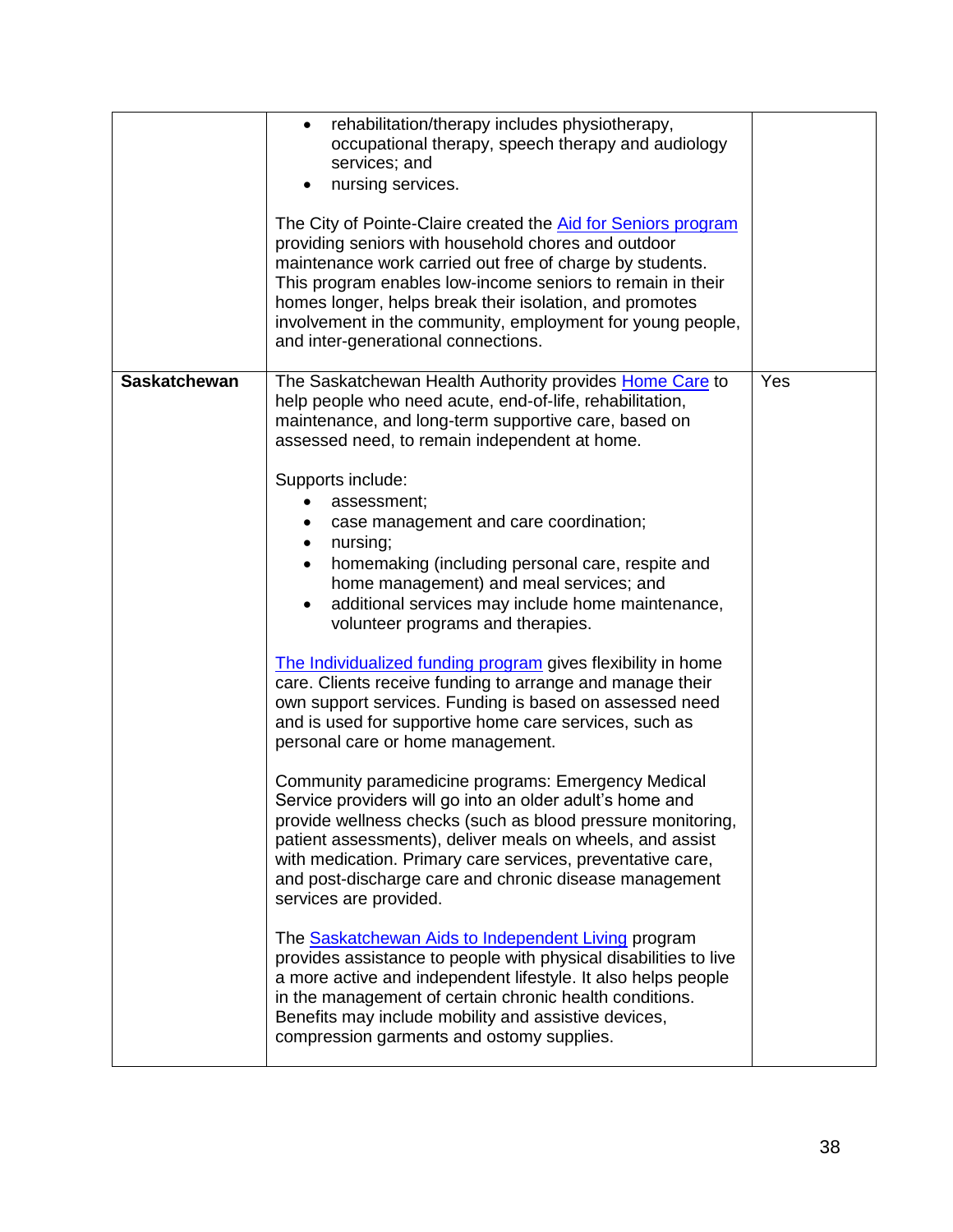|       | Meals on Wheels is provided through the Home Care<br>program, and is available in select communities throughout<br>the province.                                                                                                                                                                                                                                                                                                                                                                                                                                                                                                                                                 |           |
|-------|----------------------------------------------------------------------------------------------------------------------------------------------------------------------------------------------------------------------------------------------------------------------------------------------------------------------------------------------------------------------------------------------------------------------------------------------------------------------------------------------------------------------------------------------------------------------------------------------------------------------------------------------------------------------------------|-----------|
| Yukon | The Home Care Program supports individuals so that they<br>can live independently in their homes. These services are<br>available for people who have difficulty accessing services in<br>the community due to mobility or health constraints. The<br>territory delivers the services through Home Care Offices,<br>Regional Services Offices and Community Health Centres.<br>To be eligible, clients of all ages need to have coverage<br>under the Yukon Health Care Insurance Plan. Individuals may<br>refer themselves for these services, or have someone else<br>call on their behalf.                                                                                    | Yes       |
|       | Supports include:<br>long term care provides a variety of services, which<br>help meet both the medical and non-medical needs of<br>people who need support to remain living at home;<br>acute care provides short-term treatment to assist in<br>recovery from a medical condition or after surgery.<br>rehabilitative care services are provided for up to 6<br>months to restore client's health and allow their return<br>to independent living. Services are based on an<br>individual's assessed need and considers the amount<br>of family and community support available to them;<br>and<br>palliative care is offered to a person who has a life-<br>limiting illness. |           |
|       | The Whitehorse Handy Bus service provides safe and secure<br>transportation to persons with mobility difficulties.                                                                                                                                                                                                                                                                                                                                                                                                                                                                                                                                                               |           |
|       | Meals on Wheels: is provided through the Continuing Care<br>division and is available to clients in Whitehorse and Dawson<br>City.                                                                                                                                                                                                                                                                                                                                                                                                                                                                                                                                               | Yes       |
|       | <b>Community Day Program: Participants in the Community Day</b><br>Program benefit from daily recreational activities, therapeutic<br>programs, socialization and maintaining their daily routines<br>and independence. The main goal of the program is to<br>maintain or increase the client's level of independence to<br>prevent or delay the need for residential care in a facility and<br>to provide services that complement those offered by other<br>community service providers.                                                                                                                                                                                       | <b>No</b> |
|       | Reablement and Respite Program: the Continuing Care<br>division operates 10 beds at one of Whitehorse's long-term<br>care facilities to support clients to either go home from the                                                                                                                                                                                                                                                                                                                                                                                                                                                                                               | <b>No</b> |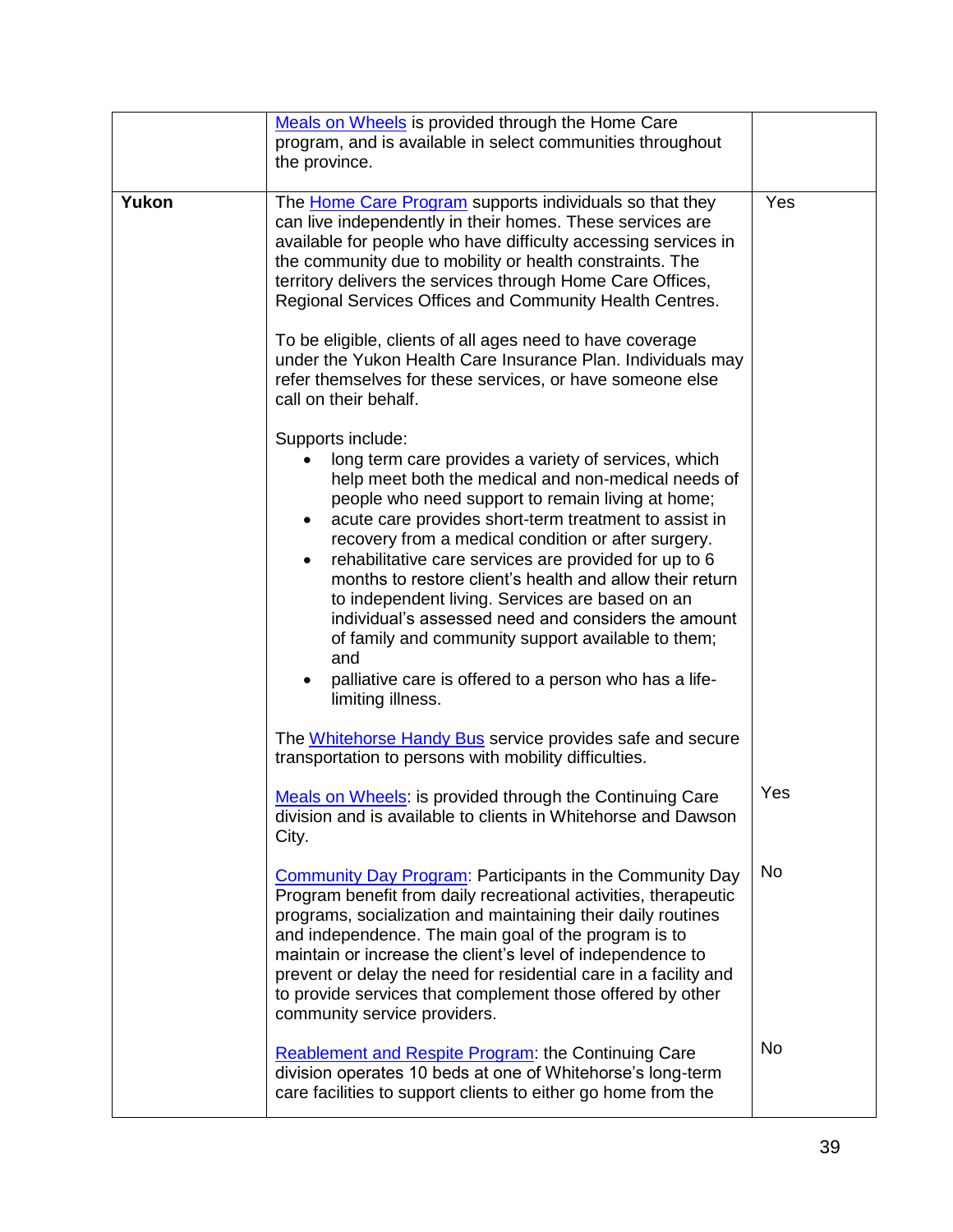| hospital or to prevent them from entering hospital or long-<br>term care.<br><b>Regional Therapy Services. The Continuing Care division</b><br>provides regular visits to Yukon communities by the Regional<br>Therapy Services team to provide occupational therapy, | Yes |
|-----------------------------------------------------------------------------------------------------------------------------------------------------------------------------------------------------------------------------------------------------------------------|-----|
| physiotherapy and speech language pathology services.                                                                                                                                                                                                                 |     |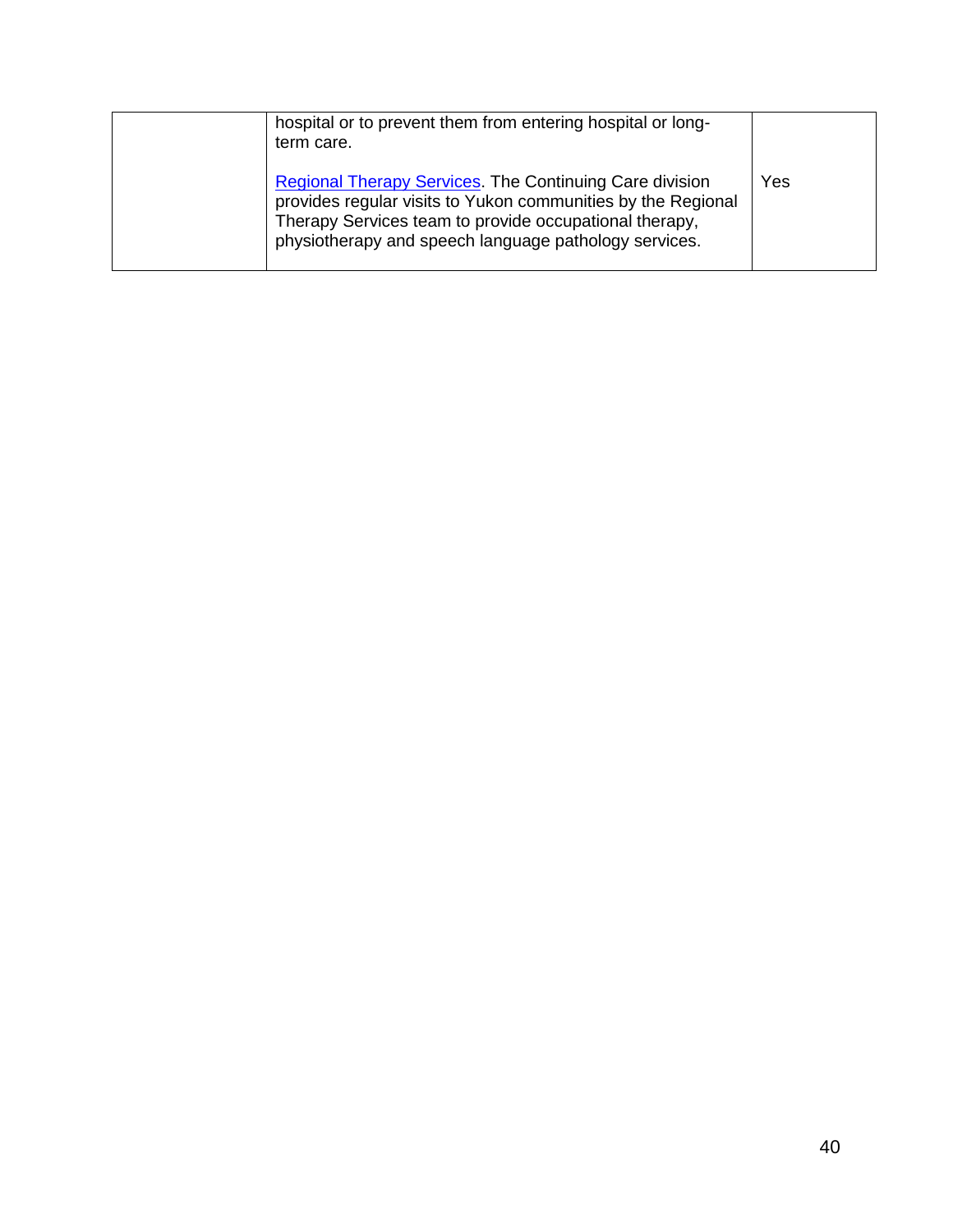# **Annex B: Financial Supports**

| <b>JURISDICTION</b> | <b>PROGRAM</b>                                                                                                                                                                                                                                                                                                                                                                                                                                                                                                                                                                                                | <b>RURAL</b>                |
|---------------------|---------------------------------------------------------------------------------------------------------------------------------------------------------------------------------------------------------------------------------------------------------------------------------------------------------------------------------------------------------------------------------------------------------------------------------------------------------------------------------------------------------------------------------------------------------------------------------------------------------------|-----------------------------|
|                     | Financial Supports include income supplements, as well as<br>grants and subsidies.                                                                                                                                                                                                                                                                                                                                                                                                                                                                                                                            | <b>COVERAGE</b><br>(Yes/No) |
| <b>Alberta</b>      | The <b>Alberta Seniors Benefit</b> provides a monthly benefit to<br>eligible seniors with low-income to assist with monthly living<br>expenses.                                                                                                                                                                                                                                                                                                                                                                                                                                                               | Yes                         |
|                     | The <b>Special Needs Assistance for Seniors</b> program provides<br>seniors with low-income financial assistance toward a range<br>of expenses including appliances and specific health and<br>personal supports.                                                                                                                                                                                                                                                                                                                                                                                             | Yes                         |
|                     | Assistance is also provided for medical trips greater than 80<br>kilometres (round trip) to see a medical specialist or for<br>medical testing/treatment.                                                                                                                                                                                                                                                                                                                                                                                                                                                     |                             |
|                     | <b>Dental and Optical Assistance for Seniors.</b> Eligible seniors<br>can get help covering the cost of basic dental and optical<br>services.                                                                                                                                                                                                                                                                                                                                                                                                                                                                 | Yes                         |
|                     | <b>Seniors Property Tax Deferral Program allows eligible senior</b><br>homeowners to defer all or part of their annual residential<br>property taxes through a low-interest home equity loan. To be<br>eligible for this program, the citizen must: be 65 years of age<br>or older (only one spouse/partner needs to be at least 65); be<br>an Alberta resident for at least 3 months; own a residential<br>property in Alberta which is the primary residence; and have<br>a minimum of 25% equity in their home to allow the<br>government to secure the loan and ensure repayment when<br>the loan is due. | Yes                         |
|                     | The Government of Alberta provides premium-free Alberta<br><b>Blue Cross Coverage for Seniors for health services not</b><br>covered by the Alberta Health Care Insurance Plan. Benefits<br>provided prescription drugs co-payment, diabetic supplies,<br>ambulance services, clinical psychological services, home<br>nursing care and chiropractic services.                                                                                                                                                                                                                                                | Yes                         |
|                     | The Palliative Coverage Program provides subsidized<br>benefits to Albertans who are diagnosed as palliative and<br>remain in their home or in a hospice where access to publicly<br>funded drugs, diabetic supplies and ambulance services are<br>not included.                                                                                                                                                                                                                                                                                                                                              | Yes                         |
|                     | <b>Seniors Self-contained Housing Apartment-style</b><br>accommodations for low and moderate-income seniors who<br>are functionally independent and cannot afford private-sector<br>housing. Eligible applicants are placed on a priority list based                                                                                                                                                                                                                                                                                                                                                          | Yes                         |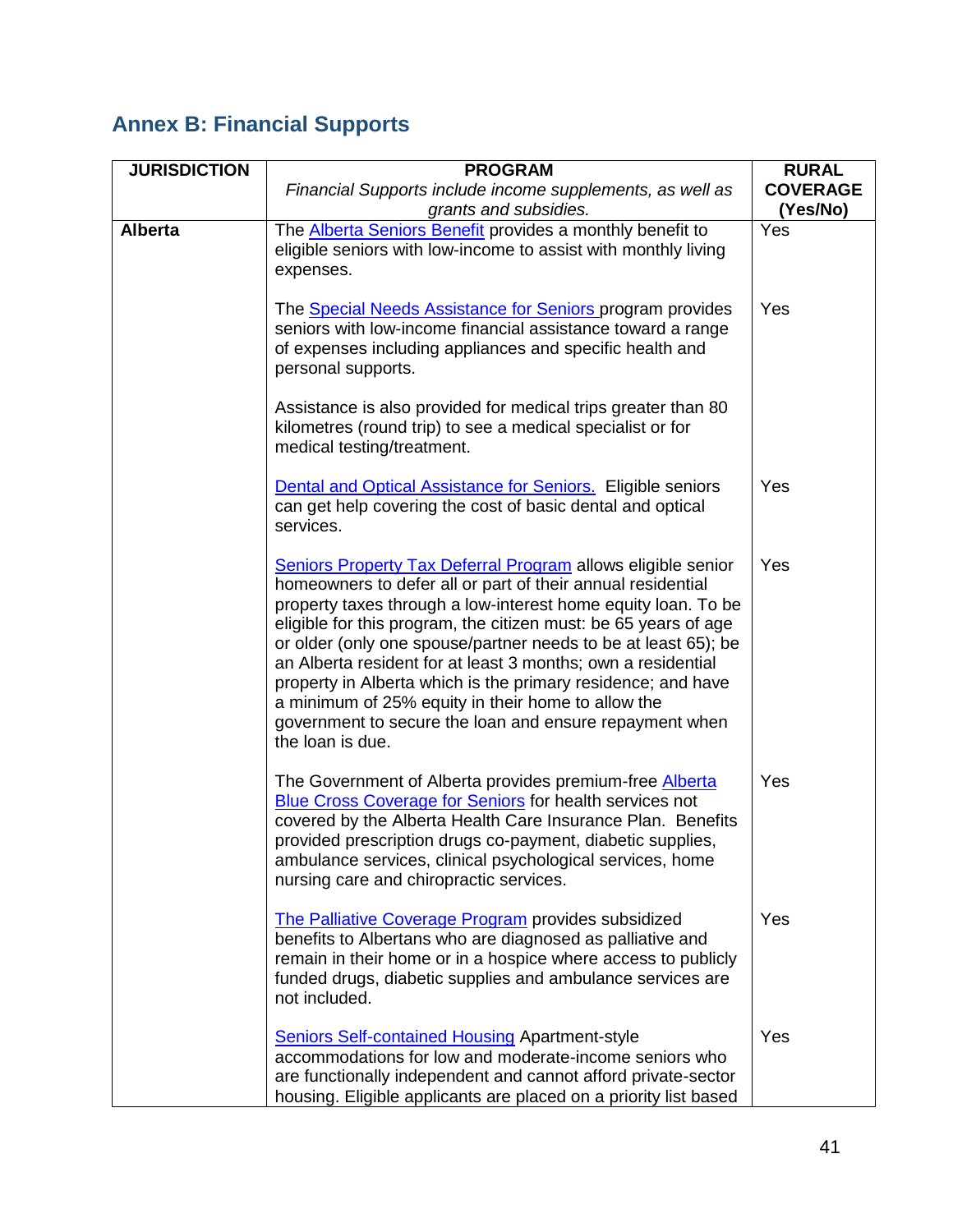|                         | on need and unit availability. A tenant's rent, which includes<br>heat, water and sewer expenses is based on 30 per cent of a<br>household's adjusted income.                                                                                                                                                                                                                                                                                                                                                     |     |
|-------------------------|-------------------------------------------------------------------------------------------------------------------------------------------------------------------------------------------------------------------------------------------------------------------------------------------------------------------------------------------------------------------------------------------------------------------------------------------------------------------------------------------------------------------|-----|
| <b>British Columbia</b> | Pharmacare for BC residents - The Fair PharmaCare plan:<br>provides BC residents with coverage for eligible prescription<br>drugs and designated medical supplies, based on their net<br>income. As of January 1, 2019, Regular Assistance families<br>earning up to \$45,000 per year have lower or no deductibles<br>and/or family maximums. Enhanced Assistance families<br>(those with members born before 1940) earning up to<br>\$14,000 per year have no deductible or family maximum.                     | Yes |
|                         | PharmaCare Plan B: covers the full cost of eligible<br>prescription drugs and designated medical supplies for<br>permanent residents of Long Term Care facilities, as long as<br>the facility has asked PharmaCare to add it to the list of Plan<br><b>B</b> facilities.                                                                                                                                                                                                                                          | Yes |
|                         | First Nations Health Benefits (Plan W) provides 100%<br>coverage of eligible prescription costs and certain medical<br>supplies and pharmacy services, as well as certain over-the-<br>counter drugs, devices, and some health products. Plan W is<br>funded by the First Nations Health Authority.                                                                                                                                                                                                               |     |
|                         | Seniors Supplement. Low-income seniors who receive Old<br>Age Security and Guaranteed Income Supplement may be<br>eligible for the Seniors Supplement, a monthly payment from<br>the B.C. government to top-up federal income. Payment is<br>automatic.                                                                                                                                                                                                                                                           |     |
|                         | The <b>Travel Assistance Program</b> helps alleviate some of the<br>transportation costs for eligible B.C. residents who must<br>travel within the province for non-emergency medical<br>specialist services not available in their own community. This<br>involves a corporate partnership between the Ministry of<br>Health and private transportation carriers. The program is<br>coordinated by the Ministry of Health and the transportation<br>partners, who agree to waive or discount their regular fees. | Yes |
|                         | <b>Health Connections offers subsidized transportation options</b><br>to help defray costs for rural residents who must travel to<br>obtain non-emergency, physician-referred medical care<br>outside their home communities.                                                                                                                                                                                                                                                                                     |     |
|                         | Seniors discounts are provided on automobile insurance,<br>driver's license renewal fees, public transit and parking<br>permits. For seniors age 65+, <b>BC Ferries</b> offers the travel<br>cost at half the regular ticket price from Monday through<br>Thursday (except for holidays).                                                                                                                                                                                                                         |     |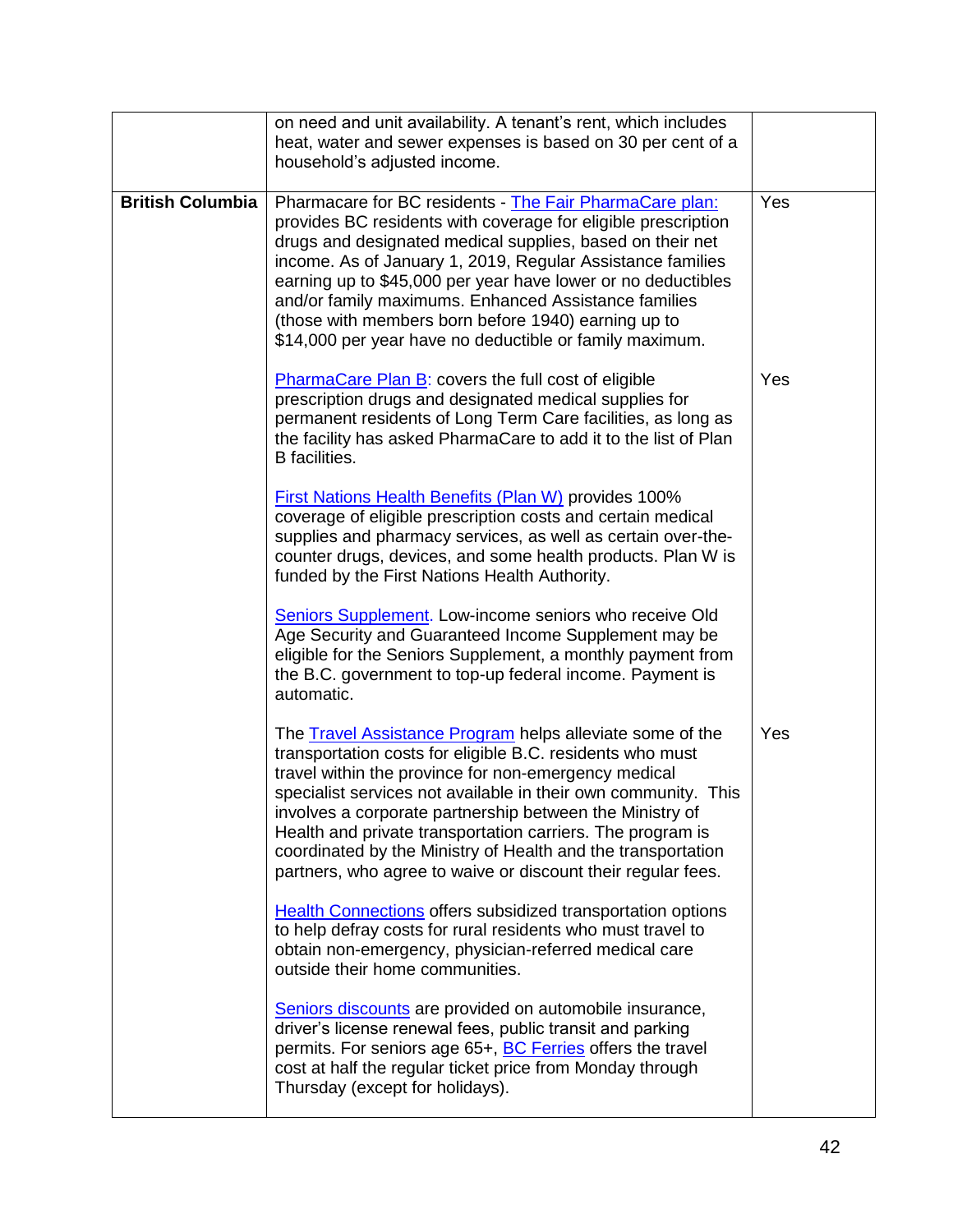|                 | Home Owner Grant for Seniors, which can reduce amount of<br>property taxes paid by adults aged 65 or older. To qualify for<br>the grant, the seniors must be: the registered owner of the<br>residence; a Canadian citizen or permanent resident of<br>Canada; live in B.C.; occupy the residence as the principal<br>residence; and 65 years of age or older in the current year.                                                                                                                                                                                                                                                                                                                          |     |
|-----------------|-------------------------------------------------------------------------------------------------------------------------------------------------------------------------------------------------------------------------------------------------------------------------------------------------------------------------------------------------------------------------------------------------------------------------------------------------------------------------------------------------------------------------------------------------------------------------------------------------------------------------------------------------------------------------------------------------------------|-----|
|                 | Property Tax Deferment is a low interest loan program that<br>helps qualified B.C. homeowners pay their annual property<br>taxes on their principal residence. Citizen can qualify to the<br>program if they are: 55 or older during the current year; a<br>surviving spouse of any age; or a person with disabilities.                                                                                                                                                                                                                                                                                                                                                                                     |     |
|                 | <b>Shelter Aid for Elderly Renters (SAFER) program helps make</b><br>rents affordable for BC seniors with low to moderate incomes.<br>SAFER provides monthly cash payments to subsidize rents<br>for eligible BC residents who are age 60 or over and who pay<br>rent for their homes.                                                                                                                                                                                                                                                                                                                                                                                                                      |     |
| <b>Manitoba</b> | Pharmacare is a drug benefit program for eligible<br>Manitobans, regardless of disease or age, to offset the cost of<br>prescription drugs. Coverage is based on family income and<br>the amount being paid for eligible prescription drugs. The<br>total family income is adjusted to include a spouse and the<br>number of dependents, if applicable.                                                                                                                                                                                                                                                                                                                                                     | Yes |
|                 | The 55 PLUS Program, a Manitoba Income Supplement,<br>provides quarterly benefits to lower-income Manitobans who<br>are 55 years of age and over, and whose incomes are within<br>certain levels.                                                                                                                                                                                                                                                                                                                                                                                                                                                                                                           |     |
|                 | The <b>Northern Patient Transportation Program (NPTP)</b><br>subsidizes medical transportation costs for eligible Manitoba<br>residents in the north to obtain medical or hospital care not<br>available in their home community. Subsidies may include<br>costs for an essential escort (ex: if required for a minor or a<br>person with disabilities). Program eligibility is limited to<br>Manitoba residents who live: north of the 53rd parallel from<br>the Saskatchewan boundary to the west side of Lake<br>Winnipeg; north of the 51st parallel from the east side of Lake<br>Winnipeg to the Ontario boundary; on Matheson Island, when<br>ground travel is not possible by winter road or ferry. | Yes |
|                 | <b>Education Property Tax Credit</b> - All households (renters and<br>owners) receive up to \$700 rebate. Additional rebates are<br>available for seniors and including low income seniors.                                                                                                                                                                                                                                                                                                                                                                                                                                                                                                                 | Yes |
|                 | Rent Assist is a rent subsidy for low-income Manitobans who<br>are renting or paying room and board in unsubsidized<br>housing. The amount paid from Rent Assist will depend on                                                                                                                                                                                                                                                                                                                                                                                                                                                                                                                             |     |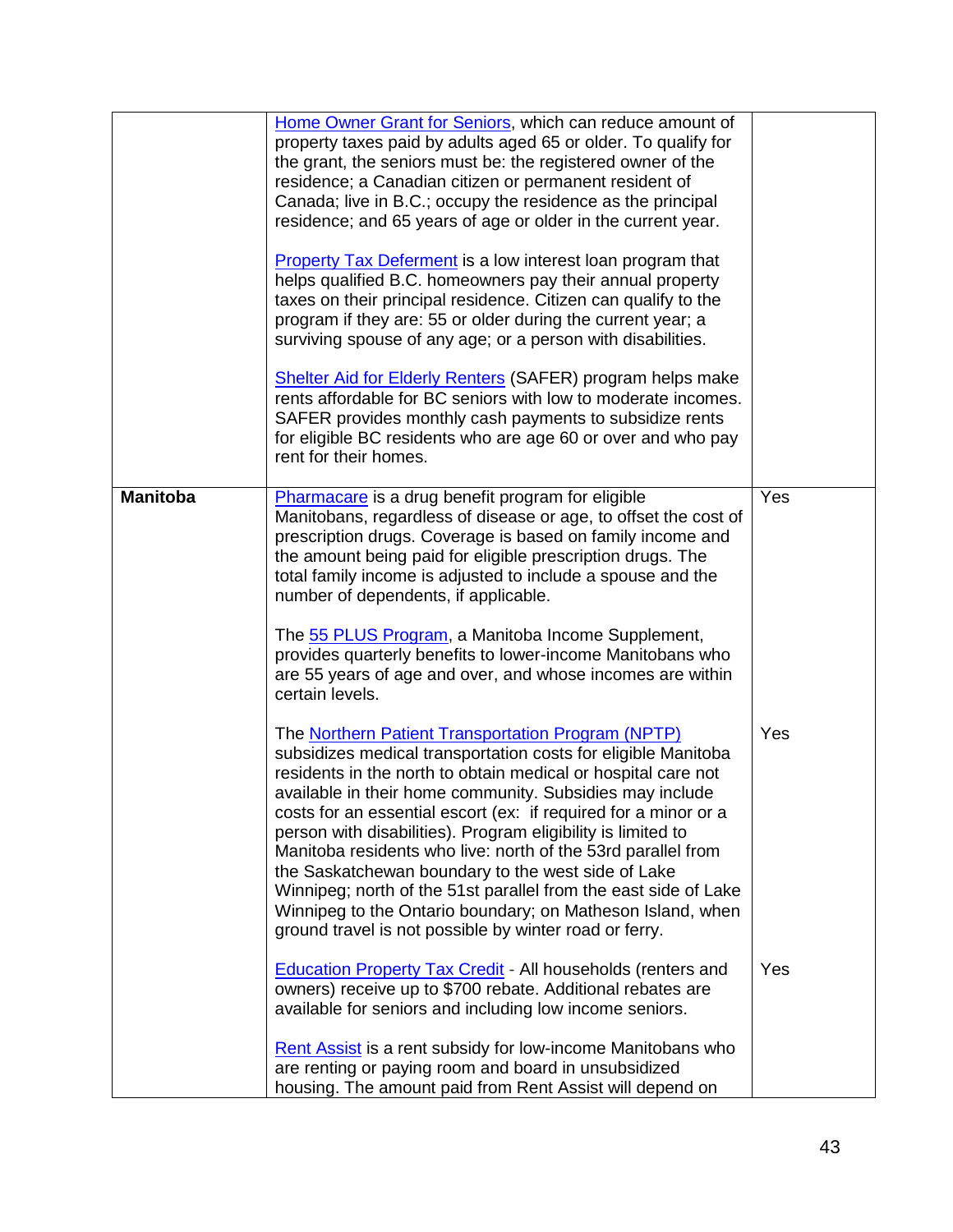|                                        | the number of people in the household and the total<br>household income.<br>Manitoba Housing provides subsidized rental housing in both<br>properties that Manitoba Housing owns and operates and in<br>properties that are owned and operated by private and non-<br>profit housing partners.                                                                                                                                                                                                                                                  |     |
|----------------------------------------|-------------------------------------------------------------------------------------------------------------------------------------------------------------------------------------------------------------------------------------------------------------------------------------------------------------------------------------------------------------------------------------------------------------------------------------------------------------------------------------------------------------------------------------------------|-----|
| <b>Newfoundland</b><br>and Labrador    | NL Income Supplement and the NL Seniors' Benefit are<br>refundable tax credits that may be paid to low income<br>individuals, seniors and families.<br>The <b>NL Prescription Drug Program</b> provides financial<br>assistance for the purchase of eligible prescription<br>medications for those who reside in the province. There are<br>five main plans under the program: The Foundation Plan, The<br>65Plus Plan, The Access Plan, The Assurance Plan and The<br>Select Needs Plan.<br>The NL Housing Corporation offers a Rental Housing |     |
|                                        | Program, as well as several homeowner support programs<br>including the First-time Homebuyers Program and the Home<br>Purchase Program.                                                                                                                                                                                                                                                                                                                                                                                                         |     |
| <b>Northwest</b><br><b>Territories</b> | The NWT Senior Citizen Supplementary Benefit (SCSB)<br>provides financial assistance to help low income NWT<br>Seniors to pay for living costs. The program provides a<br>monthly cash payment to low-income Seniors who are<br>receiving the Guaranteed Income Supplement or<br>the Spouse's Allowance from the Federal Government.                                                                                                                                                                                                            | Yes |
|                                        | <b>Senior Home Heating Subsidy provides financial assistance</b><br>to low-to-modest income seniors to help them with the costs<br>of heating their homes.                                                                                                                                                                                                                                                                                                                                                                                      |     |
|                                        | The Senior Citizens' and Disabled Persons' Property Tax<br>Relief is a program that helps seniors and people with<br>disabilities pay less or no property tax. Taxes are lowered<br>depending on the type of property owned or occupied.<br>Seniors must apply for this program every year.                                                                                                                                                                                                                                                     |     |
|                                        | Seniors Supplementary Health Benefits provide non-<br>Aboriginal and Métis residents of the Northwest Territories<br>who are 60 years of age and over access to a range of<br>benefits not covered by hospital and medical care insurance.<br>This program provides coverage for eligible prescription<br>drugs, dental services, vision care, medical supplies and<br>equipment, and benefits related to medical travel such as:<br>meals, accommodation, travel and ambulance services.                                                       |     |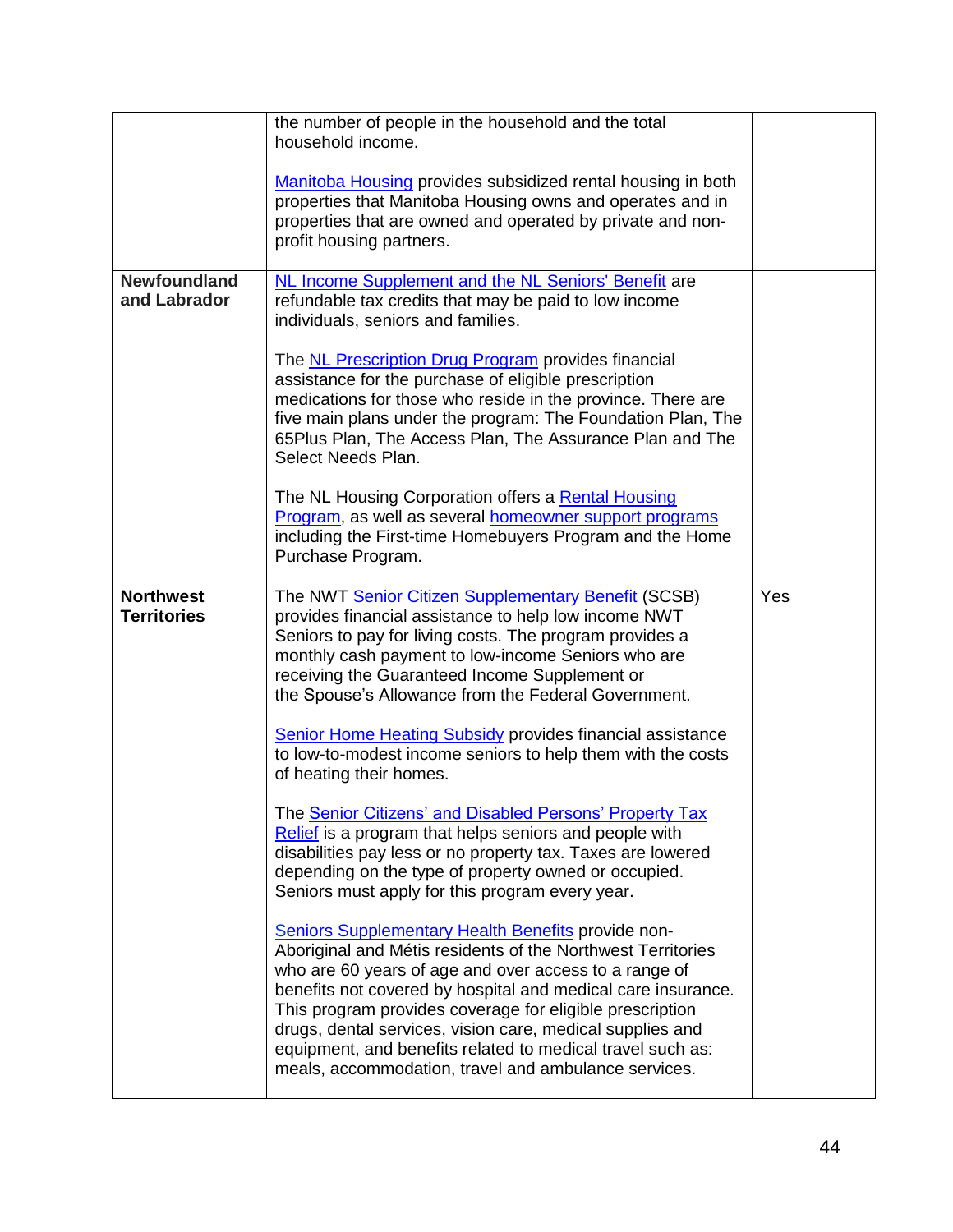|                    | <b>Rental Programs offering low-income individuals and families</b><br>affordable, subsidized housing by charging rent based on<br>income. Seniors may apply for a Public Housing rental unit<br>through their Local Housing Organization. The Northwest<br>Territories Housing Corporation currently operates<br>approximately 2,400 Public Housing units across the NWT.<br>Seniors in Public Housing will have a portion of their income<br>excluded when calculating their rent.<br>Rent Subsidies for Renters with Low or Modest Income<br>(TSRP) supporting residents in private market rentals who<br>pay more than 30% of their gross income towards rent. TRSP<br>provides a rent subsidy of up to \$500 per month for a<br>maximum of two years.                                                                                                                                                                                                                                                                                                                                                                                                |     |
|--------------------|-----------------------------------------------------------------------------------------------------------------------------------------------------------------------------------------------------------------------------------------------------------------------------------------------------------------------------------------------------------------------------------------------------------------------------------------------------------------------------------------------------------------------------------------------------------------------------------------------------------------------------------------------------------------------------------------------------------------------------------------------------------------------------------------------------------------------------------------------------------------------------------------------------------------------------------------------------------------------------------------------------------------------------------------------------------------------------------------------------------------------------------------------------------|-----|
| <b>Nova Scotia</b> | Property tax rebates for eligible older adults to remain in their<br>homes.                                                                                                                                                                                                                                                                                                                                                                                                                                                                                                                                                                                                                                                                                                                                                                                                                                                                                                                                                                                                                                                                               | Yes |
|                    | Seniors Provincial Income Tax Refund. Seniors who receive<br>the Guaranteed Income Supplement get a refund on their<br>provincial income tax.                                                                                                                                                                                                                                                                                                                                                                                                                                                                                                                                                                                                                                                                                                                                                                                                                                                                                                                                                                                                             | Yes |
|                    | <b>Heating Assistance Rebate Program. Helps with the cost of</b><br>home heating for low-income Nova Scotians.                                                                                                                                                                                                                                                                                                                                                                                                                                                                                                                                                                                                                                                                                                                                                                                                                                                                                                                                                                                                                                            |     |
|                    | Caregiver benefit. Funding to support caregivers who help<br>loved ones and friends live well at home. The person<br>receiving care must: be 19 years of age or older; be a Nova<br>Scotia resident; be in a care relationship with a caregiver;<br>have a net annual income of \$22,125 or less if single, or a<br>total net household income of \$37,209 or less, if married or<br>common-law; and have been assessed by a Nova Scotia<br>Health Authority care coordinator as having a high level or<br>impairment of disability requiring significant care over time.<br>The caregiver must: be 19 years of age or older; be a Nova<br>Scotia resident; be in an ongoing care relationship with the<br>person receiving care, providing 20 or more hours of<br>assistance per week; not already be receiving payment to<br>provide assistance to the person for whom she/he is<br>providing care; and be willing to sign an agreement that<br>defines the terms and conditions for receiving the Caregiver<br>Benefit.<br><b>Age Friendly Communities Grants. Funding for communities</b><br>to develop social programming, physical and recreational | Yes |
|                    | activities, information, home supports, and more.                                                                                                                                                                                                                                                                                                                                                                                                                                                                                                                                                                                                                                                                                                                                                                                                                                                                                                                                                                                                                                                                                                         |     |
| <b>Nunavut</b>     | The Senior Citizen Supplementary Benefit (SCSB) provides a<br>monthly payment of \$200 to low income older adults in<br>Nunavut who are 60 years of age or older and are receiving                                                                                                                                                                                                                                                                                                                                                                                                                                                                                                                                                                                                                                                                                                                                                                                                                                                                                                                                                                        | Yes |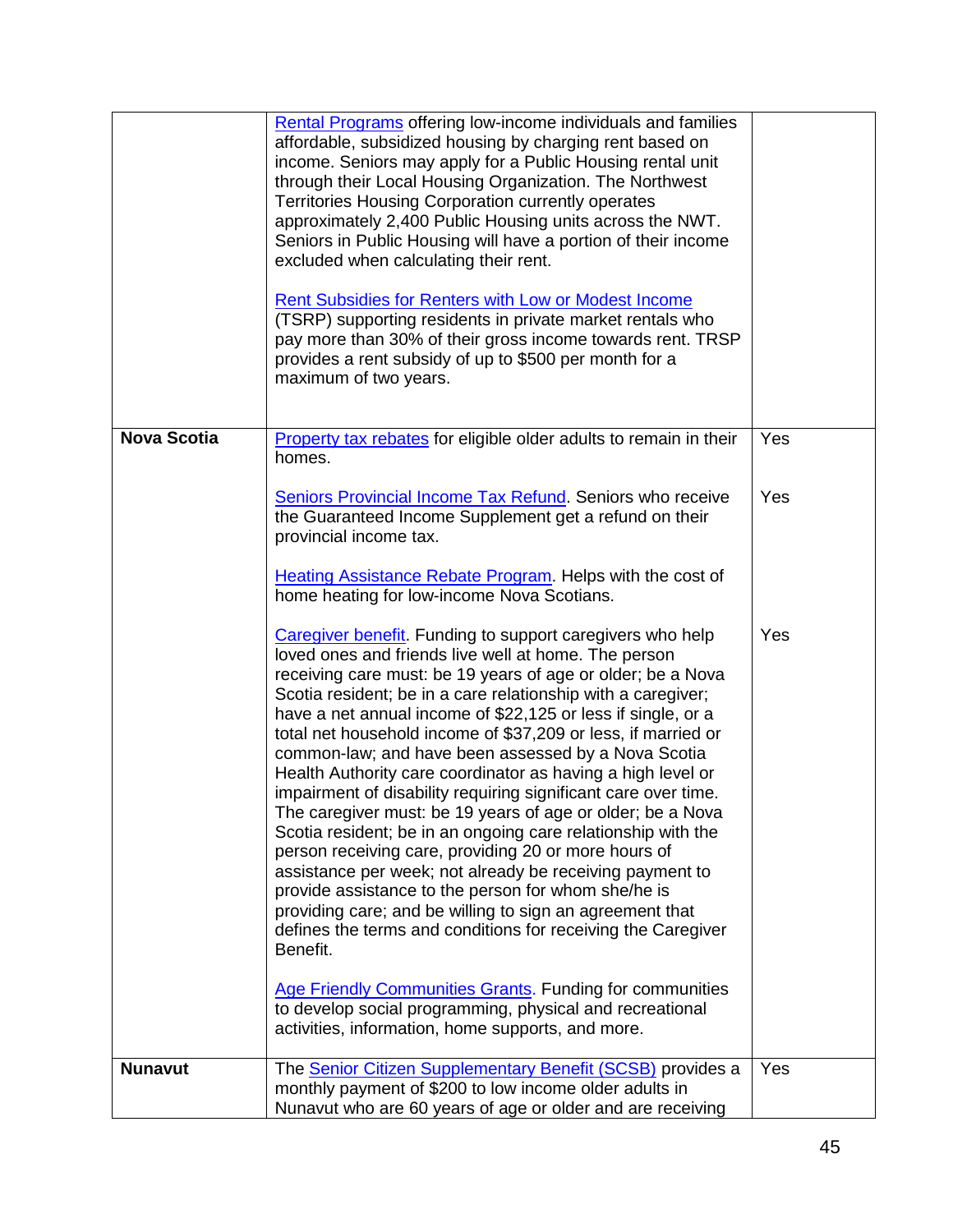|                | the Guaranteed Income Supplement (GIS) or the Spouse's<br>Allowance from the federal government.                                                                                                                                                                                                                                                                                                                                                                                                                                                                                                                                                                                                                 |            |
|----------------|------------------------------------------------------------------------------------------------------------------------------------------------------------------------------------------------------------------------------------------------------------------------------------------------------------------------------------------------------------------------------------------------------------------------------------------------------------------------------------------------------------------------------------------------------------------------------------------------------------------------------------------------------------------------------------------------------------------|------------|
|                | <b>Senior Fuel Subsidy (SFS) Homeowners over the age of 60</b><br>may be reimbursed full fuel costs, depending on income, up<br>to a maximum. The maximum allowable subsidy is 3,500<br>liters of fuel per eligible applicant. To be eligible for this<br>subsidy, applicants must: Permanently reside in Nunavut; be<br>60 years of age or older; own and live in the home for which<br>the subsidy is being requested; meet the allowable<br>established income threshold; not be in receipt of social<br>assistance; and apply each year.                                                                                                                                                                     |            |
| <b>Ontario</b> | <b>Guaranteed Annual Income System (GAINS)</b> provides a<br>monthly payment of up to \$83 to eligible low-income seniors<br>who receive Old Age Security (OAS) and Guaranteed Income<br>Supplement (GIS) benefits. Together, the total maximum<br>benefits from OAS, GIS and GAINS is the guaranteed income<br>level for seniors in Ontario. The Province guarantees that<br>eligible seniors will have at least this minimum level of<br>income.                                                                                                                                                                                                                                                               | Yes        |
|                | The Ontario Senior Homeowners' Property Tax Grant helps<br>low to moderate-income seniors with the cost of their property<br>taxes. Eligible seniors must be single, divorced or widowed<br>and earn less than \$50,000; or be married or living common-<br>law and have a combined income of less than \$60,000. They<br>must also reside in their principal residence in Ontario and be<br>64 years of age or older.                                                                                                                                                                                                                                                                                           | Yes        |
|                | Through the <b>Provincial Land Tax Deferral Program for Low-</b><br><b>Income Seniors and Low-Income Persons with Disabilities,</b><br>low-income seniors can get a partial deferral of provincial<br>land tax and education tax. The tax deferral applies to the tax<br>increase in the current year and not to outstanding taxes.<br>Provincial land tax is a property tax on land located in non-<br>municipal areas. Seniors can claim the tax deferral if they<br>owned residential/farm property that was used as a principal<br>residence for at least one year preceding the application, and<br>they are a low-income senior, 65 years of age or older and<br>receive the Guaranteed Income Supplement. | Yes        |
|                | Ontario's <b>Assistive Devices Program</b> provides access to<br>personalized assistive devices for Ontarians with long-term<br>disabilities appropriate for the individual's basic needs.<br>Eligibility seniors must be an Ontario resident; have a valid<br>Ontario health card; and have a disability requiring the<br>equipment or supplies for six months or longer.                                                                                                                                                                                                                                                                                                                                       | Yes        |
|                | Home and Vehicle Modification Program is available to those<br>with a disability that restricts their mobility to make                                                                                                                                                                                                                                                                                                                                                                                                                                                                                                                                                                                           | <b>Yes</b> |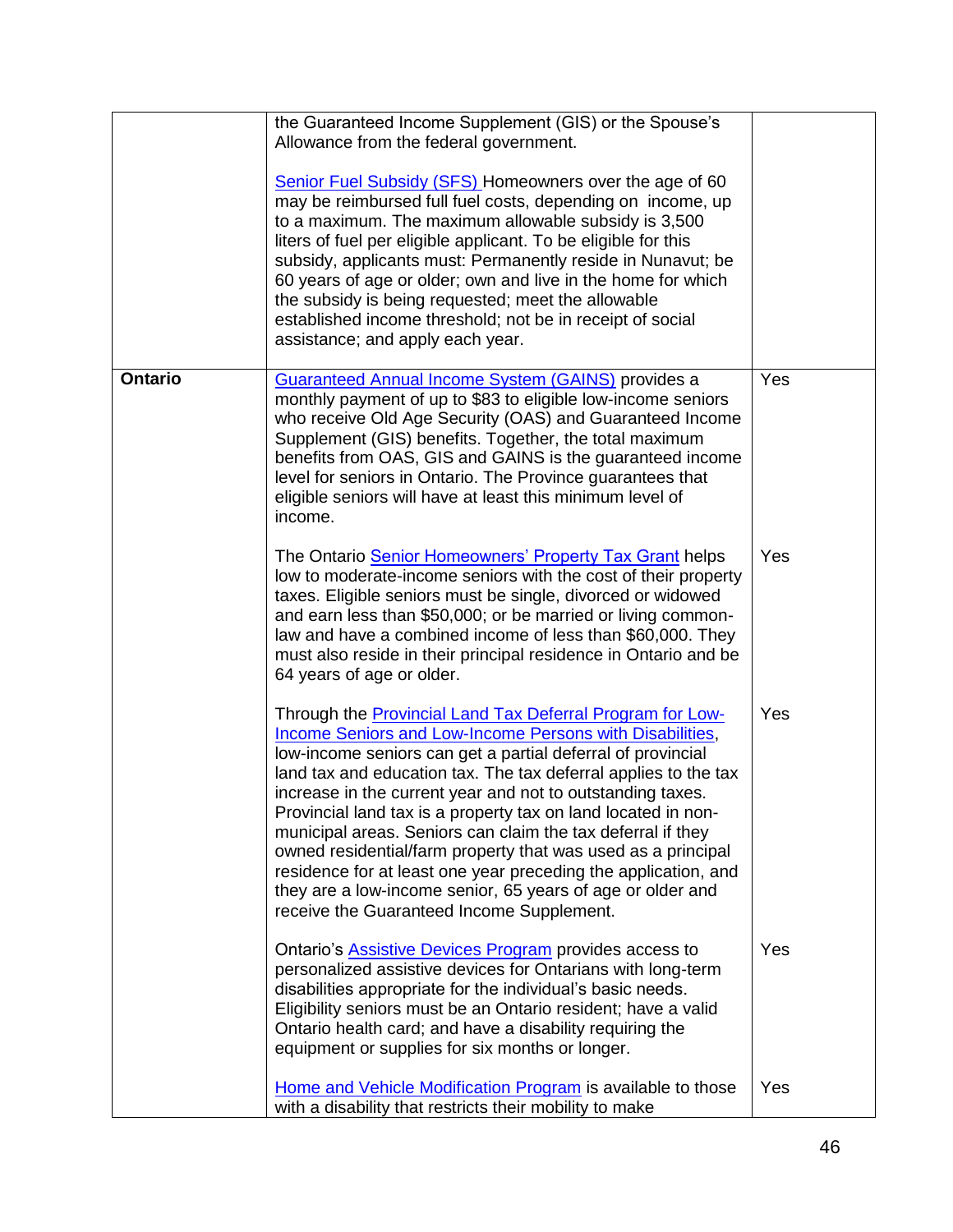| modifications to their vehicles in order to help them to<br>continue living in their homes, avoid job loss, and participate<br>in their communities. Applicants must have tried to access all<br>other public or private funding before applying for this<br>program; live in Ontario; qualify financially; and; have a<br>substantial ongoing or reoccurring impairment and is<br>expected to last at least one year. This impairment must<br>impede mobility and result in substantial restriction in the<br>activities of daily living.                                                                                                                                                                                                                                                                                                                                                                                                                                                                                                                                                                                                                                |     |
|---------------------------------------------------------------------------------------------------------------------------------------------------------------------------------------------------------------------------------------------------------------------------------------------------------------------------------------------------------------------------------------------------------------------------------------------------------------------------------------------------------------------------------------------------------------------------------------------------------------------------------------------------------------------------------------------------------------------------------------------------------------------------------------------------------------------------------------------------------------------------------------------------------------------------------------------------------------------------------------------------------------------------------------------------------------------------------------------------------------------------------------------------------------------------|-----|
| The <b>Ontario Drug Benefit</b> program provides covers many<br>prescription-drug costs for seniors living in Ontario with a<br>valid Ontario health card. Seniors pay a portion of<br>prescription-drug costs based on their yearly income (after<br>taxes) and marital status. Pharmacists confirm eligibility and<br>submit claims to the Ministry of Health and Long-Term Care.<br>To be covered by the ODB program, the prescription must be<br>filled in a pharmacy in the province. The program will not be<br>cover drugs that are not listed on the official Ontario Drug<br>Benefit Formulary/Comparative Drug Index or are not<br>approved for the Exceptional Access Program. A single<br>senior with income above \$19,300 pays the first \$100 of total<br>prescription costs each year (called the deductible – paid<br>down each time a prescription is filled). After paying the<br>deductible, the senior pays up to \$6.11 for each prescription<br>filled. For a senior couple with combined income above<br>\$32,300, they pay the first \$100 per person of total<br>prescription costs each year and up to \$6.11 for each<br>prescription filled. | Yes |
| <b>Reduced Ontario Drug Benefit Co-payment for Lower Income</b><br>Seniors. Seniors may be able to have the Ontario Drug<br>Benefit Program \$100 annual deductible waived and have<br>their co-payment reduced to \$2 per prescription. Seniors<br>might be eligible to enroll in the Seniors Co-Payment<br>Program if they are: 1) A single senior with an income of less<br>than or equal to \$19,300; or 2) A senior couple with a<br>combined income of less than or equal to \$32,300. Seniors<br>enrolled in the Seniors Co-Payment Program pay no annual<br>deductible and a co-payment of up to \$2 for each<br>prescription. As a result, they will save approximately \$130 on<br>average per year in out-of-pocket drug costs.                                                                                                                                                                                                                                                                                                                                                                                                                                | Yes |
| The Ontario Seniors' Public Transit Tax Credit is a refundable<br>tax credit to help seniors with public transit costs. The credit<br>is available to those 65 years old or older on the last day of<br>the previous taxation year that they are claiming the credit<br>who live in Ontario by the end of that year. Seniors can claim<br>up to \$3,000 in eligible public transit expenses and receive up<br>to \$450 each year. The service paid for must be an eligible<br>Ontario or municipally-operated public transit services and                                                                                                                                                                                                                                                                                                                                                                                                                                                                                                                                                                                                                                 | Yes |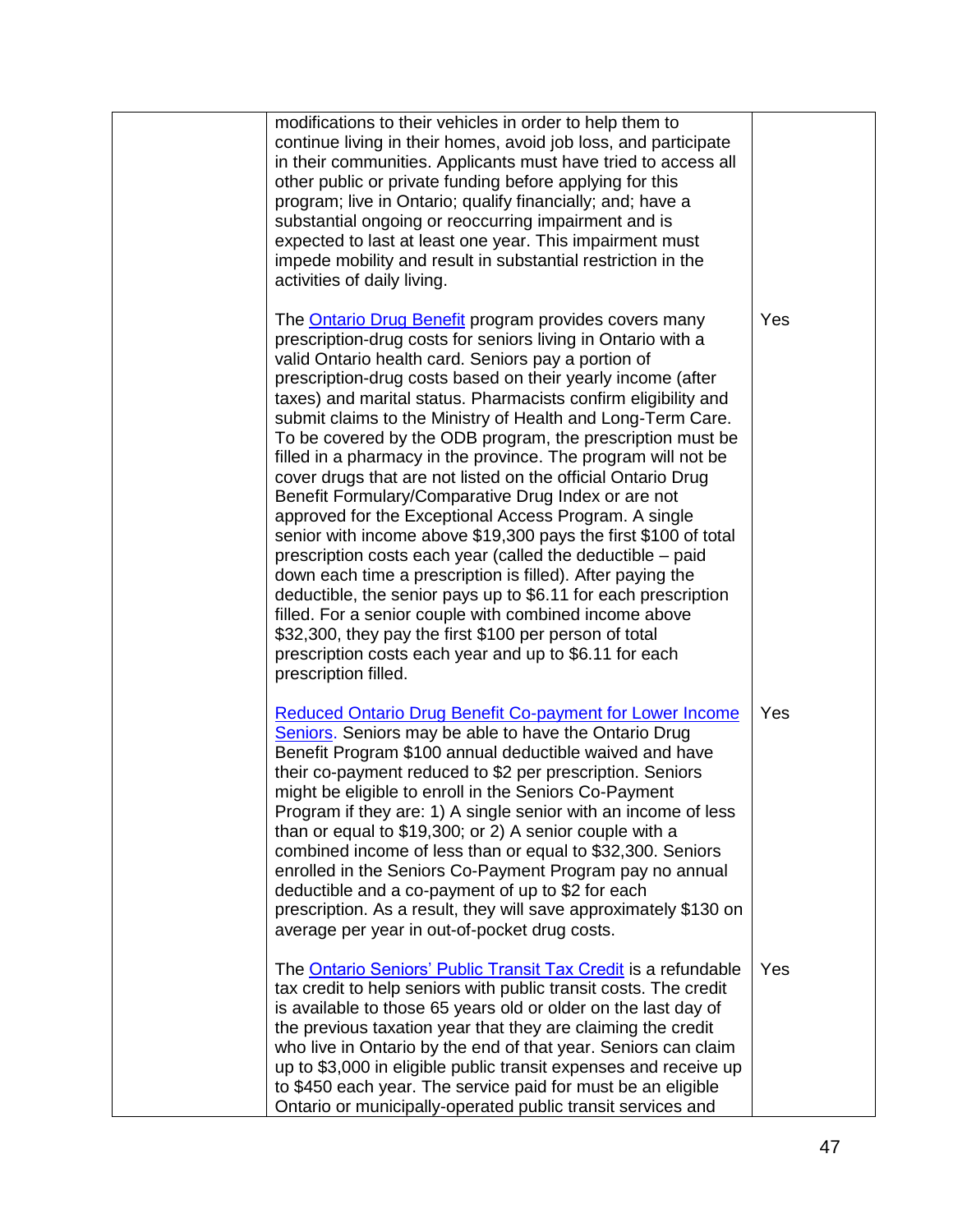|                                       | other conditions. In addition, seniors can claim expenses for<br>specialized public transit services that are designed to<br>transport people with disabilities. Specialized public transit<br>services must generally meet the same conditions as<br>conventional public transit services.                                                                                                                                                                                                                                                                                                                                                                                                                                                                                                                                                                                                                                                                                                                      |     |
|---------------------------------------|------------------------------------------------------------------------------------------------------------------------------------------------------------------------------------------------------------------------------------------------------------------------------------------------------------------------------------------------------------------------------------------------------------------------------------------------------------------------------------------------------------------------------------------------------------------------------------------------------------------------------------------------------------------------------------------------------------------------------------------------------------------------------------------------------------------------------------------------------------------------------------------------------------------------------------------------------------------------------------------------------------------|-----|
| <b>Prince Edward</b><br><b>Island</b> | The <b>Seniors Independence Initiative</b> provides financial<br>assistance for practical services, such as light housing<br>keeping, meal preparation, or snow removal, making it easier<br>for seniors to remain in their own homes and communities.<br>Eligible seniors must: be 65 years of age or older; live<br>independently or with a spouse; have a net household<br>income of \$22,133 or less for a single person or \$31,300 or<br>less for a couple; and have combined assets not greater than<br>\$100,000 excluding primary residence, land and vehicles.<br><b>Seniors Property Tax Deferral Program is designed to lower</b><br>the cost of living for qualifying seniors by offering to defer<br>payment of property taxes on their principle residence.<br>Seniors 65 years of age and older who have occupied the<br>principal residence for at least six months in the year<br>preceding the date of application and have an annual<br>household income of less than \$35,000 are eligible. |     |
| <b>Saskatchewan</b>                   | The <b>Seniors Income Plan</b> (SIP) is intended to provide senior<br>citizens with the financial assistance required to meet their<br>basic living and health needs. It is an income-tested benefit<br>paid to lower income seniors (65+) with little or no income<br>other than Old Age Security and the Guaranteed Income<br>Supplement. Seniors receiving SIP are also eligible to receive<br>additional health care benefits.<br>The Personal Care Home Benefit (PCHB) is designed to<br>provide seniors with monthly financial assistance to help them<br>with the cost of living in a licensed personal care home. The<br>benefit is a monthly supplement that subsidizes the difference<br>between a senior's total monthly income (including federal<br>and provincial benefits and taxable income from outside<br>sources like employment, RRSPs or other pension plans) and<br>the monthly income threshold (currently \$2,000).                                                                      | Yes |
|                                       | Saskatchewan Aids to Independent Living (SAIL) provides<br>assistance to people with physical disabilities to live a more<br>active and independent lifestyle. It also helps people in the<br>management of certain chronic health conditions. To be<br>eligible, clients must: be a resident of Saskatchewan;<br>possess a valid Saskatchewan Health Services Number; be<br>referred for service by an authorized health care professional;<br>use a service in Saskatchewan, unless pre-authorized by<br>Saskatchewan Health; and not receive benefits from other<br>government agencies such as Saskatchewan Government                                                                                                                                                                                                                                                                                                                                                                                       | Yes |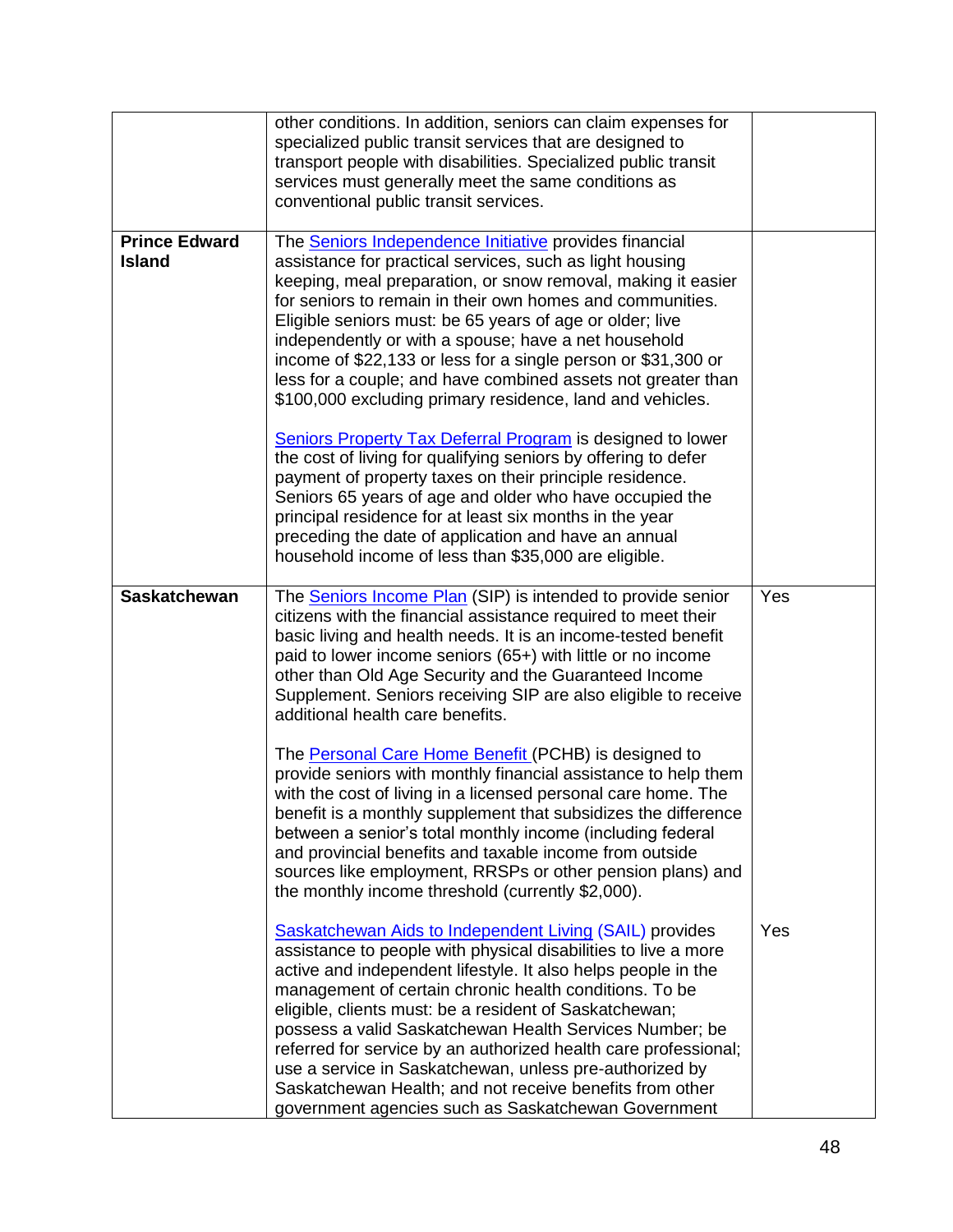| Insurance (SGI), Worker's Compensation Board, Health<br>Canada (Non-Insured Health Benefits Program), or<br>Department of Veterans Affairs.                                                                                                                                                                                                                                                                                                                                                                                                                                                                                                        |     |
|----------------------------------------------------------------------------------------------------------------------------------------------------------------------------------------------------------------------------------------------------------------------------------------------------------------------------------------------------------------------------------------------------------------------------------------------------------------------------------------------------------------------------------------------------------------------------------------------------------------------------------------------------|-----|
| Ambulance services provide patients with timely access to<br>emergency medical services (EMS) and fast and safe<br>transportation to the care they need. Ambulance trips<br>(ground, plane and helicopter) are not provincially insured in<br>Saskatchewan, but the cost is subsidized. If the individual is<br>65 years of age or older, the <b>Senior Citizens' Ambulance</b><br>Assistance Program caps fees at \$275 per ambulance trip<br>within the province.                                                                                                                                                                                |     |
| The <b>Northern Medical Transportation Program</b> covers the<br>cost of emergency transportation provided by private air<br>carriers, medical taxi or road ambulance for all northern<br>residents. The program also covers costs of non-emergency<br>transportation to assist social assistance clients with access<br>to medical treatment and appointments outside their<br>community.                                                                                                                                                                                                                                                         | Yes |
| The Seniors Education Property Tax Deferral Program<br>provides eligible applicants with a repayable loan for the<br>education property taxes for their principal residence. Eligible<br>applicants: are 65 years of age or older; own and occupy their<br>home as their principal residence in Saskatchewan; have a<br>total household income below \$70,000 per year; maintain a<br>minimum of 25% equity in their home; have no writs or liens<br>on the title of their home; have or be able to get all-risk<br>property insurance for their home; and be in good standing<br>with Saskatchewan Housing Corporation and their<br>municipality. |     |
| The Rental Housing for People with Low Incomes is a Social<br>Housing program that provides safe and adequate housing to<br>families and seniors with low incomes and people with<br>disabilities. This program subsidizes rent according to the<br>degree of financial need and priority is given to seniors $(55+)$ ,<br>families with children or dependents, and individuals with<br>disabilities who are in greatest housing need.                                                                                                                                                                                                            |     |
| Individuals and families are eligible for the Social Housing<br>Program if they are legally allowed to be in Canada and have<br>gross income and assets below the program limits.<br>Individuals must be able to live independently. This<br>independence may include support from family, the<br>community, or other agencies.                                                                                                                                                                                                                                                                                                                    |     |
| The program sets rent at 30 per cent of the household's<br>income (subject to minimum and maximum rents); and<br>provides housing that may be more affordable and suitable                                                                                                                                                                                                                                                                                                                                                                                                                                                                         |     |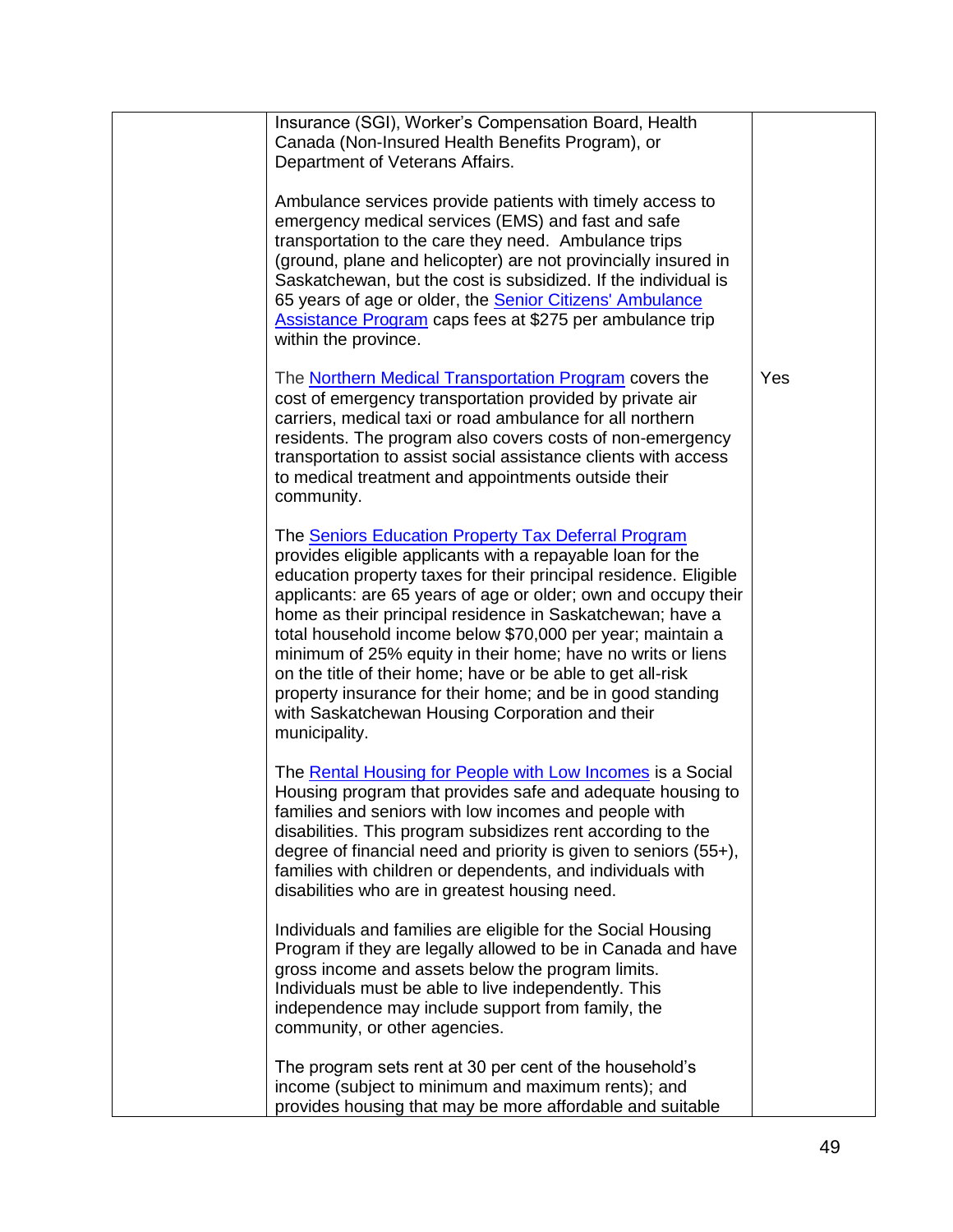|       | than what is available in the community for those with<br>accessibility needs.                                                                                                                                                                                                                                                                                                                                                                                                                                                                                   |            |
|-------|------------------------------------------------------------------------------------------------------------------------------------------------------------------------------------------------------------------------------------------------------------------------------------------------------------------------------------------------------------------------------------------------------------------------------------------------------------------------------------------------------------------------------------------------------------------|------------|
|       | The Life Lease Housing for Seniors (available in some<br>Saskatchewan communities) program offers moderate-<br>income seniors with the opportunity to live in an affordable<br>apartment-style home, in exchange for a deposit and a<br>monthly occupancy fee. To be eligible clients must: be 55 or<br>older; able to live independently with or without supports from<br>family, the community, or government agencies; have annual<br>gross incomes and assets below the program limits; and be<br>legally allowed to be in Canada and not a foreign visitor. |            |
|       | The <b>Saskatchewan Assured Income for Disability (SAID)</b> is<br>an income support program for people with significant and<br>enduring disabilities. It offers individuals the dignity of greater<br>choice of services and participation in their community. SAID<br>benefits include three main components:<br>1. The Living Income - a fixed amount of monthly income<br>that allows beneficiaries the opportunity to make<br>decisions and have more control over how to spend their                                                                       |            |
|       | income. Participants make decisions on how much to<br>spend on shelter, food, basic transportation and other<br>items.<br>2. The Disability Income - is designed to help with costs<br>related to the impact of disability.                                                                                                                                                                                                                                                                                                                                      |            |
|       | 3. The Exceptional Need Income - helps individuals with a<br>number of special circumstances. For example, additional<br>income is available for clothing recommended by a health<br>professional, special food items, food and grooming costs<br>associated with service animals, and homecare.                                                                                                                                                                                                                                                                 |            |
|       | Eligible individuals must: be a Saskatchewan resident; 18<br>years of age or older; lack financial resources to provide for<br>their basic needs; and have a significant and enduring<br>disability that is of a permanent nature, that substantially<br>impacts daily living activities, and, which result in a person<br>requiring assistance in the form of an assistive device,<br>assistance of another person, a service animal, and/or<br>another accommodation.                                                                                          |            |
| Yukon | The Yukon Seniors Income Supplement (YSIS) provides a<br>monthly income supplement to low-income seniors who are<br>also receiving the federal old age security and guaranteed<br>income supplement.                                                                                                                                                                                                                                                                                                                                                             |            |
|       | The City of Whitehorse's Senior Utility Rebate is available to<br>Whitehorse citizens aged 65 or older, or to surviving spouses<br>who meet the program's criteria. The Utility Rebate provides<br>money back to citizens from fees paid under the water, sewer<br>and garbage services up to a maximum of \$500 per year.                                                                                                                                                                                                                                       | Whitehorse |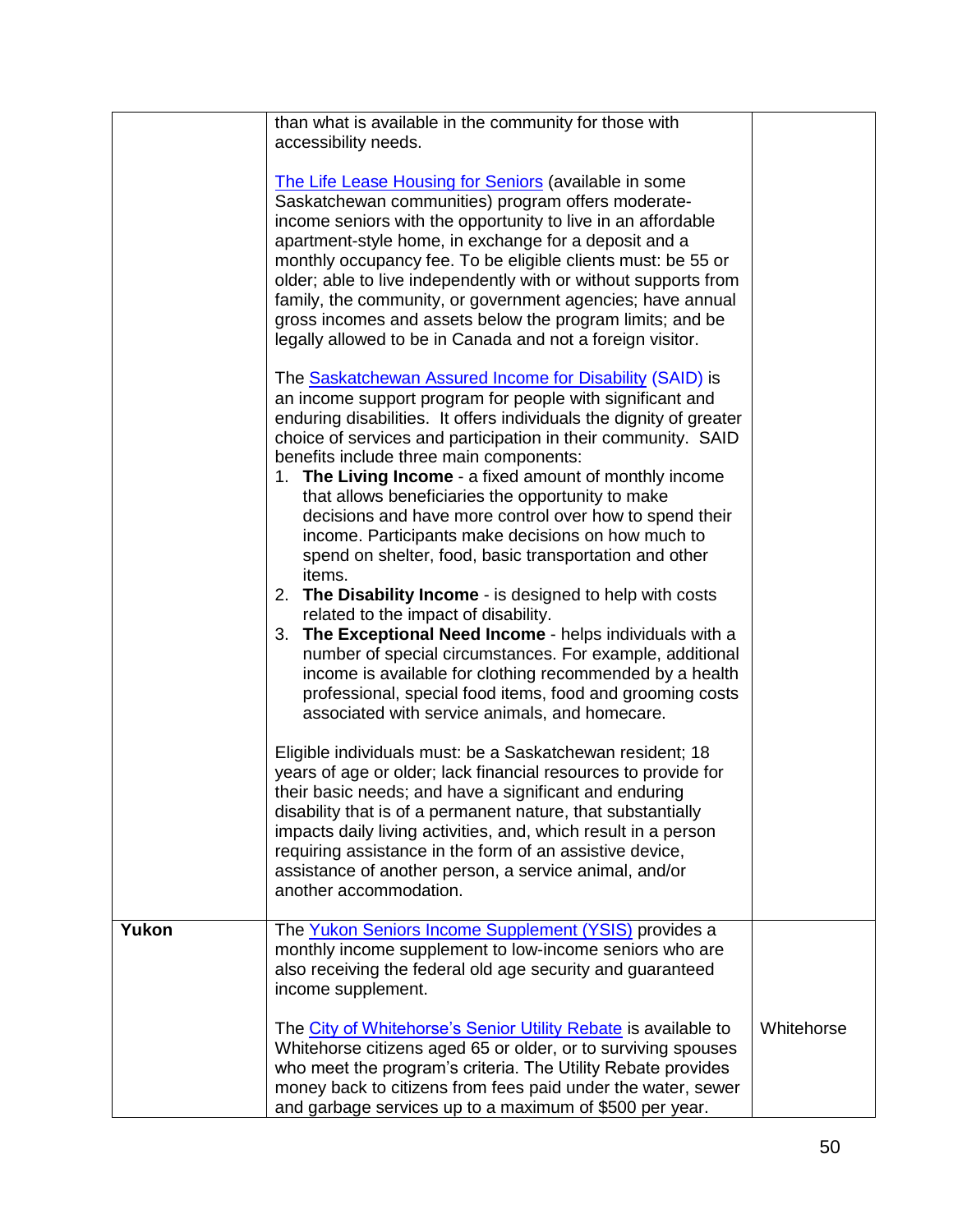| The City of Whitehorse's Senior Property Tax Deferral<br>Program enables eligible seniors to enter into an agreement<br>with the City to defer payment of their property taxes on<br>eligible properties.                                                                                     | Whitehorse |
|-----------------------------------------------------------------------------------------------------------------------------------------------------------------------------------------------------------------------------------------------------------------------------------------------|------------|
| <b>Yukon Housing Corporation's Social Housing program works</b><br>to assist community residents, including seniors, most in<br>need of affordable, suitable and accessible housing.                                                                                                          | Yes        |
| The Pioneer Utility Grant (PUG) assists Yukon seniors with<br>the cost of heating their homes. To be eligible, seniors must<br>be at least 65 years old and have lived in Yukon at least six<br>months this year (three of which have to have been winter<br>months).                         | Yes        |
| The Home Owners Grant reduces the amount of property tax<br>paid on a principal residence by up to 75%. Eligible seniors<br>must be a Yukon home owner; have paid property taxes in<br>full; and lived in their home for 184 days (6 months) of the tax<br>year.                              | Yes        |
| The Rent-Geared-to-Income Social Housing Program<br>provides lower income households, including older adults,<br>with housing units that rent at 25% of household income.                                                                                                                     | Yes        |
| The <b>Rent Supplement Program</b> provides lower income<br>households, including older adults, with a rent subsidy that<br>can be used to make private sector rental units more<br>affordable. This program is available Yukon wide but not all<br>communities have a private rental market. | Yes        |
| <b>Yukon's Pharmacare and Extended Health Benefits programs</b><br>are designed to assist registered senior citizens with the cost<br>of prescription drugs, dental care, eye care, and medical-<br>surgical supplies and equipment.                                                          | Yes        |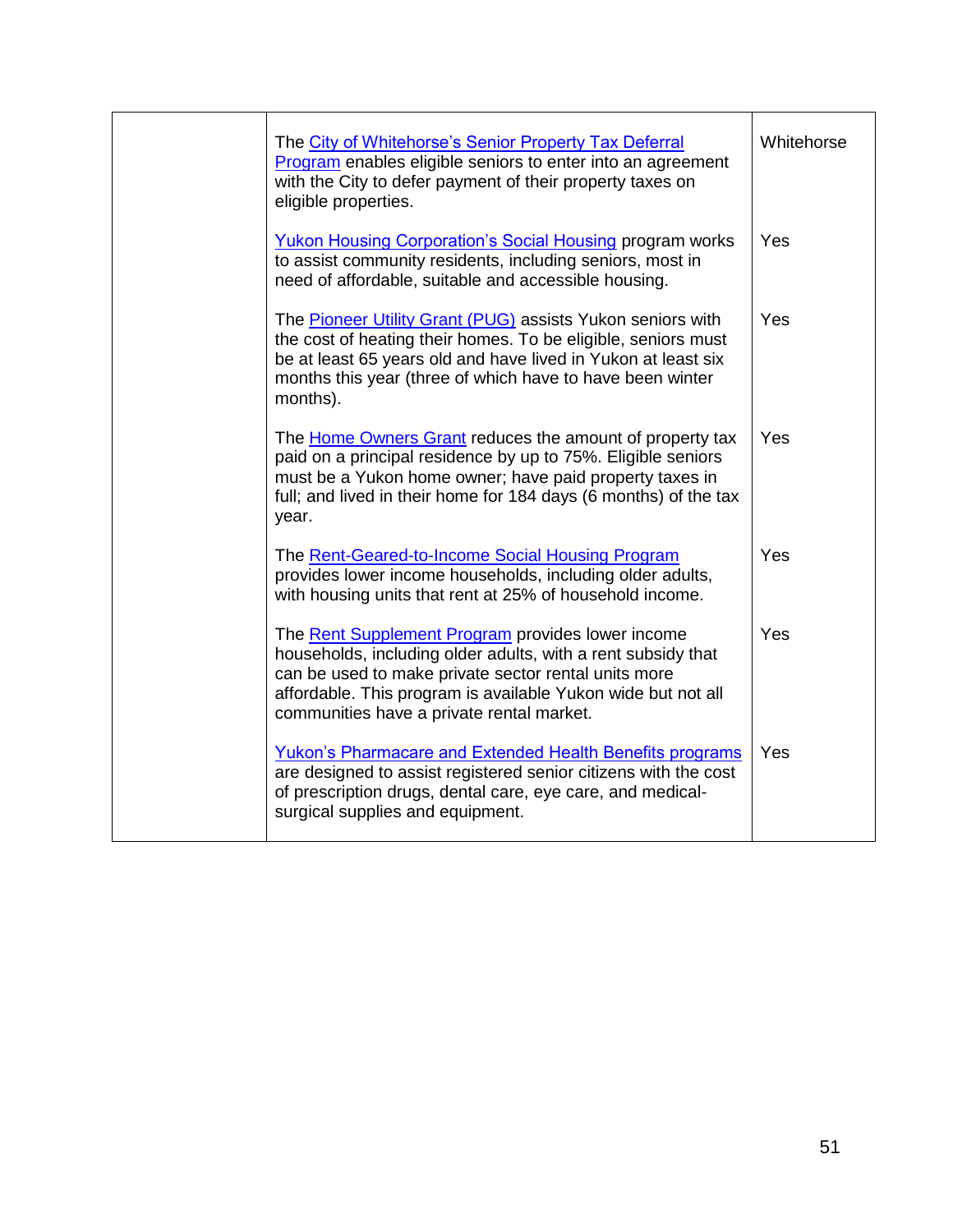## **Annex C: Information Services and Supports for Healthy Aging / Age Friendly Communities**

| <b>JURISDICTION</b> | <b>SERVICES</b>                                                                                                                                                                                                                                                                                                                                                                                                                                                                                                                                                                                                                     | <b>RURAL</b>                             |
|---------------------|-------------------------------------------------------------------------------------------------------------------------------------------------------------------------------------------------------------------------------------------------------------------------------------------------------------------------------------------------------------------------------------------------------------------------------------------------------------------------------------------------------------------------------------------------------------------------------------------------------------------------------------|------------------------------------------|
|                     | This category includes transportation supports and<br>information to help seniors access services and programs<br>and stay connected.                                                                                                                                                                                                                                                                                                                                                                                                                                                                                               | <b>COVERAGE</b><br>(Yes/No)              |
| <b>Alberta</b>      | <b>Seniors Programs and Services: Information Guide is</b><br>designed to help seniors and their families stay informed<br>about the provincial programs and services available for<br>seniors in Alberta. In addition, the Guide includes details on<br>federal and community-based programs and services that<br>support seniors.                                                                                                                                                                                                                                                                                                 | Yes                                      |
|                     | Alberta Supports helps connect seniors, persons with<br>disabilities, lower income Albertans, and children and youth<br>with benefits and services that can assist with daily living;<br>employment and training; abuse, bullying, homelessness and<br>other emergency situations. Seniors can get information<br>about financial assistance and health benefit programs,<br>housing resources, and much more. There are three ways to<br>access Alberta Supports: (1) provincial toll-free telephone<br>number, (2) online or (3) in-person at one of the many Alberta<br>Support Contact Centres located throughout the province. | Yes                                      |
|                     | <b>Family and Community Support Services (FCSS), is an 80/20</b><br>funding partnership between the Government of Alberta and<br>participating municipalities or Métis Settlements to develop<br>locally-driven preventive social programming. Within the<br>parameters of the FCSS Act and Regulation, each<br>municipality or Metis Settlement determines how the FCSS<br>funding they receive should be allocated to best meet the<br>needs of their community. In some communities, FCSS<br>assists seniors by offering home support services, information<br>and referral, and outreach programs.                              | Available in<br>most parts of<br>Alberta |
|                     | <b>Special Needs Assistance for Seniors Program provides</b><br>seniors with low income financial assistance toward a range<br>of expenses including medical trips greater than 80<br>kilometres (round trip) to see a medical specialist or for<br>medical testing/treatment.                                                                                                                                                                                                                                                                                                                                                      | Yes                                      |
|                     | Age-Friendly Alberta supports age-friendly efforts through the<br>development and dissemination of information, tools and<br>resources to support and encourage communities to create<br>age-friendly environments. This also includes formal<br>recognition of communities that have developed an age-<br>friendly action plan and supporting the creation of an Alberta<br>Age-Friendly Community of Practice.                                                                                                                                                                                                                    | Yes                                      |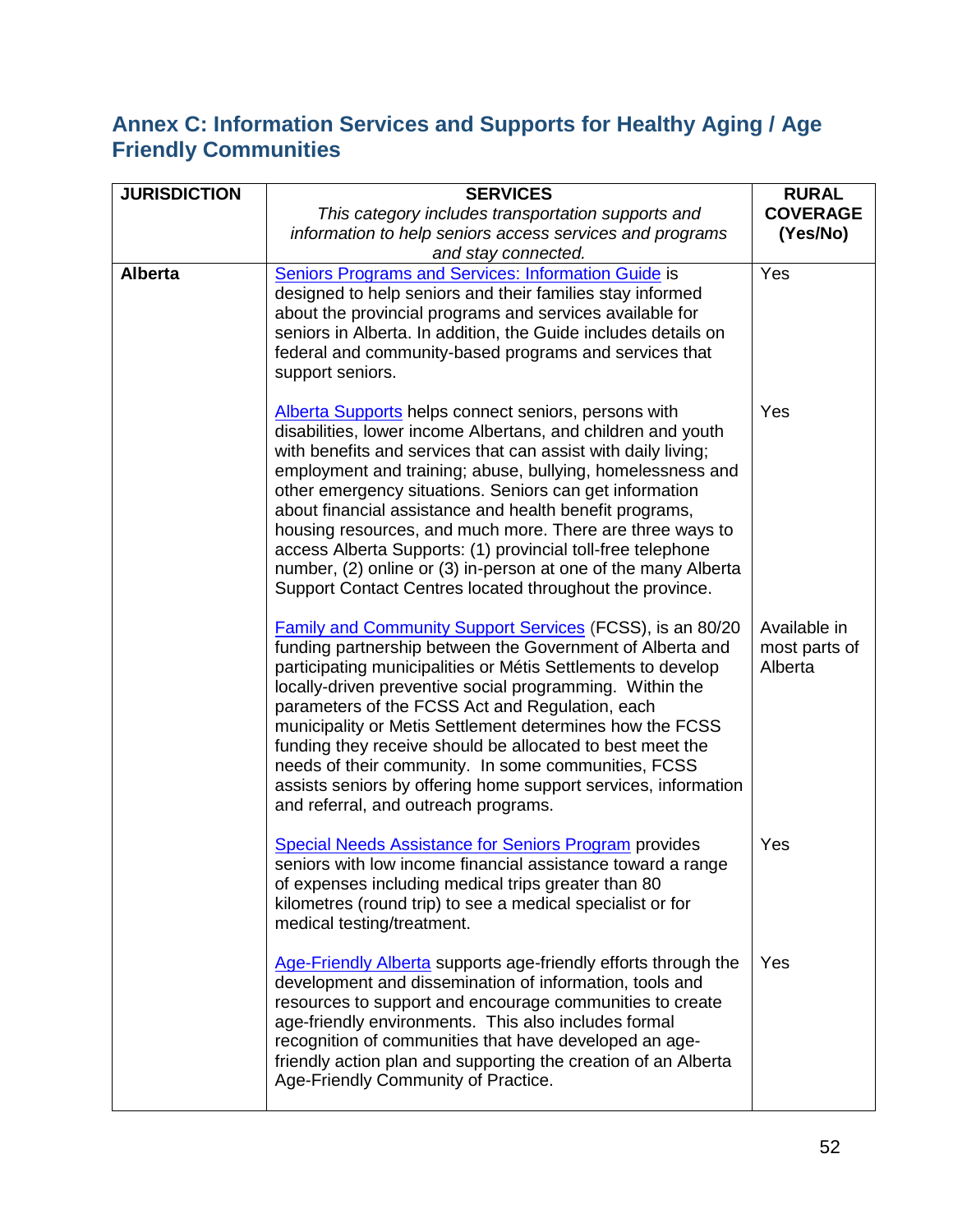| <b>British Columbia</b> | Age-friendly BC includes an age-friendly community<br>recognition program, for communities who meet eligibility<br>criteria, and a grant program (\$500,000 annual funding) for<br>age-friendly planning and projects. Local governments and<br>Indigenous communities are eligible to receive grants.<br>BC211 is a Vancouver-based non-profit organization (funded<br>by the Province of British Columbia) that specializes in<br>providing information and referral regarding community,<br>government and social services in BC.<br>Seniors BC online site $-$ a one-stop source of information<br>about seniors programs, services and benefits for older<br>adults, families and caregivers.<br>Aging Well is an online site that provides resources and<br>information to help older adults plan for a healthy future in<br>areas of health and wellness, housing, transportation,<br>finances and social connections.<br>The <b>BC Seniors Guide</b> is a book-style compilation of<br>information and resources to help us all plan for and live a<br>healthy lifestyle as we age. It includes information on<br>provincial and federal programs, with sections on benefits,<br>health, lifestyle, housing, transportation, finances, safety and<br>security, and other services. |  |
|-------------------------|--------------------------------------------------------------------------------------------------------------------------------------------------------------------------------------------------------------------------------------------------------------------------------------------------------------------------------------------------------------------------------------------------------------------------------------------------------------------------------------------------------------------------------------------------------------------------------------------------------------------------------------------------------------------------------------------------------------------------------------------------------------------------------------------------------------------------------------------------------------------------------------------------------------------------------------------------------------------------------------------------------------------------------------------------------------------------------------------------------------------------------------------------------------------------------------------------------------------------------------------------------------------------------------------|--|
| <b>Manitoba</b>         | <b>Support Services for Seniors (SSS) includes Senior Centres,</b><br>Community Resource Councils, Tenant Resource Programs,<br>Congregate Meal Programs, and other senior serving<br>organizations. SSS promotes a range of coordinated,<br>accessible and affordable community-based services that<br>focus on promoting health, independence and the well-being<br>for seniors. Community Resource Councils offer a variety of<br>programs within the community that support the<br>independence of older adults such as:<br>seniors congregate meal programs;<br>seniors transportation programs;<br>information and referral;<br>health and wellness programs;<br>home maintenance programs; and<br>$\bullet$<br>emergency response information kits.<br>$\bullet$<br>Information on Support Services for Seniors is available on<br>regional health authority websites.<br><b>Winnipeg Regional Health Authority (including</b><br>Churchill) Website: www.wrha.mb.ca<br>Interlake-Eastern Regional Health Authority<br>Website: www.ierha.ca                                                                                                                                                                                                                                        |  |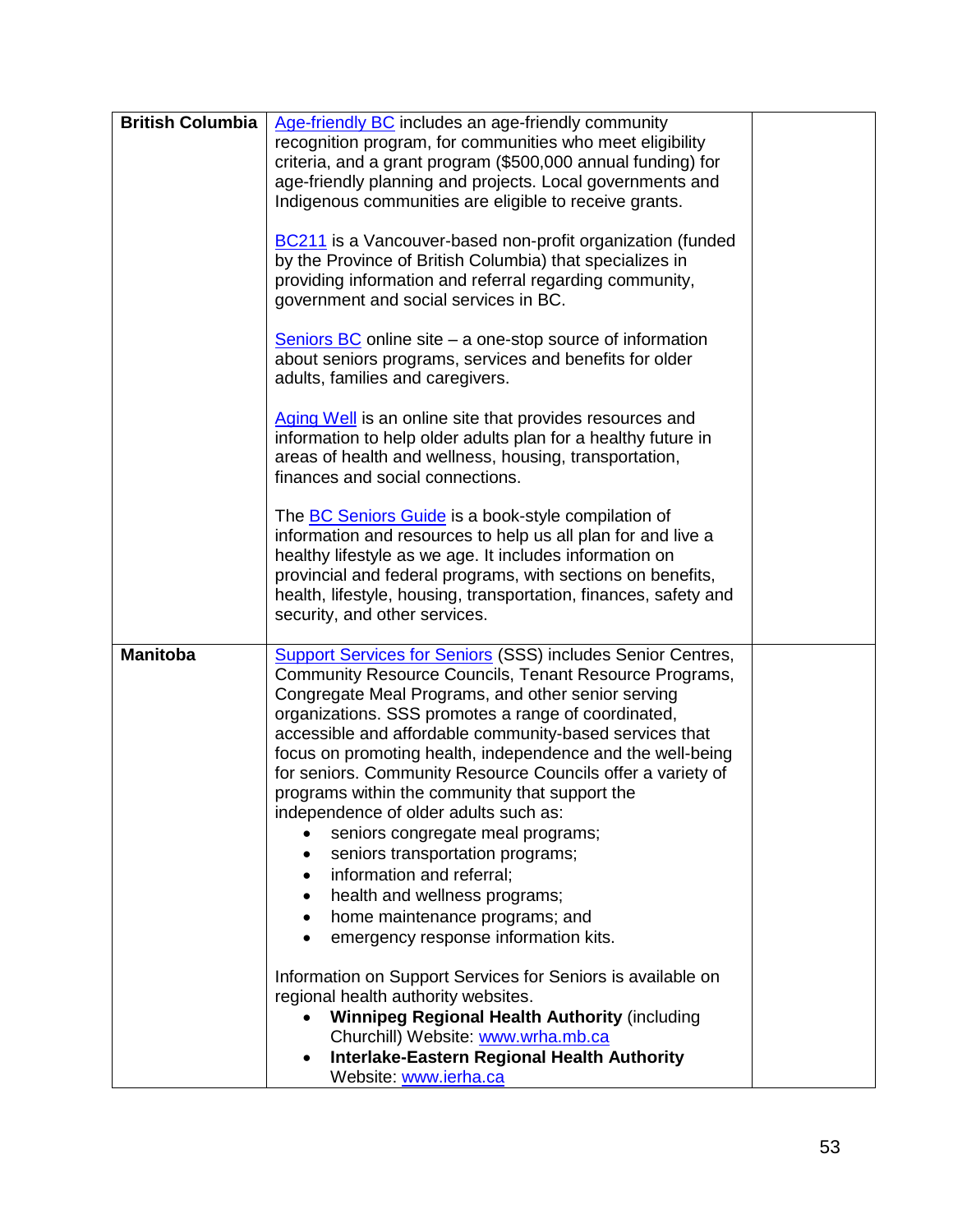|                      | Northern Regional Health Authority Website:<br>$\bullet$<br>www.northernhealthregion.ca<br><b>Prairie Mountain Health Website:</b><br>www.prairiemountainhealth.ca<br>Southern Health-Santé Sud Website:<br>www.southernhealth.ca<br><b>Active Aging in Manitoba promotes healthy aging. Volunteer</b><br>peer leaders lead exercise classes, walking programs and<br>facilitate presentations to education in all walks of life and all<br>age ranges. It includes programs for older adults, and<br>information and resources to start or continue to live an active<br>and healthy lifestyle.<br><b>Age-Friendly Communities: The Manitoba Association of</b><br><b>Seniors Centres Age-Friendly Resource Team provides</b>                                                                                                                                                                                                                                                                                                                                                                                                                                                                                            |  |
|----------------------|---------------------------------------------------------------------------------------------------------------------------------------------------------------------------------------------------------------------------------------------------------------------------------------------------------------------------------------------------------------------------------------------------------------------------------------------------------------------------------------------------------------------------------------------------------------------------------------------------------------------------------------------------------------------------------------------------------------------------------------------------------------------------------------------------------------------------------------------------------------------------------------------------------------------------------------------------------------------------------------------------------------------------------------------------------------------------------------------------------------------------------------------------------------------------------------------------------------------------|--|
| <b>New Brunswick</b> | community development support to<br>age-friendly communities throughout the province.<br>Manitoba's Seniors Guide contains a comprehensive listing,<br>including brief descriptions and contact information, for the<br>services and programs provided by government and<br>community agencies. It includes information on health and<br>wellness, housing, retirement, lifelong learning, financial<br>counselling, legal matters, caregiving, addictions, emergency<br>services, personal security and transportation.<br>Home First a series of innovative approaches and initiatives                                                                                                                                                                                                                                                                                                                                                                                                                                                                                                                                                                                                                                  |  |
|                      | to support seniors to live in their own homes and continue to<br>be part of their communities. This program is for older adults<br>age 65 years or older and can request a home visit to learn<br>about services and programs available in their community.<br>Eligible seniors also have the opportunity to be provided with<br>financial assistance (up to \$1500) for minor in-home repairs<br>that will improve the safety of their home.<br>New Brunswick's Seniors Guide to Services and Programs is<br>a resource for information about services and programs<br>available to New Brunswick seniors. It is produced and<br>distributed by the Department of Social Development,<br>Province of New Brunswick. Information on senior's programs<br>and services may also be obtained by calling the Seniors'<br>Information Line at 1-855-550-0552.<br>The Wellness Movement in NB encourages New<br>Brunswickers to work together to create wellness-supporting<br>environments within the province where people have the<br>opportunity to live a life of health and wellbeing in their<br>homes, communities, schools and workplaces. In considering<br>our seniors and the Wellness Movement, the 'Age Friendly |  |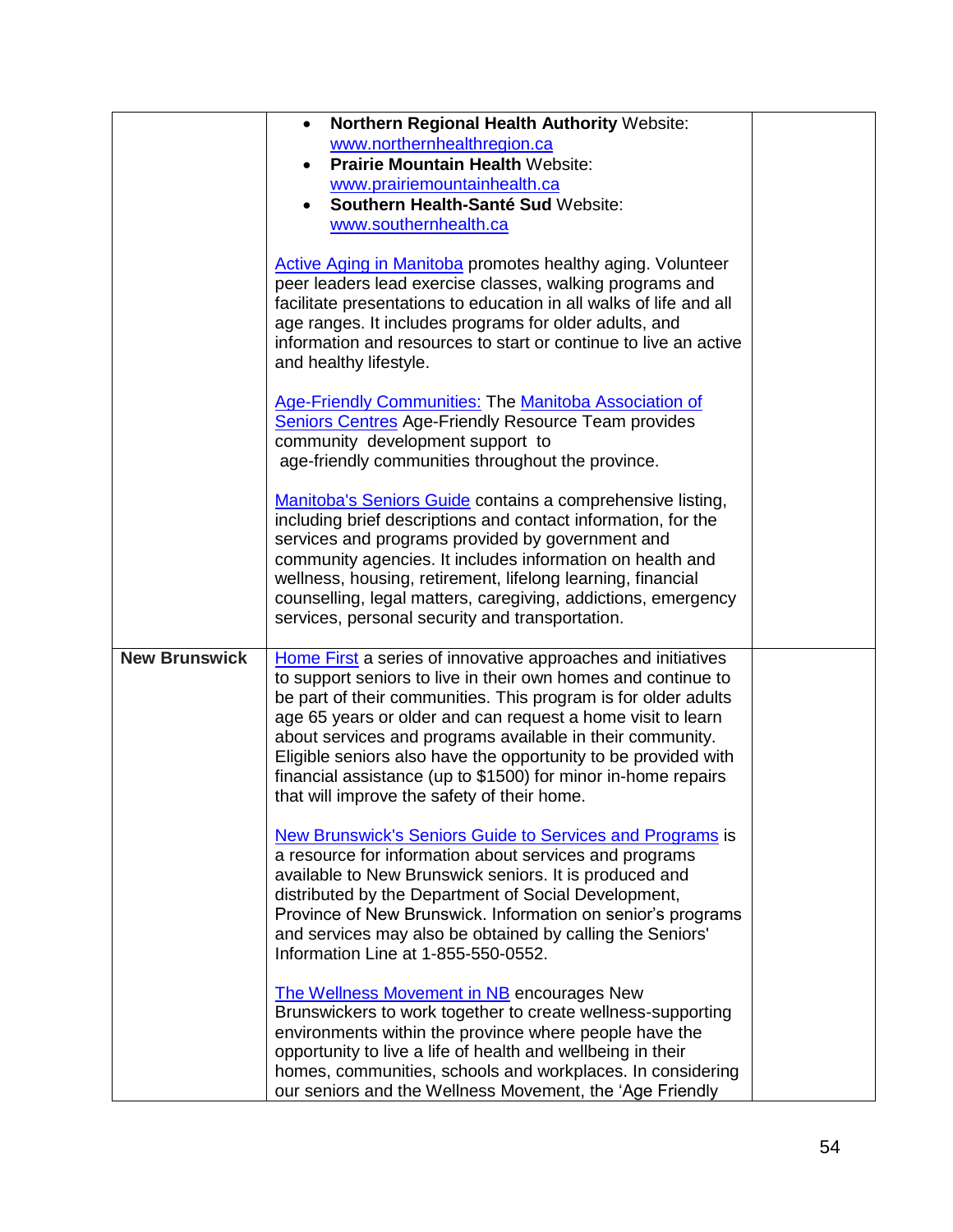|                                        | Community' is a place where NB seniors can age actively,<br>live in security and enjoy good health, and perhaps most<br>importantly be afforded the opportunity to continue to make<br>positive and valued contributions to our communities.                                                                                                                                                                                                                                                                                                                                                                 |     |
|----------------------------------------|--------------------------------------------------------------------------------------------------------------------------------------------------------------------------------------------------------------------------------------------------------------------------------------------------------------------------------------------------------------------------------------------------------------------------------------------------------------------------------------------------------------------------------------------------------------------------------------------------------------|-----|
| <b>Newfoundland</b><br>and Labrador    | <b>Community Healthy Living Fund supports a number of</b><br>programs that promote social participation with a focus on<br>physical activity and healthy eating. These programs occur in<br>community-based groups and 50+ Clubs throughout the<br>province. For example, some community gardens have been<br>funded through this program.                                                                                                                                                                                                                                                                   |     |
|                                        | Seniors Guide to Services and Programs in NL is a popular<br><b>SeniorsNL</b> publication that contains information frequently<br>sought by seniors. SeniorsNL also offers phone support and<br>community volunteers throughout the province. The NL<br>Government supports and collaborates with SeniorsNL to<br>operate its information and referral services. This includes<br>use of a computerized system to track and trend issues that<br>callers identify.                                                                                                                                           |     |
|                                        | Age-Friendly Newfoundland and Labrador Communities<br>Program. An age-friendly community is one where the<br>physical and social environment enable people to live in a<br>secure setting, enjoy health and continue to participate in<br>society regardless of age.                                                                                                                                                                                                                                                                                                                                         |     |
| <b>Northwest</b><br><b>Territories</b> | Single Window Service Centres are a one-stop shop for the<br>Government of the Northwest Territories programs. These<br>Service Centres are located in 20 communities and employ a<br>Government Service Officer to help residents complete<br>applications, access government programs and services and<br>get appropriate referrals. Government Service Officers make<br>regular home visits to Elders. Some are Commissioners for<br>Oaths or Notary Public Designations, and some can provide<br>direct service in an Aboriginal language.<br>Seniors Information Handbook provides a comprehensive list | Yes |
|                                        | of programs and services that NWT seniors and their<br>caregivers can access towards making informed decisions<br>that can help them remain independent and active in their<br>home communities.                                                                                                                                                                                                                                                                                                                                                                                                             |     |
|                                        | Seniors' Information Line is delivered by the NWT Seniors'<br>Society on behalf of the Government of the Northwest<br>Territories. It provides seniors with the opportunity to speak<br>with someone about a problem or help with any program or<br>service related to seniors. Seniors can call 867-920-7444 or<br>toll free 1-800-661-0878 during working hours or leave a<br>message.                                                                                                                                                                                                                     |     |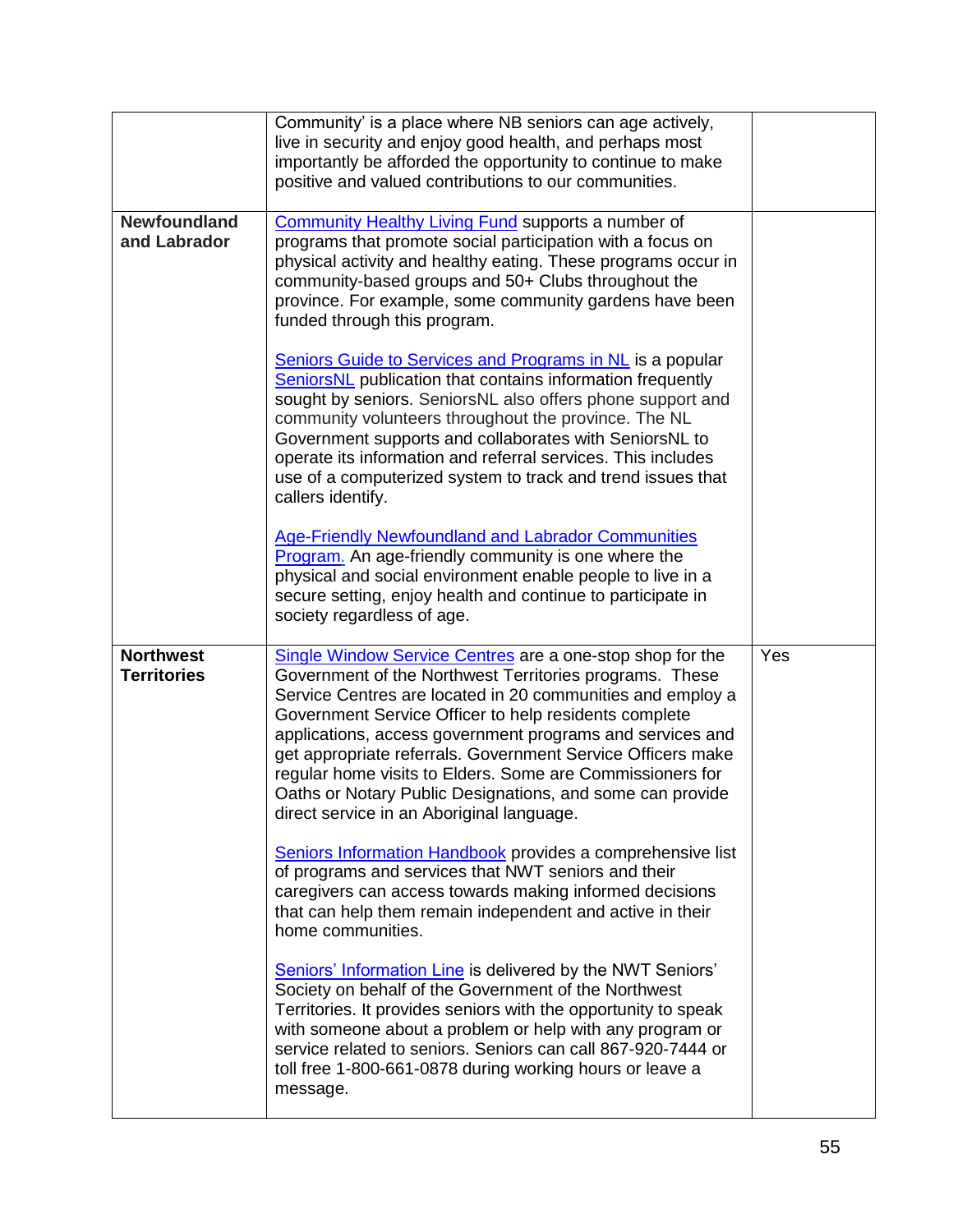|                    | Medical Travel benefits are available to eligible persons in the<br>NWT who must travel in order to access necessary and<br>appropriate insured health services. To be eligible for<br>this benefit, travel must originate in the NWT and service<br>must not be available within the resident's home community.<br>Furthermore, the medical referral from the resident's home<br>community must be to the nearest insured centre that offers<br>the required treatment. |  |
|--------------------|--------------------------------------------------------------------------------------------------------------------------------------------------------------------------------------------------------------------------------------------------------------------------------------------------------------------------------------------------------------------------------------------------------------------------------------------------------------------------|--|
|                    | <b>Recreation and Sport Contributions provide financial</b><br>assistance to eligible community governments and/or<br>territorial-based recreation and sport organizations in the<br>development and delivery of sport and recreation activities in<br>the NWT, including seniors sport and recreation.                                                                                                                                                                  |  |
|                    | <b>Get Active</b> funds community events that get people more<br>physically active in the NWT. Community organizations are<br>encouraged to apply for \$750, \$850, or \$1000 to organize<br>and deliver community-oriented physical activity<br>events. There is a category specifically for funding Elders<br>Get Active events.                                                                                                                                       |  |
|                    | Generations on the Move is a three-year project (2018-19 to<br>2020-21) to demonstrate programming that successfully<br>promotes active, healthy aging in smaller NWT communities.<br>The project is designed to encourage intergenerational<br>connections and increase active living opportunities for older<br>adults.                                                                                                                                                |  |
| <b>Nova Scotia</b> | <b>Positive Aging Directory is a comprehensive information</b><br>directory published each year by the Department of Seniors<br>to give Nova Scotians quick and easy access to the many<br>programs and services for seniors.                                                                                                                                                                                                                                            |  |
| <b>Nunavut</b>     | <b>Inuit Societal Values project is an initiative to help promote</b><br>Inuit Qaujimajatugangit and to strengthen the role of Elders in<br>addressing social problems and issues in Nunavut. The<br>project helps provide Inuit with the opportunity to have a say<br>in maintaining order and peace according to their culture and<br>traditions, as well as identify gaps in, and finding possible<br>solutions to, community and social wellness issues.             |  |
|                    | Nunavut's Seniors' Information Handbook is a resource that<br>provides a comprehensive overview of federal, territorial and<br>local products and services that are available to seniors and<br>their caregivers. This resource is intended to serves as a one-<br>stop-shop for seniors and their caregivers to find programs<br>and services that will help them in living healthy, safe and<br>productive lives.                                                      |  |
|                    | Elder's Support Line connects older adults to a counselor.                                                                                                                                                                                                                                                                                                                                                                                                               |  |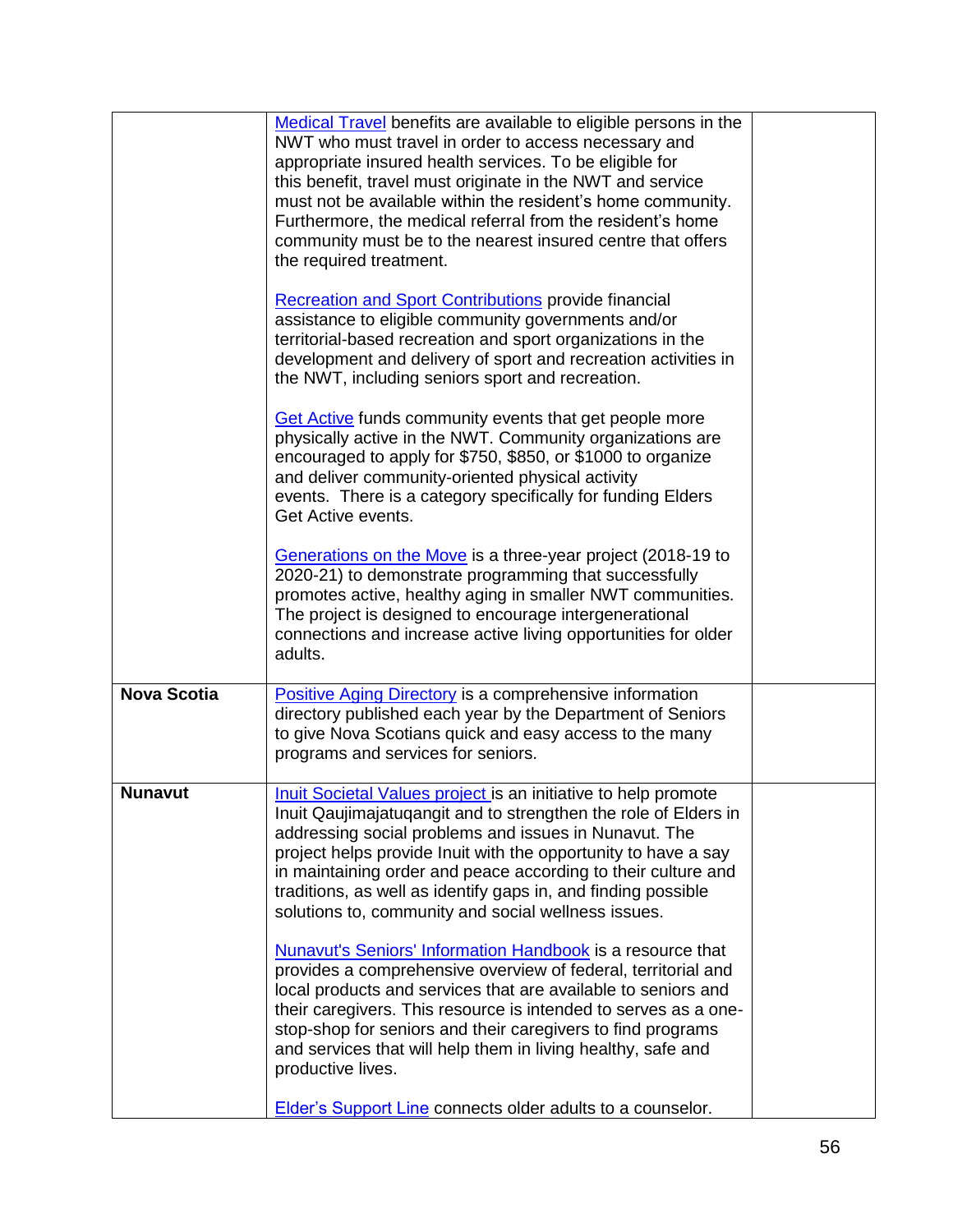| <b>Ontario</b>                        | Seniors Active Living Centre (SALC) programs address social<br>isolation by providing opportunities for seniors and older<br>adults to gather, receive services, and take part in programs<br>that promote independence, healthy living, and connection to<br>peers. Ontario has over 300 SALC programs in regions<br>across the province.                                                                                                                                                                                                                                                                                           | Yes |
|---------------------------------------|--------------------------------------------------------------------------------------------------------------------------------------------------------------------------------------------------------------------------------------------------------------------------------------------------------------------------------------------------------------------------------------------------------------------------------------------------------------------------------------------------------------------------------------------------------------------------------------------------------------------------------------|-----|
|                                       | Ontario 211 – Community and Social Services Help Line is a<br>phone line (call 2-1-1) and website that provides information<br>on and referrals to Ontario's community, social, health-related<br>and government services. Seniors and older adults can call or<br>view the website to learn about what services, such as local<br>transportation assistance, and benefits exist and explain how<br>to obtain them. 211 is answered 24 hours a day, every day of<br>the year. The service has information about over 60,000<br>community and government programs and services, and<br>provides an interpreter in over 150 languages. | Yes |
|                                       | A Guide for Programs and Services for Seniors is a print and<br>online resource providing information about programs and<br>services available to seniors in Ontario. The Guide is<br>available in 16 languages and contains background and<br>contact information on a wide range of programs and services<br>of interest to seniors and older adults, including tax credits<br>and pensions, health and wellness, caregiving, housing and<br>long-term care, transportation and driving, staying safe from<br>elder abuse and financial scams, and government ID.                                                                  | Yes |
|                                       | <b>Seniors Active Living Fairs are offered throughout the</b><br>province to bring together seniors and their caregivers to<br>connect with others in their community and learn about key<br>issues that affect their health and well-being. Fairs are<br>delivered by the Older Adult Centres' Association of Ontario<br>with support from the Province. They raise awareness about<br>available supports and information. Key topics include falls<br>prevention, reducing social isolation, and healthy living.<br>Information on issues affecting seniors' fraud prevention and<br>driving may also be offered.                  | Yes |
|                                       | <b>Finding the Right Fit: Age-Friendly Community Planning is a</b><br>guide which offers step-by-step processes and tools to help<br>municipalities and communities develop more socially and<br>physically accessible and inclusive environments for seniors.                                                                                                                                                                                                                                                                                                                                                                       |     |
| <b>Prince Edward</b><br><b>Island</b> | <b>PEI Seniors Guide provides a comprehensive list of programs</b><br>and services and the relevant contact information about<br>active living, seniors organizations, healthcare, transportation,<br>housing and finance.                                                                                                                                                                                                                                                                                                                                                                                                           |     |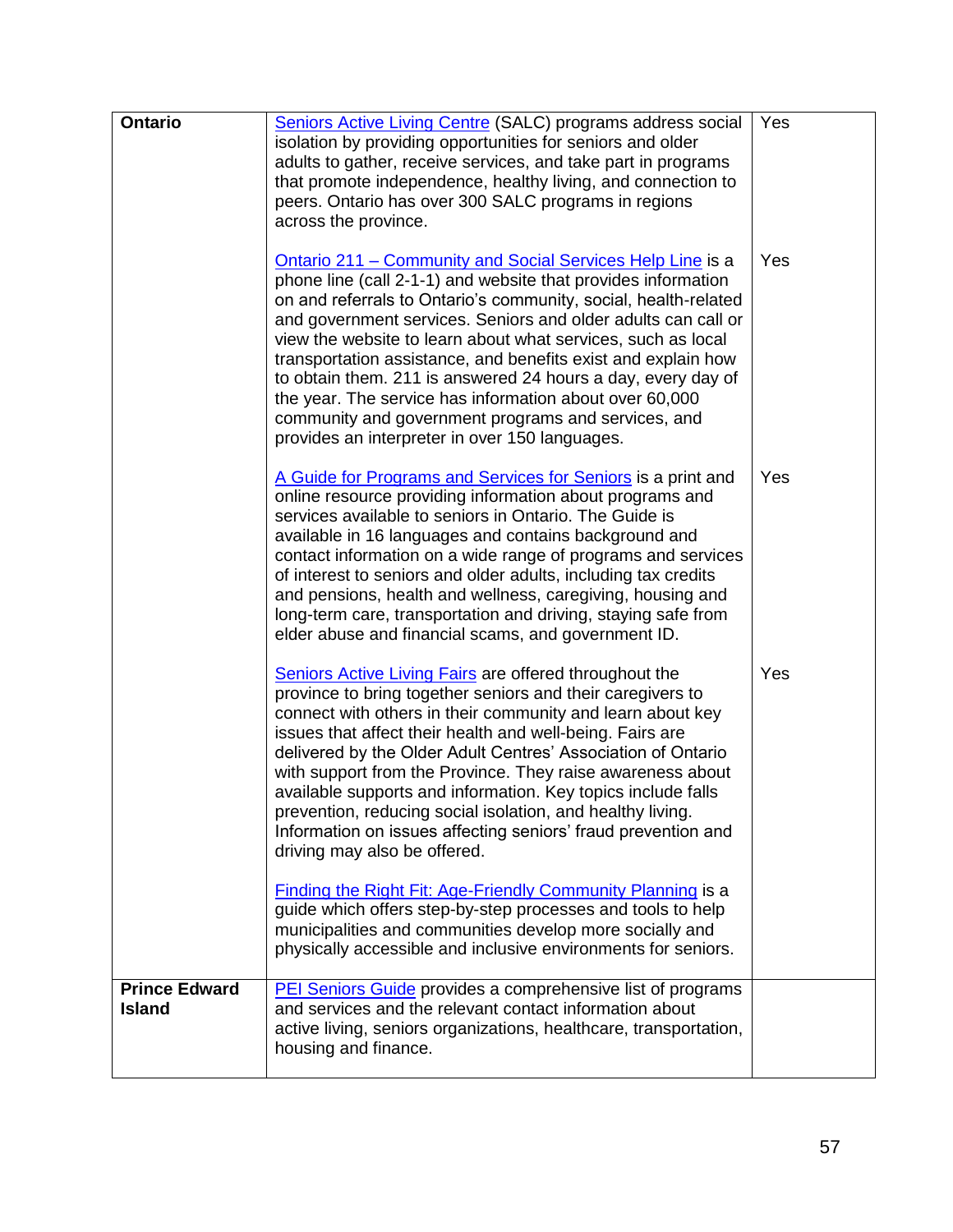| Québec              | Le guide « Programmes et services pour ainés, édition 2018<br>» présente les renseignements sur les différents programmes<br>et services offerts aux aînés par les ministères et organismes<br>gouvernementaux.                                                                                                                                                                                                                                                                                                          |  |
|---------------------|--------------------------------------------------------------------------------------------------------------------------------------------------------------------------------------------------------------------------------------------------------------------------------------------------------------------------------------------------------------------------------------------------------------------------------------------------------------------------------------------------------------------------|--|
| <b>Saskatchewan</b> | The Ministry of Health provides global funding to the<br>Saskatchewan Health Authority (SHA), which allocates<br>funding to support health services based on local needs.                                                                                                                                                                                                                                                                                                                                                |  |
|                     | The SHA may support health promotion/recreation programs,<br>which may be attended by seniors; recreational activities in<br>Long Term Care facilities; adult day programs in Long Term<br>Care facilities designed to increase the individuals' ability to<br>perform activities of daily living; other basic services include<br>social and recreational activities, rest and exercise, snacks<br>and a meal, personal care, and in some cases nutrition<br>guidance, self-help skills and periodic shopping services. |  |
|                     | Through <b>Saskatchewan Assisted Living Services</b> , optional<br>community-based services are coordinated in select housing<br>projects. Services depend on the community, and may<br>include recreational activities, health and other educational<br>presentations and up to one meal per day served in a<br>common area.                                                                                                                                                                                            |  |
|                     | <b>The Programs and Services of Interest to Seniors booklet</b><br>provides detailed information about a variety of beneficial<br>programs and services available to seniors. From finances<br>and housing to health and recreation, these programs and<br>services are aimed at enhancing the well-being of<br>Saskatchewan seniors.                                                                                                                                                                                    |  |
|                     | The 'It's for your Benefit' brochure provides additional<br>information on health programs and services available to<br>Saskatchewan residents. Saskatchewan residents are eligible<br>to receive hospital, medical, public health, mental health and<br>addiction services as insured health services, provided by<br>funding from the provincial government, and administered<br>through the Saskatchewan Health Authority.                                                                                            |  |
| Yukon               | The Golden Age Society provides a drop-in centre in<br>Whitehorse for seniors, including organized activities such as<br>line dancing, bingo, yoga, quilting.                                                                                                                                                                                                                                                                                                                                                            |  |
|                     | The ElderActive Recreation Association seeks to enhance the<br>lives of Yukoners 55 years of age and over though events,<br>programs and education that are intended to develop and<br>maintain health and wellness in body, mind and spirit.                                                                                                                                                                                                                                                                            |  |
|                     | The Yukon Council on Aging (YCOA) operates the Seniors<br>Information Centre in Whitehorse to support seniors and                                                                                                                                                                                                                                                                                                                                                                                                        |  |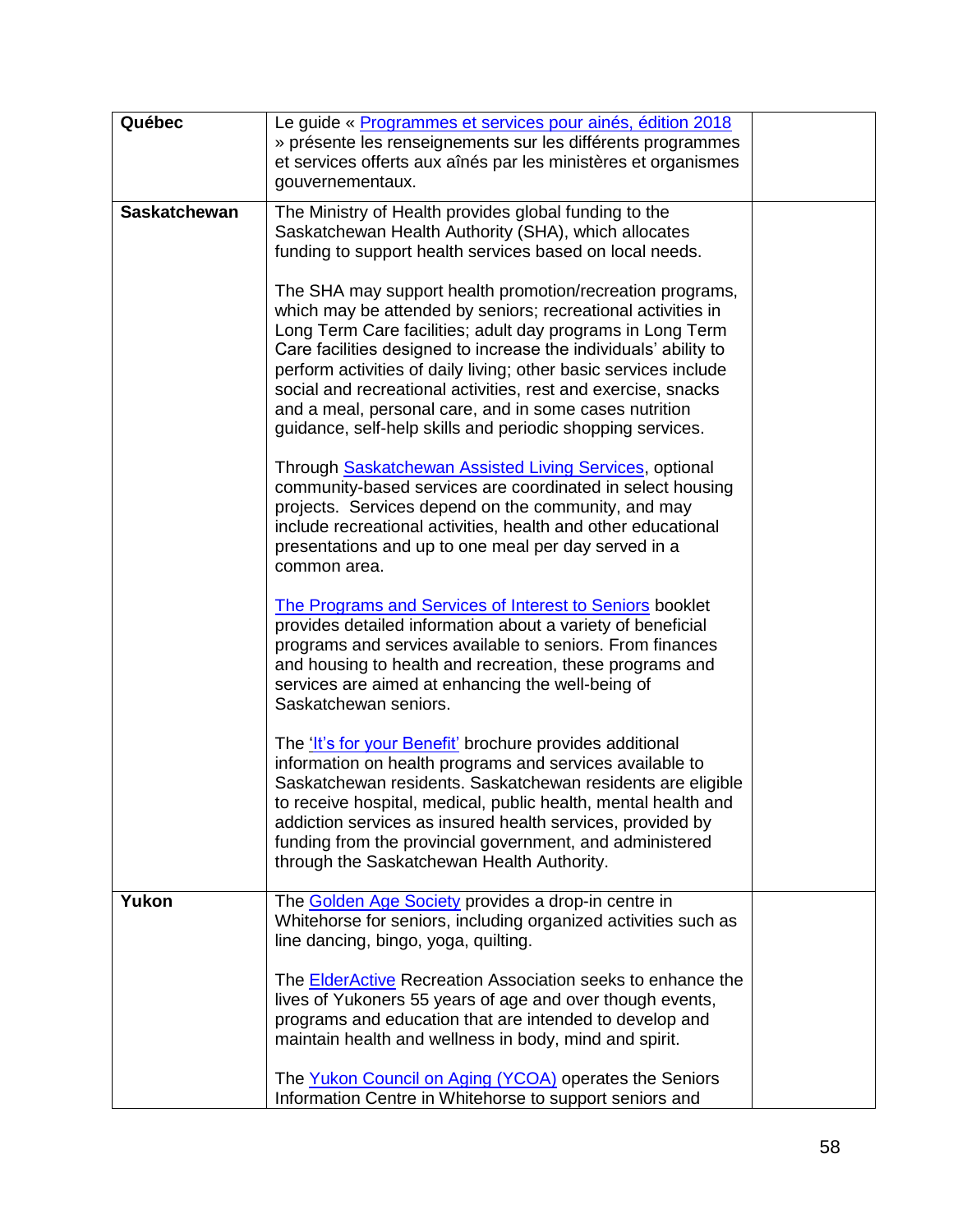| family members with the information they may need or are   |  |
|------------------------------------------------------------|--|
| looking for regarding a number of topics i.e. health,      |  |
| recreation, housing, social assistance referrals. The YCOA |  |
| publishes a guide to seniors and elders programs and       |  |
| services in Yukon: http://www.hss.gov.yk.ca/pdf/place.pdf  |  |
|                                                            |  |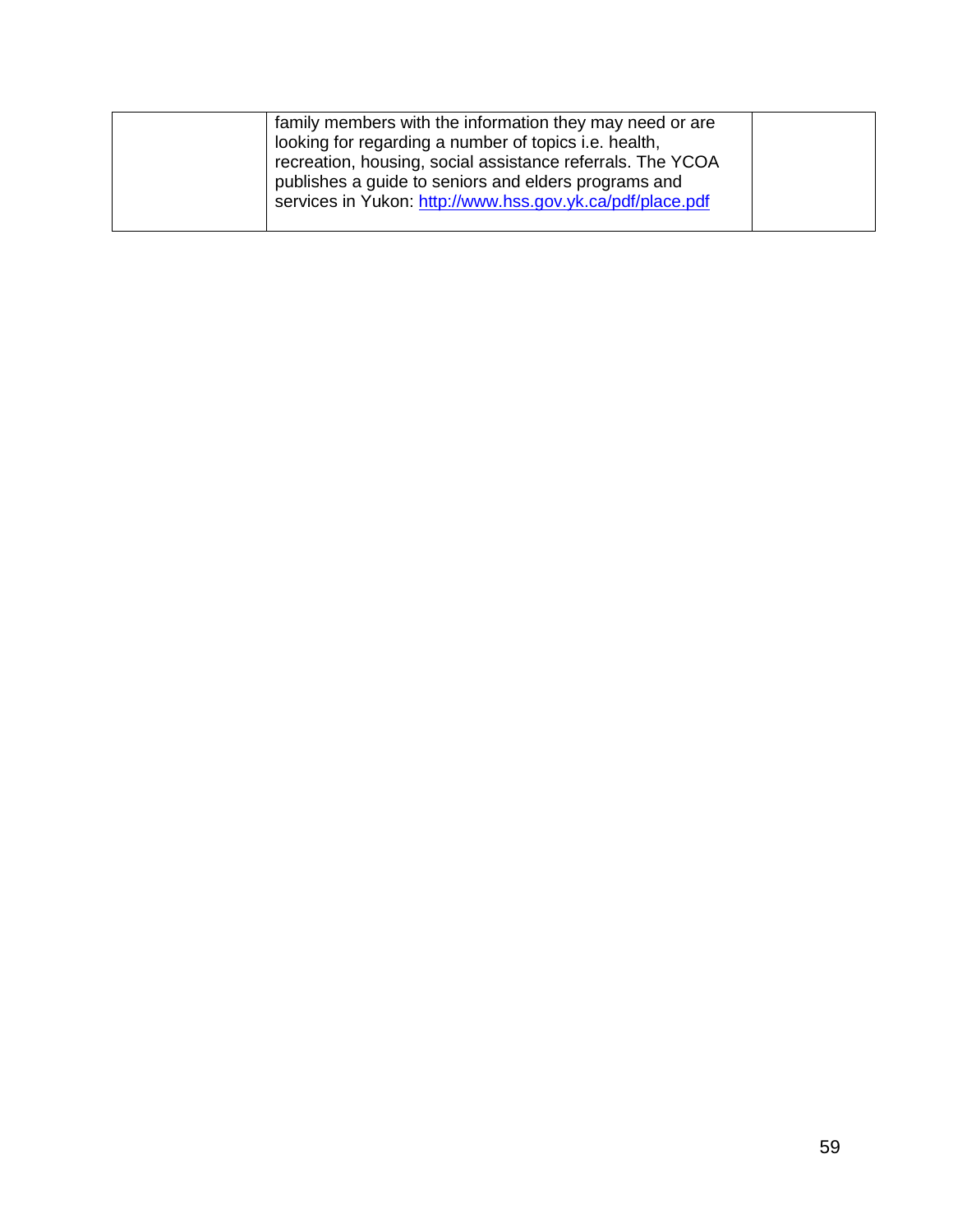## **Annex D: Examples of International Community Supports**

Internationally there are many initiatives designed to address the evolving realities of aging. A literature search for best practices and gold standards in community supports did not reveal systematic attempts to classify global programs according to objective standards (e.g. best practice). The examples listed below are found in many countries and jurisdictions so they are considered "promising practices" (e.g. Age-Friendly Communities) or they are examples of supports that are not available in Canada but could help to address the concerns/challenges identified earlier in the report. Some of the examples are listed on the [World Health Organization's database of age-friendly](https://extranet.who.int/agefriendlyworld/who-network/)  [initiatives.](https://extranet.who.int/agefriendlyworld/who-network/) They are provided here to give a snapshot of community support initiatives being delivered by countries around the world and are examples of innovation in community support services. It is beyond the scope of this report to provide a full analysis as to whether they could be adaptable to Canadian context.

#### 1. Australia - City of Fremantle

As a diverse and cultural community the Fremantle is committed to continuous improvement in its [age friendly practices](https://www.fremantle.wa.gov.au/) and realises seniors' participation in community life as critical to the well-being of the communities. Importantly, older adults are considered an intrinsic part of Fremantle's future prosperity. Initiatives include programming called 'Come and Try' activities, supporting a drop in space with free refreshment and afternoon tea dances, as well as two Central Area Transit buses that are free for all passengers.

[The Wanjoo](https://extranet.who.int/agefriendlyworld/afp/wanjoo-welcome-lounge/) lounge enables older adults engage in social activities, provides free refreshments, customised activities and access to computer, including various courses developed in response to seniors' social and computer literacy learning needs, as well as providing support. The Wanjoo lounge is open Monday to Friday, 9am to 3pm, inviting people to experience a greater connectivity with their community, while engaging in a healthier lifestyle.

### 2. Australia - Melville

The [Memory Café](https://extranet.who.int/agefriendlyworld/afp/garden-city-memory-cafe/) aims to provide a safe, supportive and inclusive environment for people living with dementia and their carers where they can socialise over a nice cuppa and connect through sharing their experiences and rediscovering memories. The café is located in a large shopping centre, where the staff have undertaken training to make clients feel welcome and at ease. A nurturing network such as this is vital for the ongoing wellbeing of those living with dementia, as the task of communicating becomes more difficult and further symptoms progress. Since the first Memory Café opened in September 2016, there have been 13 other Memory Cafés set up by various cafés and shopping centres within Western Australia.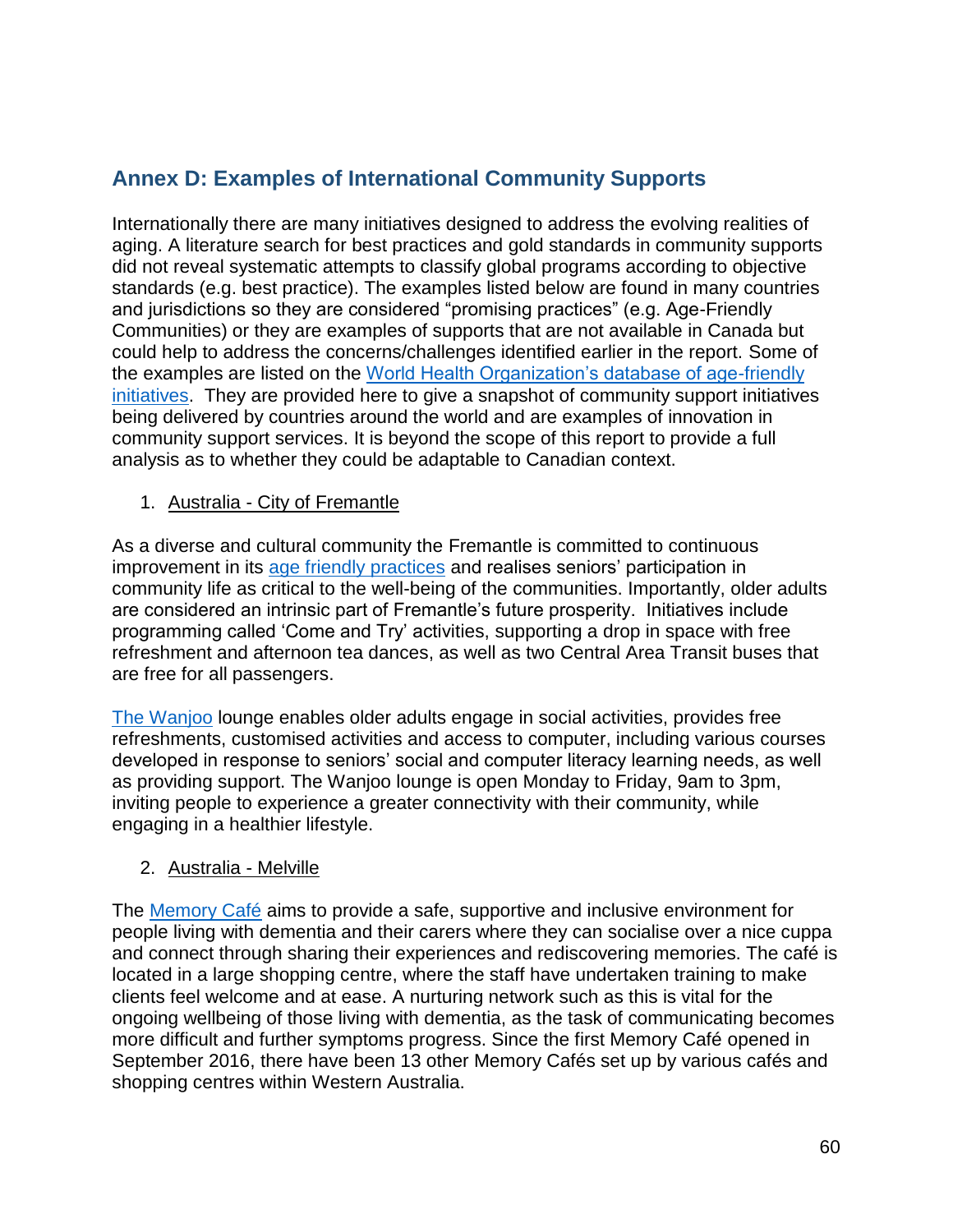## 3. Australia - Clarence City

[Food Connections Clarence](https://extranet.who.int/agefriendlyworld/afp/food-connections-clarence/) programs are supported by local communities, schools, organisations and businesses. The aim of this project is to provide increased access and supply of nutritious food by providing healthy nutritious packaged meals at low or no cost to older isolated people. Older adults facilitate, design, collaborate, engage and help to evaluate the programs. Over 140 packaged meals per month are produced and distributed across the City, mostly by local high school students in collaboration with donated food from Second Bite Tasmania. Currently there are seven social eating programs operating.

## 4. India - Sangam Vihar, South Delhi

[Contact Program with Local Police](https://extranet.who.int/agefriendlyworld/afp/contact-programme-with-local-police/) aims to connect older adults in the community with local police. Older adults were provided with contact cards, with names and phone numbers of all street–patrol police officers, and introductions to these officers. They were also given the opportunity to practice talking with these officers. Follow-up four months later found that 50% of older adults still had their contact cards.

## 5. Longford, Ireland

Irish Society for the Prevention of Cruelty to Animals [Cara Programme](https://www.ispca.ie/ISPCA_Cara_Programme/) is a community scheme that provides pet companionship and support for senior citizens, acknowledging that pet companionship can be a great comfort and support to owners providing physical, social and emotional benefits; particularly to those who might not have adequate social interaction or live isolated lives. The Irish Society for the Prevention of Cruelty to Animals facilitates adoptions of animals by older adults as well as pet vaccinating, worming, spaying or neutering, and micro-chipping free of charge.

## 6. Russian Federation – Volgograd

[A Kinder World](https://extranet.who.int/agefriendlyworld/afp/a-kinder-world/) aims at strengthening the connection between generations by means of engaging older people in creative and charitable activities targeted towards orphaned children of pre-school and school age. The main goals of the program are to provide older people opportunities for intergenerational socialization and personal fulfilment, and to contribute to their community. "Gifted with creativity" enables older people to teach orphans crafts (stitching, knitting, origami, etc.) as well as the basics of cooking and housekeeping. To participate in the "Charity" subproject means to become a patron of an abandoned child in an orphanage. Older people hand-knit baby-shoes, scarfs, socks and other pieces, and give them to baby orphans. The "Mentorship" component allows older people to tell their stories to orphaned children and encourage them to use their potential. "Precious moments" subproject brings together older people from among war veterans and the younger generation to preserve memories and share them with the new generations along with the knowledge of the history of our country.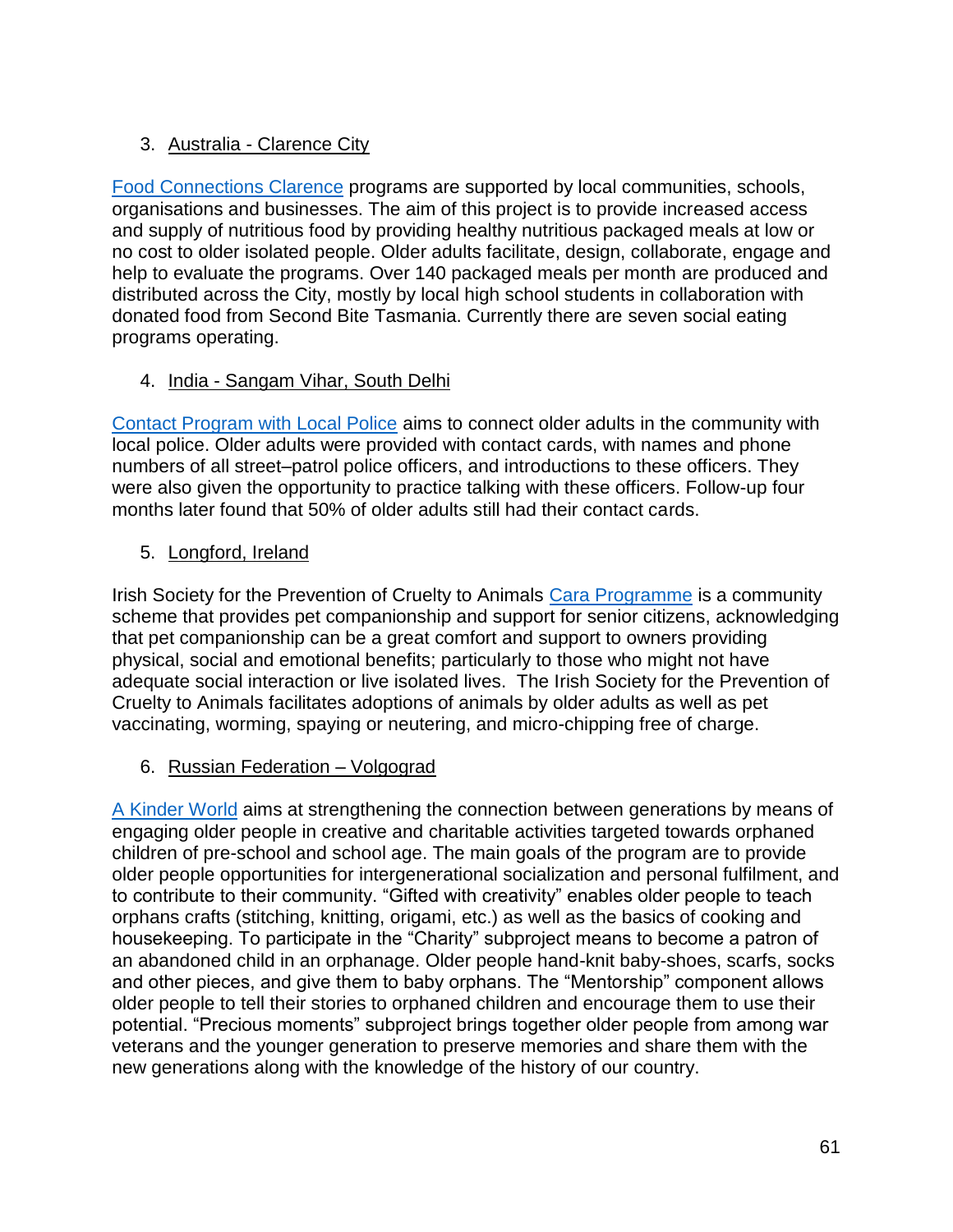### 7. United Kingdom - Melton Mowbray

After a successful pilot project showing that pets help older adults remain more physically and socially active, this initiative pairs seniors with dog owners. The [PEDIGREE Dog Dates](https://uk.pedigree.com/dogdates/) initiative is now offered nationally, in a bid to alleviate the loneliness experienced by 9 million people across the UK.

### 8. USA - Boulder County, Colorado

[Cultivate](https://extranet.who.int/agefriendlyworld/afp/cultivate-safety-net-services/) provides direct services for low income older adults, providing them with free access to: 1) health care, through escorted rides to and from medical appointments; 2) nutrition, through the shopping and delivery of grocery orders; and 3) safety, through grab bar installation, simple home repairs, and seasonal yard and snow cleanup services. In 2017, 85% of clients reported feeling a greater sense of independence and social support as a result of the Cultivate programs and volunteers.

## 9. USA - Montgomery County, Maryland

Recognizing that most people want to remain in their home and community, The Life [Long Homes Collaboration](https://extranet.who.int/agefriendlyworld/afp/life-long-homes-coalition/) brought together organizations (e.g. Habitat for Humanity, community college) to repair, weatherize and modify homes belonging to older adults in the county. This program also provided social support to home owners. This project also served to develop intergenerational bonds between young adults and low income older adults.

### 10.USA - Bergen County, New Jersey

[CHORE Volunteer Handyman](https://www.bergenvolunteers.org/chore-service) Service helps Bergen County, New Jersey residents 60 years and older, and/or adults with permanent disabilities, remain safe in their own homes by performing minor repairs for only the cost of parts. The program enables seniors with financial challenges and individuals with disabilities live more safely and independently, while avoiding costly and often unwanted institutionalization. As CHORE volunteers are all retirees, the program is dual purpose as it provides truly rewarding and meaningful volunteer experiences. There are currently 44 CHORE volunteers, average age of 70. CHORE serves about 1,400 clients each year and in the past 41 years, CHORE has helped approximately 50,000 older residents.

[CHEER](https://www.bergenvolunteers.org/cheer-service) enables isolated, frail elderly people retain their independence through weekly visits by trained CHEER aides and volunteers to help with tasks such as shopping, errands, laundry, and light housekeeping. They forge lasting relationships with the elders, offering companionship and, whenever possible, creating opportunities for the elders to be engaged in their communities. Very often, this type of minimal service is all that is needed to enable an elderly person to continue to remain safely in the comfort of home.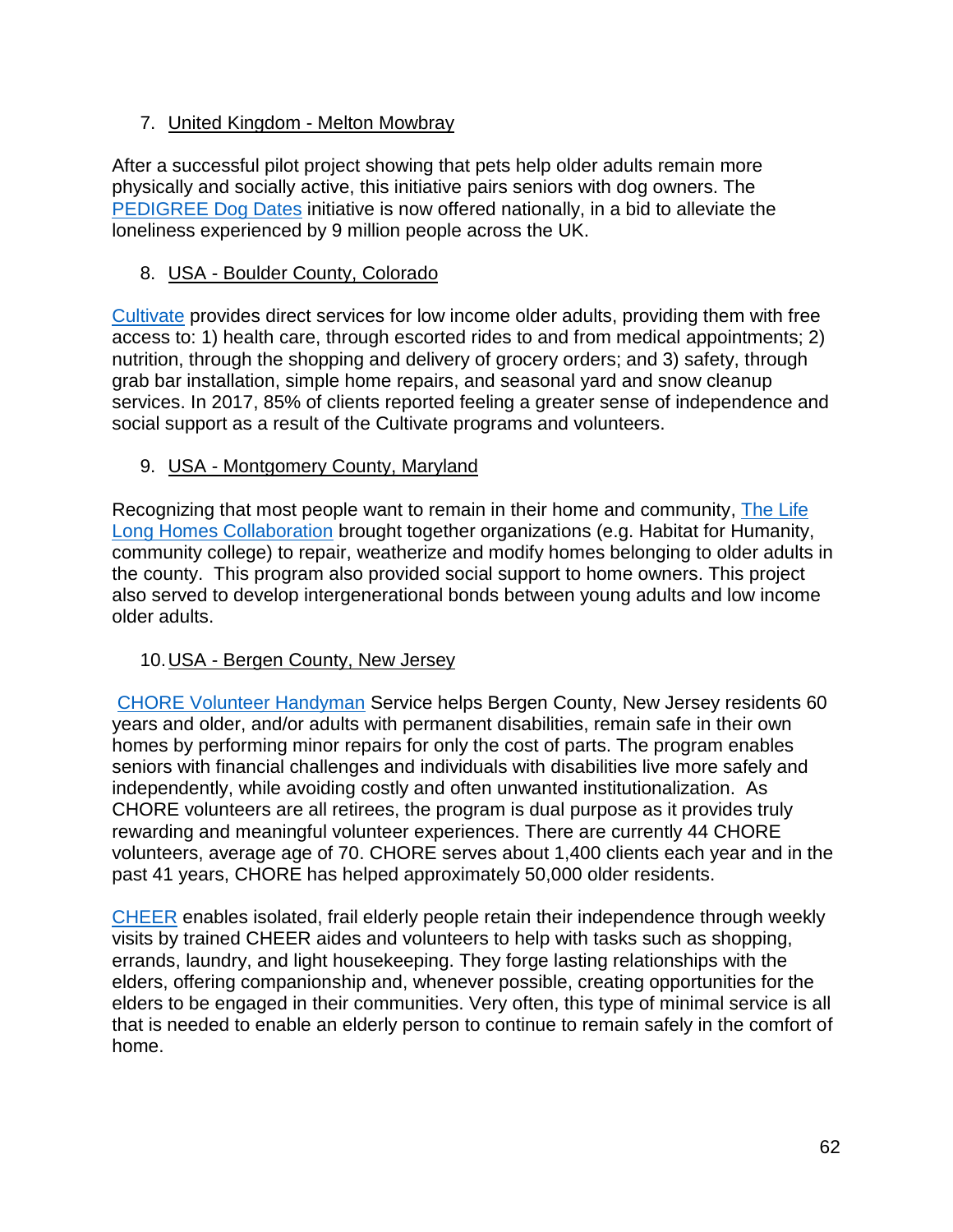### **References**

- Allen, K. (2001). Dog ownership and control of borderline hypertension: A controlled randomized trial. In *Proceedings of the 22nd Annual Scientific Sessions of the Society of Behavioral Medicine*, Seattle, WA, USA, 24 March 2001.
- Aloulou, H., Mokhtari, M., Tiberghien, T., Biswas, J., Phua, C., Kenneth Lin, J. H., & Yap, P. (2013). Deployment of assistive living technology in a nursing home environment: Methods and lessons learned. BMC Medical Informatics and Decision Making, 13(1), 42- 42. doi:10.1186/1472-6947-13-42.
- Anderson WP, Reid CM, Jennings GL. (1992). Pet ownership and risk factors for cardiovascular disease. *Medical Journal of Australia, 157*, 298–301.
- Arriagada, P. (2018). *A day in the life: How do older Canadians spend their time?* Ottawa: Statistics Canada/Statistique Canada. Statistics Canada Catalogue no. 75-006-X. Ottawa. Released March 21, 2018.
- Australian Companion Animal Council. (2010). *Australians and their pets: the facts*. St Leonards, NSW,. Australia: ACAC.
- Avery, G. (2016). *The state of seniors' health care in Canada*. Canadian Medical Association: Ottawa, Ontario.
- Baker, P. R. A., Francis, D. P., Hairi, N. N., Othman, S., & Choo, W. Y. (2016). Interventions for preventing abuse in the elderly. The Cochrane Database of Systematic Reviews, (8), CD010321. doi:10.1002/14651858.CD010321.pub2.
- Bauman, A.E., Russell, S.J., Furber, S.E., & Dobson, A.J. (2001) The epidemiology of dog walking: an unmet need for human and canine health. *Medical Journal of Australia, 175*, 632–4.
- Belmin, J., Auffray, J., Berbezier, C., Boirin, P., Mercier, S., de Reviers, B., & Golmard, J. (2007). Level of dependency: A simple marker associated with mortality during the 2003 heatwave among French dependent elderly people living in the community or in institutions. *Age and Ageing, 36*(3), 298-303. doi:10.1093/ageing/afm026.
- Bennett, P.C., Trigg, J.L., Godber, T., & Brown, C. (2015). An Experience Sampling Approach to Investigating Associations between Pet Presence and Indicators of Psychological Wellbeing and Mood in Older Australians. *Anthrozoös*, *28*, 403–420, doi:10.1080/08927936.2015.1052266.
- Berridge, C. (2016). Breathing room in monitored space: The impact of passive monitoring technology on privacy in independent living. *The Gerontologist, 56*(5), 807-816. doi:10.1093/geront/gnv034.
- Black, K., Dobbs, D., & Young, T. L. (2015). Aging in community: Mobilizing a new paradigm of older adults as a core social resource. *Journal of Applied Gerontology, 34*(2), 219-243. doi:10.1177/0733464812463984.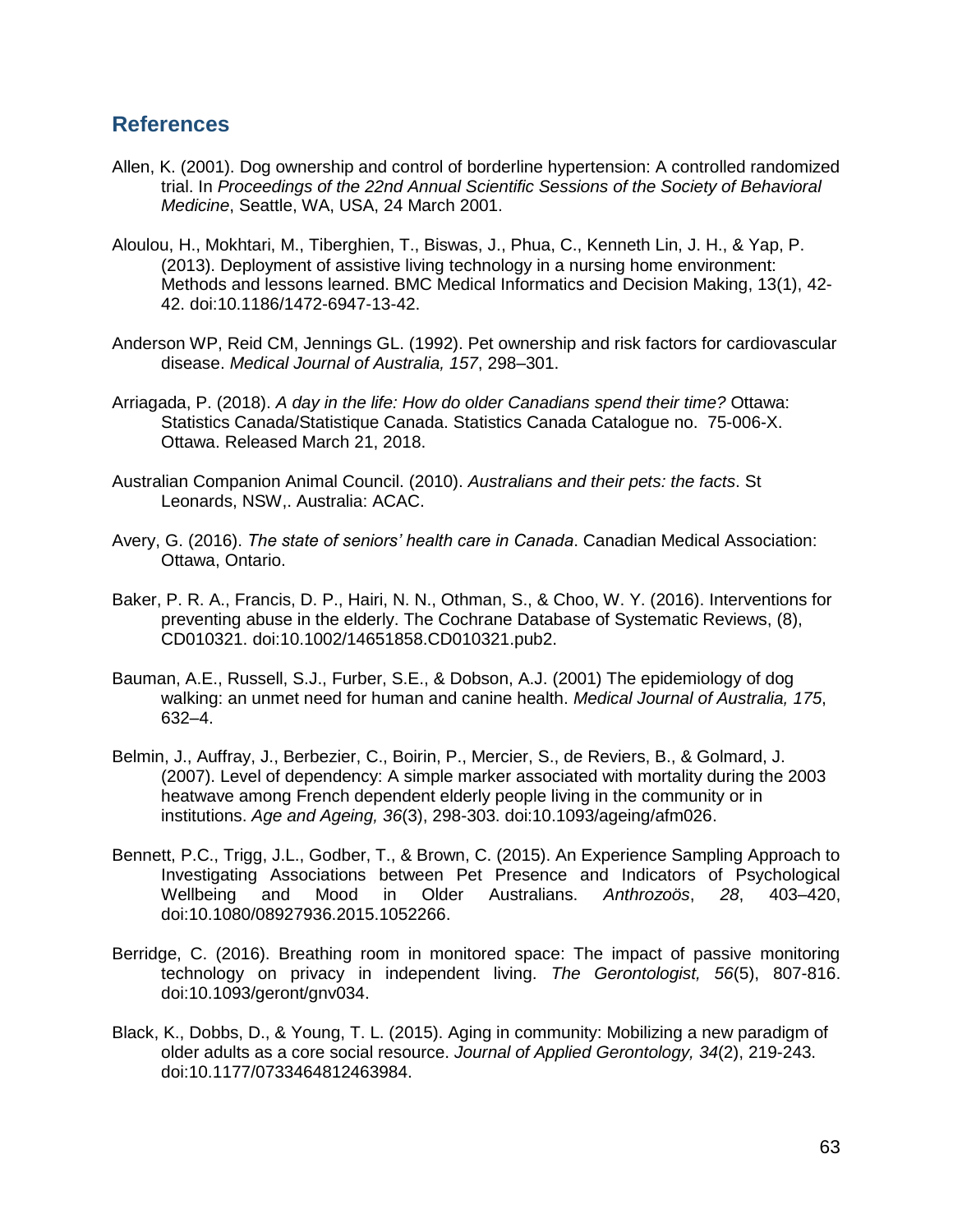- Boland, L., Légaré, F., Perez, M. M. B., Menear, M., Garvelink, M. M., McIsaac, D. I., Stacey, D. (2017). Impact of home care versus alternative locations of care on elder health outcomes: an overview of systematic reviews. *BMC Geriatrics, 17*(1). https://doi.org/10.1186/s12877-016-0395-y.
- Bolin, S.E. (1987). The Effects of Companion Animals during Conjugal Bereavement. *Anthrozoös, 1* (1): 26-35. USA.
- Canada. Employment and Social Development Canada, Depository Services Program (Canada), & Canada. (2014). *Government of Canada - action for seniors*. Ottawa: Government of Canada.
- Carver, L.F., Beamish, R., Phillips, S.P., & Villeneuve, M. (2018). A Scoping Review: Social Participation as a Cornerstone of Successful Aging in Place among Rural Older Adults *Geriatrics*, *3*(4), 75; [https://doi.org/10.3390/geriatrics3040075.](https://doi.org/10.3390/geriatrics3040075)
- Carver, L.F.& MacKinnon, D. (2019). Gerontechnology, Privacy and Surveillance. *Manuscript under review.*
- Centers for Disease Control and Prevention. (2009). *Healthy Places Terminology*. Retrieved from: https://www.cdc.gov/healthyplaces/terminology.htm.
- Centre for Ageing Better. (2018). *Homes that help: A personal and professional perspective on home adaptations.* Retrieved from: https://www.ageingbetter.org.uk/sites/default/files/2018-07/Homes-that-help-research.pdf.
- Cherniack, E. P., & Cherniack, A. R. (2015). Assessing the benefits and risks of owning a pet. CMAJ: *Canadian Medical Association Journal/Journal De l'Association Medicale Canadienne,* 187(10), 715-716. doi:10.1503/cmaj.150274.
- Chiu, P. (2016). *Reframing "Aging in Place" to "Aging in Community": Exploring Innovative Models to Support Aging in Place in British Columbia*. Retrieved from: [http://summit.sfu.ca/item/17065.](http://summit.sfu.ca/item/17065)
- Chowdhury, E. K., Nelson, M. R., Jennings, G. L. R., Wing, L. M. H., Reid, C. M., & ANBP2 Management Committee. (2017). Pet ownership and survival in the elderly hypertensive population. Journal of Hypertension, 35(4), 769-775. doi:10.1097/HJH.0000000000001214.
- Christian H. E. Westgarth C. Bauman A. Richards E. A. Rhodes R. E. Evenson K. R. , … Thorpe R. J. Jr . (2013). Dog ownership and physical activity: A review of the evidence. *Journal of Physical Activity and Health, 10*, 750–759.
- Cloutier-Fisher, D. & Kobayashi, K.(2009). Examining social isolation by gender and geography: Conceptual and operational challenges using population health data in Canada. *Gender Place & Culture*, *16*(2), 181–199.
- Constantiou, I. D., & Kallinikos, J. (2015). New games, new rules: big data and the changing context of strategy*. Journal of Information Technology, 30*(1), 44-57.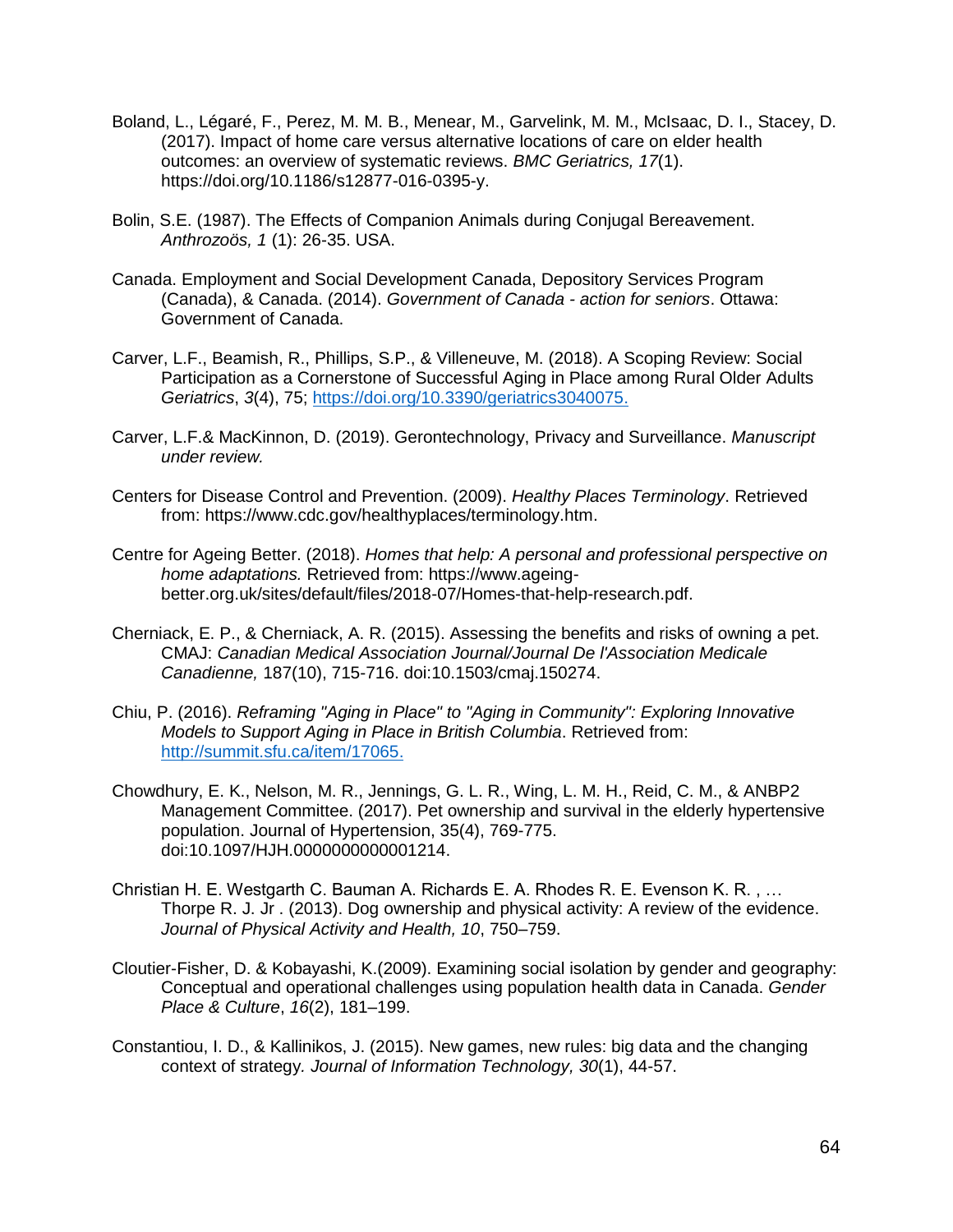- Curl, A.L., Bibbo, J. & Johnson, R.A. (2017). Dog Walking, the Human–Animal Bond and Older Adults' Physical Health. *The Gerontologist, 57*(5), 930–939.
- Cutt, H., Giles-Corti, B., Knuiman, M., & Burke, V. (2007). Dog ownership, health and physical activity: a critical review of the literature. *Health and Place 13*, 261–72.
- Doka K. (2013). Generational Cohorts: A Military Perspective. In Kenneth J Doka and Amy Tucci (Ed.s), *Improving Care for Veterans Facing Illness and Death* (pp. 47-53). Washington, DC: The Hospice Foundation of America.
- Epstein, I., Aligato, A., Krimmel, T., & Mihailidis, A. (2016). Older adults' and caregivers' perspectives on in-home monitoring technology. *Journal of Gerontological Nursing, 42*(6), 43-50. doi:10.3928/00989134-20160308-02.
- Erikson, E. H. (1950). *Childhood and society*. New York: Norton.
- Fänge, A.M., Oswald, F., & Clemson, L. (2012). Aging in Place in Late Life: Theory, Methodology, and Intervention. *Journal of Aging Research,* 547562, doi:10.1155/2012/547562.
- Federation of Canadian Municipalities. (2015). *Seniors and Housing: The Challenge Ahead.*  Retrieved from: [https://uwaterloo.ca/canadian-index-wellbeing/sites/ca.canadian-index](https://uwaterloo.ca/canadian-index-wellbeing/sites/ca.canadian-index-wellbeing/files/uploads/files/seniors_and_housing-the_challenge_ahead.pdf)[wellbeing/files/uploads/files/seniors\\_and\\_housing-the\\_challenge\\_ahead.pdf](https://uwaterloo.ca/canadian-index-wellbeing/sites/ca.canadian-index-wellbeing/files/uploads/files/seniors_and_housing-the_challenge_ahead.pdf)
- Fuller-Thomson, E., Yu, B., Nuru-Jeter, A., Guralnik, J.M., & Minkler, M. (2009). Basic ADL disability and functional limitations rates among older Americans from 2000–2005: The end of decline? *Journals of Gerontology Series A: Biomedical Sciences and Medical Sciences, 64*(12), 1333–1336, doi:10.1093/gerona/glp130.
- Intergovernmental Panel on Climate Change IPCC (2018). Summary for Policymakers. [http://report.ipcc.ch/sr15/pdf/sr15\\_spm\\_final.pdf.](http://report.ipcc.ch/sr15/pdf/sr15_spm_final.pdf)
- Genoe, R., Kulczycki, C., Marston, H., Freeman, S., Musselwhite, C., & Rutherford, H. (2018). E-leisure and older adults: Findings from an international exploratory study. *Therapeutic Recreation Journal, 52*(1), 1-18. doi:10.18666/TRJ-2018-V52-I1-8417.
- Graham, T.M. & Glover, T.D. (2014). On the fence: Dog parks in the (un) leashing of community and social capital. *Leisure Science*, *36*, 217–234, doi:10.1080/01490400.2014.888020.
- Headey, B., & Grabka, M. M. (2007). Pets and human health in Germany and Australia: National longitudinal results. *Social Indicators Research, 80*(2), 297-311. doi:10.1007/s11205-005- 5072-z
- Herrmann, A., & Sauerborn, R. (2018). General practitioners' perceptions of heat health impacts on the elderly in the face of climate change-A qualitative study in Baden-Württemberg, Germany. *International Journal of Environmental Research and Public Health, 15*(5), 843. doi:10.3390/ijerph15050843.
- Heudorf, U. & Meyer, C. (2014). Heat waves and mortality in Frankfurt am Main, Germany, 2003-2013: what effect do heat-health action plans and the heat warning system have? *Zeitschriftfür Gerontologie und Geriatrie, 47*(6),475-482.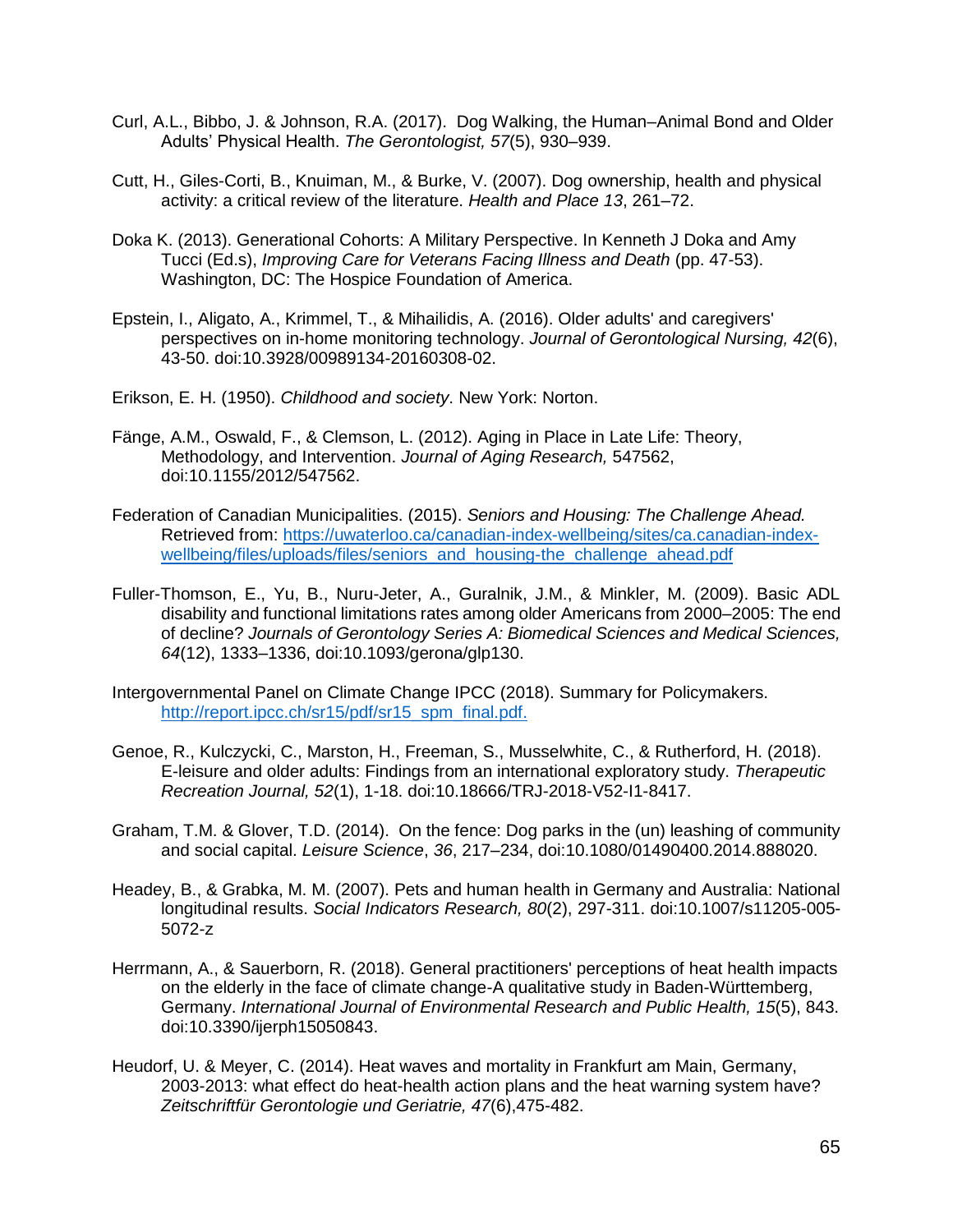- Hoover, M., & Rotermann, M. (2012). Seniors' use of and unmet needs for home care, 2009. Statistics Canada No. 2013-01227. (December 2012); 23, no. 4. Statistics Canada: Ottawa, Ontario.
- Irvine, L. (2015), Ready or not: evacuating an animal shelter during a mock emergency, available at: www.academia.edu/5835041/Ready\_or\_Not\_Evacuating\_an\_Animal\_Shelter\_during\_a\_ Mock\_Emergency (accessed October 12, 2016).
- Kamat, R., Depp, C. A., & Jeste, D. V. (2017). Successful aging in community seniors and stroke survivors: Current and future strategies. *Neurological Research, 39*(6), 566-572. doi:10.1080/01616412.2017.1322348.
- Kang, H. G., Mahoney, D. F., Hoenig, H., Hirth, V. A., Bonato, P., Hajjar, I., & Lipsitz, L. A. (2010). In situ monitoring of health in older adults: Technologies and issues. *Journal of the American Geriatrics Society*, 58(8), 1579-1586. doi:10.1111/j.1532- 5415.2010.02959.x.
- Kendig, H., Gong, C. H., Cannon, L., & Browning, C. (2017). Preferences and predictors of aging in place: longitudinal evidence from Melbourne, Australia. *Journal of Housing for the Elderly, 31*(3), 259-271.
- Kenny, G. P., Yardley, J., Brown, C., Sigal, R. J., & Jay, O. (2010). Heat stress in older individuals and patients with common chronic diseases. *CMAJ : Canadian Medical Association Journal*, *182*(10), 1053-60.
- Kushner RF. (2008). Companion dogs as weight loss partners. *Obesity Management, 4*, 232– 235.
- Levasseur, M., Dubois, M., Généreux, M., Menec, V., Raina, P., Roy, M., Gabaude, C., Couturier, Y. & St-Pierre, C. (2017). Capturing how age-friendly communities foster positive health, social participation and health equity: A study protocol of key components and processes that promote population health in aging Canadians. *BMC Public Health, 17*(1), 502-11. doi:10.1186/s12889-017-4392-7.
- Laverdière, É., Payette, H., Gaudreau, P., Morais, J. A., Shatenstein, B., & Généreux, M. (2016). Risk and protective factors for heat-related events among older adults of southern Québec (Canada): The NuAge study. *Canadian Journal of Public Health, 107*(3), 258- 265.
- Masterson Creber, R. M., Hickey, K. T., & Maurer, M. S. (2016). Gerontechnologies for older patients with heart failure: What is the role of smartphones, tablets, and remote monitoring devices in improving symptom monitoring and self-care management? *Current Cardiovascular Risk Reports, 10*(10), 1-8. doi:10.1007/s12170-016-0511-8.
- McDonald, L. (2018). The mistreatment of older Canadians: Findings from the 2015 national prevalence study. Journal of Elder Abuse & Neglect, 30(3), 176-208. doi:10.1080/08946566.2018.1452657.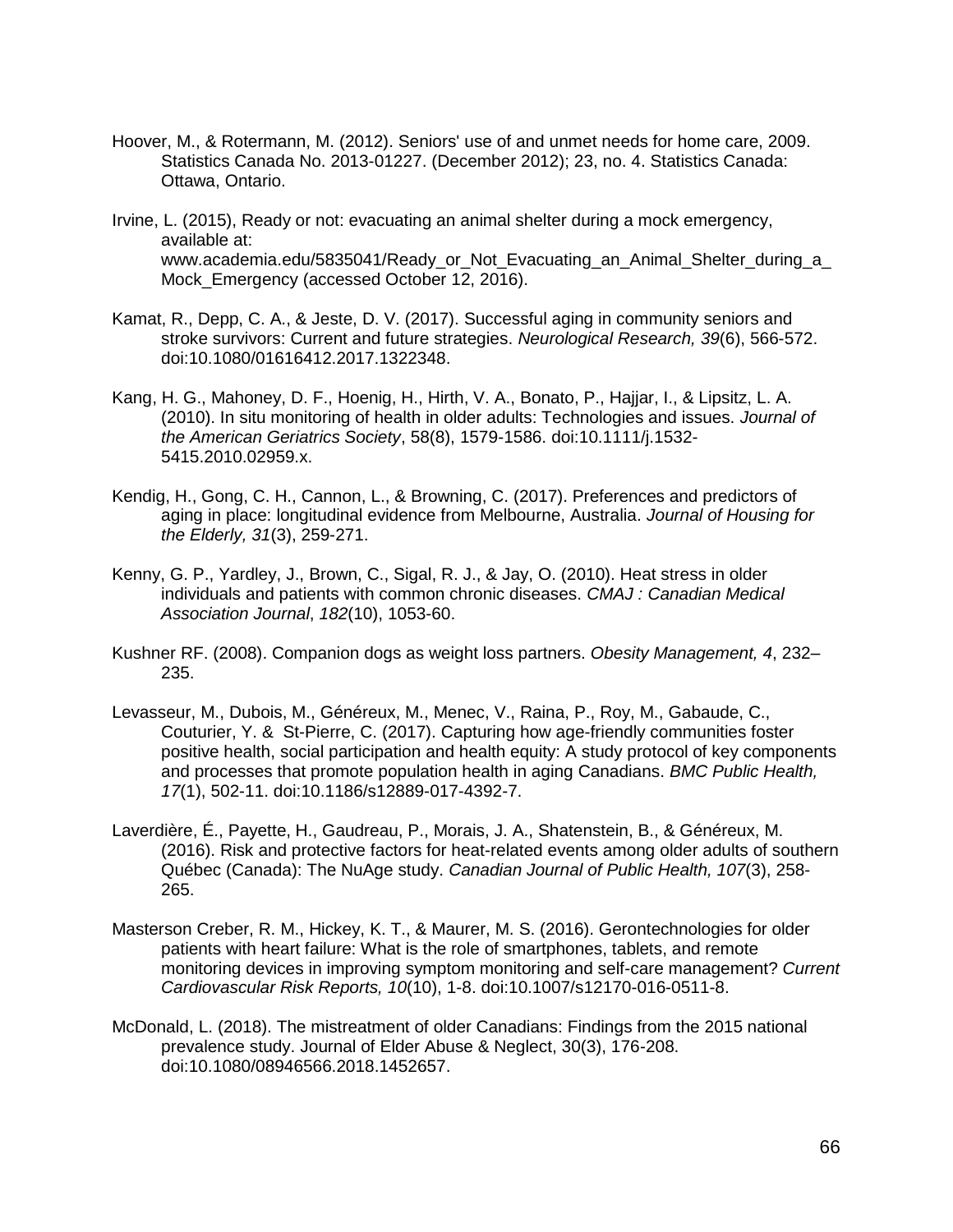- Marshall, B. L. (2018). Our Fitbits, our (aging) selves? Wearables, self-tracking and aging. In S. Katz (Ed.), *Ageing and Everyday Life: Embodiments and Materialities*. Bristol: Policy Press.
- National Seniors Council. (2016). Who's at risk and what can be done about it?: A review of the literature on the social isolation of different groups of seniors. Gatineau, Québec: National Seniors Council / Conseil national des aînés.
- O'Brien, S. & Kwet, M. (2017). #BlackFriday Announcement from Privacy Lab. [https://privacylab.yale.edu/trackers.html.](https://privacylab.yale.edu/trackers.html)
- Onukem, M. (2016). Assessment of emergency/disaster preparedness and awareness for animal owners in Canada. *International Journal of Emergency Services, 5*(2), 212-222. doi:10.1108/IJES-07-2016-0012.
- Oudin Åström, D., Bertil, F., Joacim, R. (2011). Heat wave impact on morbidity and mortality in the elderly population: A review of recent studies. *Maturitas, 69*(2), 99-105. doi:10.1016/j.maturitas.2011.03.008.
- Park, A. & Zieglar, F. (2016). A Home for Life? A Critical Perspective on Housing Choice for "Downsizers" in the UK. *Architecture\_MPS*. 9 (2), 1-21. [https://doi.org/10.14324/111.444.amps.2016v9i2.001.](https://doi.org/10.14324/111.444.amps.2016v9i2.001)
- Park, S., Han, Y., Kim, B., & Dunkle, R. E. (2015). Aging in Place of Vulnerable Older Adults: Person–Environment Fit Perspective. *Journal of Applied Gerontology, 36*(11), 1327– 1350. https://doi.org/10.1177/0733464815617286.
- Putney, J.M. (2013). Relational Ecology: A Theoretical Framework for Understanding the Human-Animal Bond. *Journal of Sociology & Social Welfare*, *40*(4), 57–80.
- Rey, G., Jougla, E., Fouillet, A., Pavillon, G., Bessemoulin, P., Frayssinet, P., Clavel, J., … Hémon, D. (2007). The impact of major heat waves on all-cause and cause-specific mortality in France from 1971 to 2003. *International Archives of Occupational and Environmental Health*, *80*(7), 615-26.
- Rosenberger, M.E., Buman, M.P., Haskell, W.L., McConnell, M.V., & Carstensen, L.L. (2016). Twenty-four hours of sleep, sedentary behavior, and physical activity with nine wearable devices. *Medicine & Science in Sports & Exercise, 48*(3), 457-465. doi:10.1249/MSS.0000000000000778
- Sawchuk, K. & Crow, B. (2011). "Pilot Project: Privacy, Communication and Seniors," Report prepared for PI: Les Jacobs, York Centre for Public Policy and the Law, "Privacy Rights Mobilization among Marginal Groups: Fulfilling the Mandate of PIPEDA," Office of the Privacy Commission of Canada, Ottawa, Canada, 25 pages.
- Sawchuk, K., Lafontaine, C., & Besanger, K. (2018). Older adults and the changing landscape of television and radio distribution in Canada (Notice of Consultation No. 2017–359). CRTC.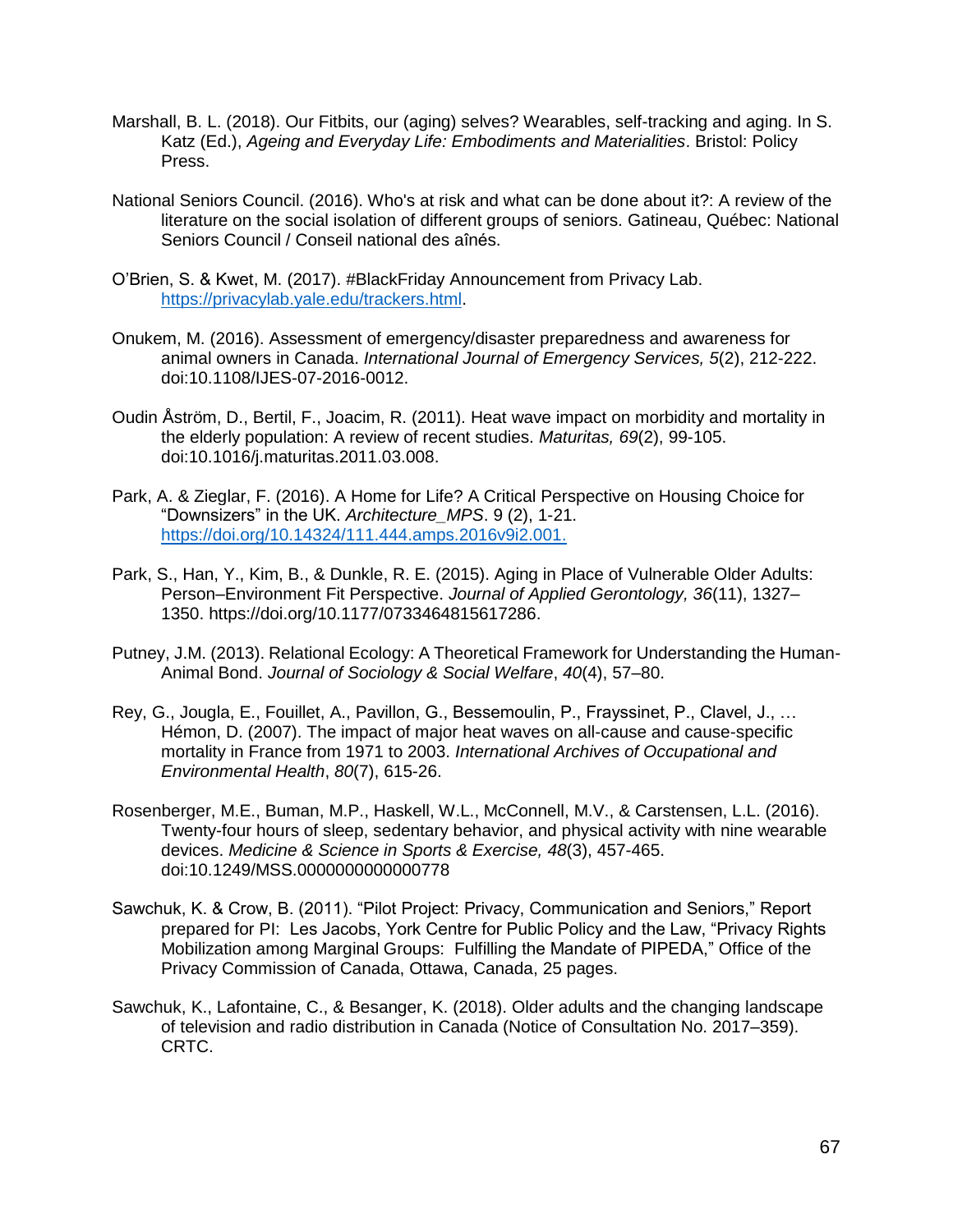- Sawchuk, K., Lagacé, M., Lafontaine, C., Besanger, K., & Van Beek, L. (2017). The Future of Audio and Video Programming in Canada: What Will Come Next? (Notice of Consultation No. 2017–359). CRTC.
- Schmarzo, B. (2013). *Big Data: Understanding how data powers big business*. Indianapolis, IN: John Wiley & Sons.
- Shillington, R. (2016). Analysis of the economic circumstances of Canadian seniors. *Broadbent Institute.*  [https://d3n8a8pro7vhmx.cloudfront.net/broadbent/pages/4904/attachments/original/14552](https://d3n8a8pro7vhmx.cloudfront.net/broadbent/pages/4904/attachments/original/1455216659/An_Analysis_of_the_Economic_Circumstances_of_Canadian_Seniors.pdf?1455216659) [16659/An\\_Analysis\\_of\\_the\\_Economic\\_Circumstances\\_of\\_Canadian\\_Seniors.pdf?14552](https://d3n8a8pro7vhmx.cloudfront.net/broadbent/pages/4904/attachments/original/1455216659/An_Analysis_of_the_Economic_Circumstances_of_Canadian_Seniors.pdf?1455216659) [16659](https://d3n8a8pro7vhmx.cloudfront.net/broadbent/pages/4904/attachments/original/1455216659/An_Analysis_of_the_Economic_Circumstances_of_Canadian_Seniors.pdf?1455216659)
- Sinha, M. (2015). Volunteering in Canada, 2004 to 2013. *Spotlights on Canadians: Results from the General Social Survey*. June. Statistics Canada Catalogue no. 89-652-X.
- Smith, B. (2012). The 'pet effect': Health related aspects of companion animal ownership. *Australian Family Physician, 41*(6), 439-442.
- Statistics Canada. (2012). Aboriginal seniors in population centres in Canada (Statistics Canada catalogue no. 89-653-X).
- Statistics Canada. (2016a). Families, households and marital status: Key results from the 2016 Census. Component of Statistics Canada catalogue no. 11-001-X. Statistics Canada: [https://www150.statcan.gc.ca/n1/daily-quotidien/170802/dq170802a-eng.htm.](https://www150.statcan.gc.ca/n1/daily-quotidien/170802/dq170802a-eng.htm)
- Statistics Canada. (2016b). Age and Sex Highlight Tables, 2016 Census. Statistics Canada: [https://www12.statcan.gc.ca/census-recensement/2016/dp-pd/hlt](https://www12.statcan.gc.ca/census-recensement/2016/dp-pd/hlt-fst/as/Table.cfm?Lang=E&T=11)[fst/as/Table.cfm?Lang=E&T=11.](https://www12.statcan.gc.ca/census-recensement/2016/dp-pd/hlt-fst/as/Table.cfm?Lang=E&T=11)
- Statistics Canada. 2017. *Canada [Country] and Canada [Country]* (table). *Census Profile*. 2016 Census. Statistics Canada Catalogue no. 98-316-X2016001. Ottawa. Released November 29, 2017. [https://www12.statcan.gc.ca/census-recensement/2016/dp-pd/prof/index.cfm?Lang=E.](https://www12.statcan.gc.ca/census-recensement/2016/dp-pd/prof/index.cfm?Lang=E)

Statistics Canada. (2018a). Life satisfaction among Canadian seniors (Catalogue no.75-006-X).

- Statistics Canada. (2018b). First nations people, Métis and inuit in canada: Diverse and growing populations. Statistics Canada Catalogue no.89-659-X. Ottawa: Statistics Canada/Statistique Canada. https://www150.statcan.gc.ca/n1/en/pub/89-659-x/89-659 x2018001-eng.pdf?st=KZByQhfs
- Statistics Canada. (2018c). *Population and dwelling counts, for Canada, provinces and territories, 2016 and 2011 censuses – 100per cent data* [Table]. Retrieved from https://www12.statcan.gc.ca/census-recensement/2016/dp-pd/hlt-fst/pdpl/Table.cfm?Lang=Eng&T=101&S=50&O=A
- Stone, R. I. (2016). Successful aging in community: The role of housing, services, and community integration. *Generations, 40*(4), 67.